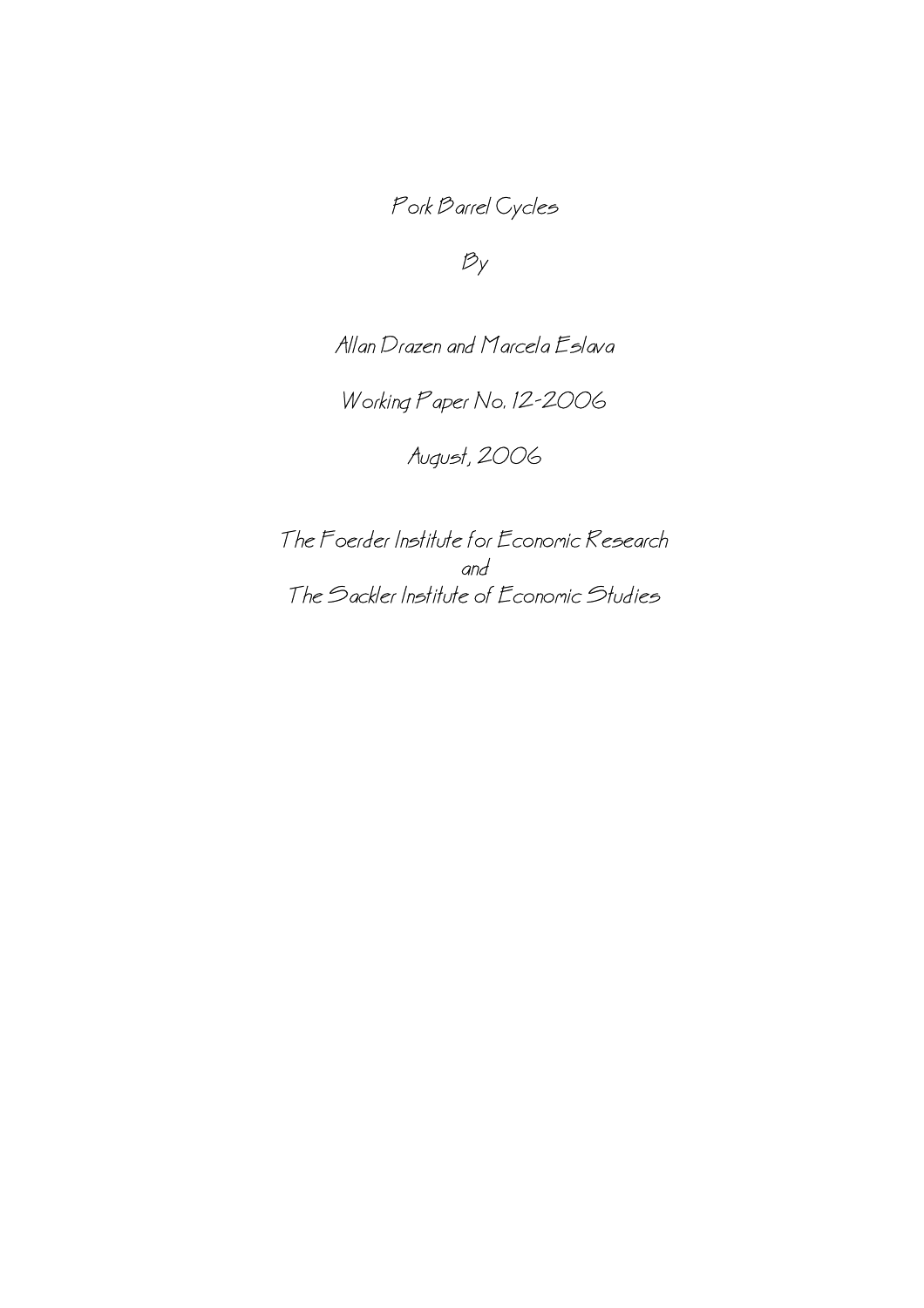## Pork Barrel Cycles<sup>∗</sup>

Allan Drazen† Marcela Eslava‡

March 2006

#### Abstract

We present a model of political budget cycles in which incumbents influence voters by targeting government spending to specific groups of voters at the expense of other voters or other expenditures. Each voter faces a signal extraction problem: being targeted with expenditure before the election may reflect opportunistic manipulation, but may also reflect a sincere preference of the incumbent for the types of spending that voter prefers. We show the existence of a political equilibrium in which rational voters support an incumbent who targets them with spending before the election even though they know it may be electorally motivated. In equilibrium voters in the more "swing" regions are targeted at the expense of types of spending not favored by these voters. This will be true even if they know they live in swing regions. However, the responsiveness of these voters to electoral manipulation depends on whether they face some degree of uncertainty about the electoral importance of the group they are in. Use of targeted spending also implies voters can be influenced without election-year deficits, consistent with recent finding for established democracies.

#### JEL classification: D72, E62, D78

Keywords: expenditure composition, political budget cycle, special interest groups, electoral manipulation

<sup>∗</sup>We wish to thank seminar participants at IIES-Stockholm University, Tel Aviv University, the LACEA Political Economy Network, and Yale University for useful comments. We also thank Miguel Rueda for excellent research assistance. Drazen's research was supported by the Foerder Institute for Economic Rersearch, the National Science Foundation, grant SES-0418482, the Israel Science Foundation, and the Yael Chair in Comparative Economics, Tel-Aviv University.

<sup>†</sup>Jack and Lisa Yael Professor of Comparative Economics, Tel Aviv University, University of Maryland, NBER, and CEPR. Email: drazen@post.tau.ac.il

<sup>‡</sup>Universidad de Los Andes. Email: meslava@uniandes.edu.co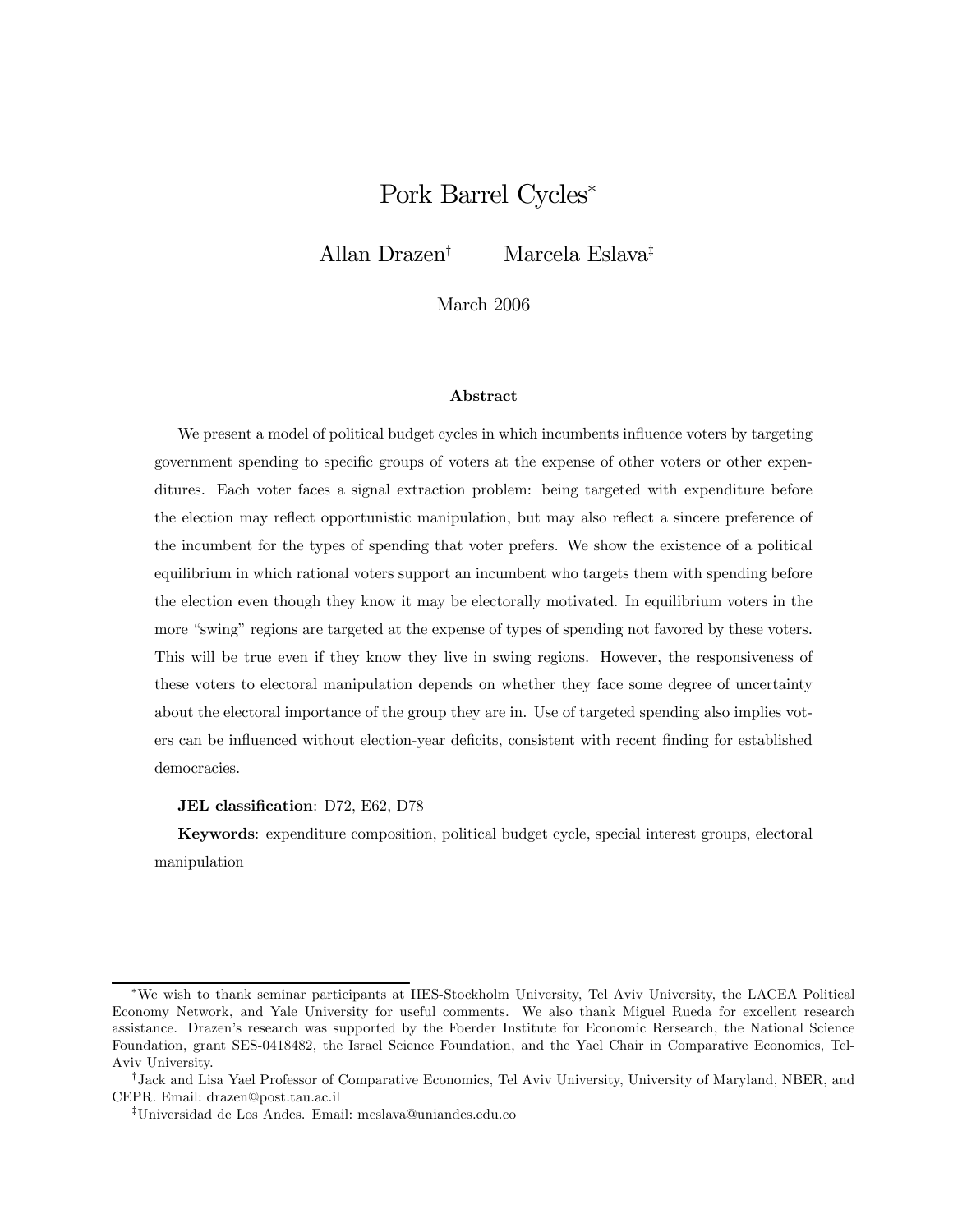## 1 Introduction

Conventional wisdom is that incumbents use economic policy — especially fiscal policy — before elections to influence electoral outcomes. A number of studies (Shi and Svensson [2006], Persson and Tabellini [2003]) find evidence of an electoral deficit or expenditure cycle in a broad cross-section of countries, an empirical finding that Brender and Drazen (2005a) argue reflects electoral cycles in a subset of these countries, namely those that recently democratized. These "new democracies" are characterized by increases in government deficits in election years in the first few elections after the transition to democracy. In contrast, in "established" democracies, they find no statistically significant political cycle across countries in aggregate central government expenditure or deficits, a finding which is robust to various specifications.

The finding of no political deficit cycle in established democracies raises an obvious question: Is fiscal manipulation absent or, more likely, does it simply appear in different forms? That is, in established democracies, do politicians use election-year fiscal policy to influence voters in such a way that the overall government budget deficit is not significantly affected? This could occur, for example, if some groups of voters are targeted at the expense of others. Groups whose voting behavior is seen as especially susceptible to targeted fiscal policy may be targeted with higher expenditures and transfers, or by tax cuts, financed by expenditure cuts or tax increases on other groups whose votes are much less sensitive to such policy. Such election-year "pork barrel spending", by which we mean policies or legislation targeted to specific groups of voters to gain their political support, is widely seen as an especially important component of electoral manipulation. Policies of this type include geographically concentrated investment projects (a common, more narrow definition of "pork barrel spending"), expenditures and transfers targeted to specific demographic groups, or tax cuts benefitting certain sectors.<sup>1</sup> In this paper, we develop a model of electoral manipulation via targeting specific groups of voters with government spending, where there is no effect on total spending or the deficit.

Several papers find evidence of significant changes in the composition of government spending in election years. Khemani (2004) finds that Indian states spend more on public investment before scheduled elections that in other times, while they contract current spending, leaving the overall balance unchanged. Kneebone and McKenzie (2001) look for evidence of a political budget cycle

<sup>&</sup>lt;sup>1</sup>An alternative possibility is a change in the composition of expenditures towards those that are highly valued by voters as a whole and away from those that are less valued. If politicians are believed to differ in their (not directly observed) preferences over types of expenditures, all voters will prefer a politician whose preferences are more towards expenditures that they prefer. We study such a set-up in Drazen and Eslava (2005).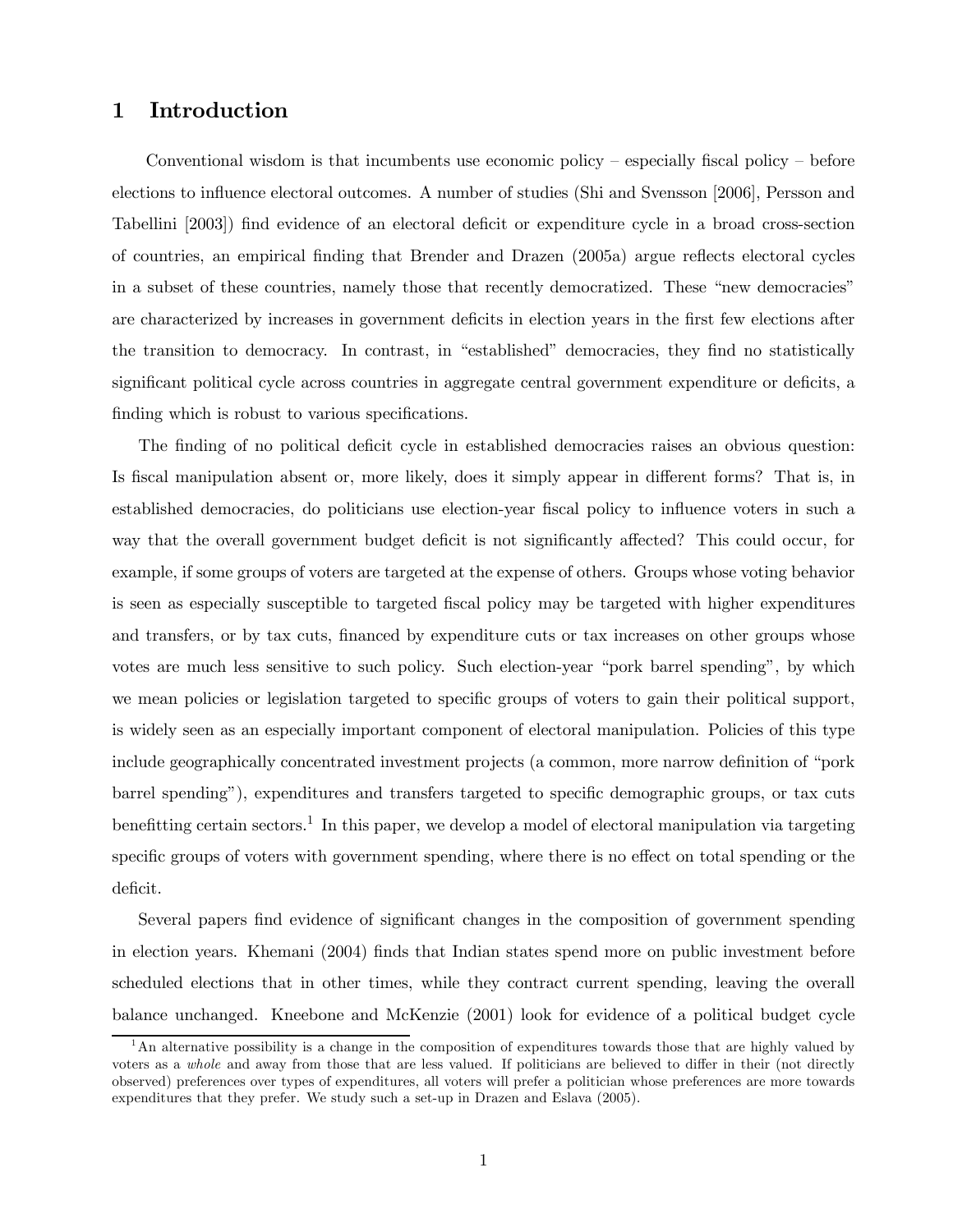for Canadian provinces, and find no evidence of a cycle in aggregate spending, but do find electoral increases in what they call "visible expenditures", mostly investment expenses such as construction of roads and structures. Very similar findings are reported for Mexico by Gonzales (2002), who also finds that other categories of spending, such as current transfers, contract prior to elections. Drazen and Eslava (2005) present empirical evidence on compositional effects in regional political budget cycles in Colombia, where investment projects grow before elections, while current spending contracts. Interestingly, electoral composition effects seem to imply expansions in development projects, which are in general easily targeted. Khemani (2004), for instance, argues that his finding of greater public investment before elections suggests that election-year policy takes the form of targeting of special interests, rather than an attempt to sway the mass of voters at large.

The evidence of electoral effects on the composition of spending, rather than on the overall deficit, is consistent with findings on how voters react to election-year government deficits, both in individual country and in cross-section studies. Brender (2003) finds that voters in Israel penalize election year deficits, but also that they reward high expenditure in development projects in the year that precedes an election. Similarly, Peltzman's (1992) result that U.S. voters punish government spending holds for current (as opposed to capital) expenditures, but is weaker if investment in roads, an important component of public investment, is included in his policy variable. Drazen and Eslava (2005) find that voters in Colombia reward high pre-election public investment, but only to the extent that this extra spending is not obtained at the expense of larger deficits. Alesina, Perotti, and Tavares (1998) look at election outcomes and opinion polls for 19 OECD countries and find that after sharp fiscal adjustments based mostly on current spending cuts, the probability that an incumbent remains in power does not fall. Perhaps the strongest evidence suggesting that deficits do not help reelection prospects comes from Brender and Drazen (2005b) in a sample of 74 countries over the period 1960-2003. They find no evidence that deficits help reelection in any group of countries, including developed and less developed, new and old democracies, countries with different government or electoral systems, and countries with different levels of democracy. In developed countries and established democracies, they find that election-year deficits actually significantly *reduce* the probability that a leader is reelected. In short, the strategy of using targeted increases in spending before elections financed by cuts on some other types of spending rather than by increased deficits seems to be optimal for an incumbent seeking re-election.

In spite of the widespread use of policies targeted at specific groups of voters or types of expenditures before elections, there are no rational-voter models of the political cycle integrating targeted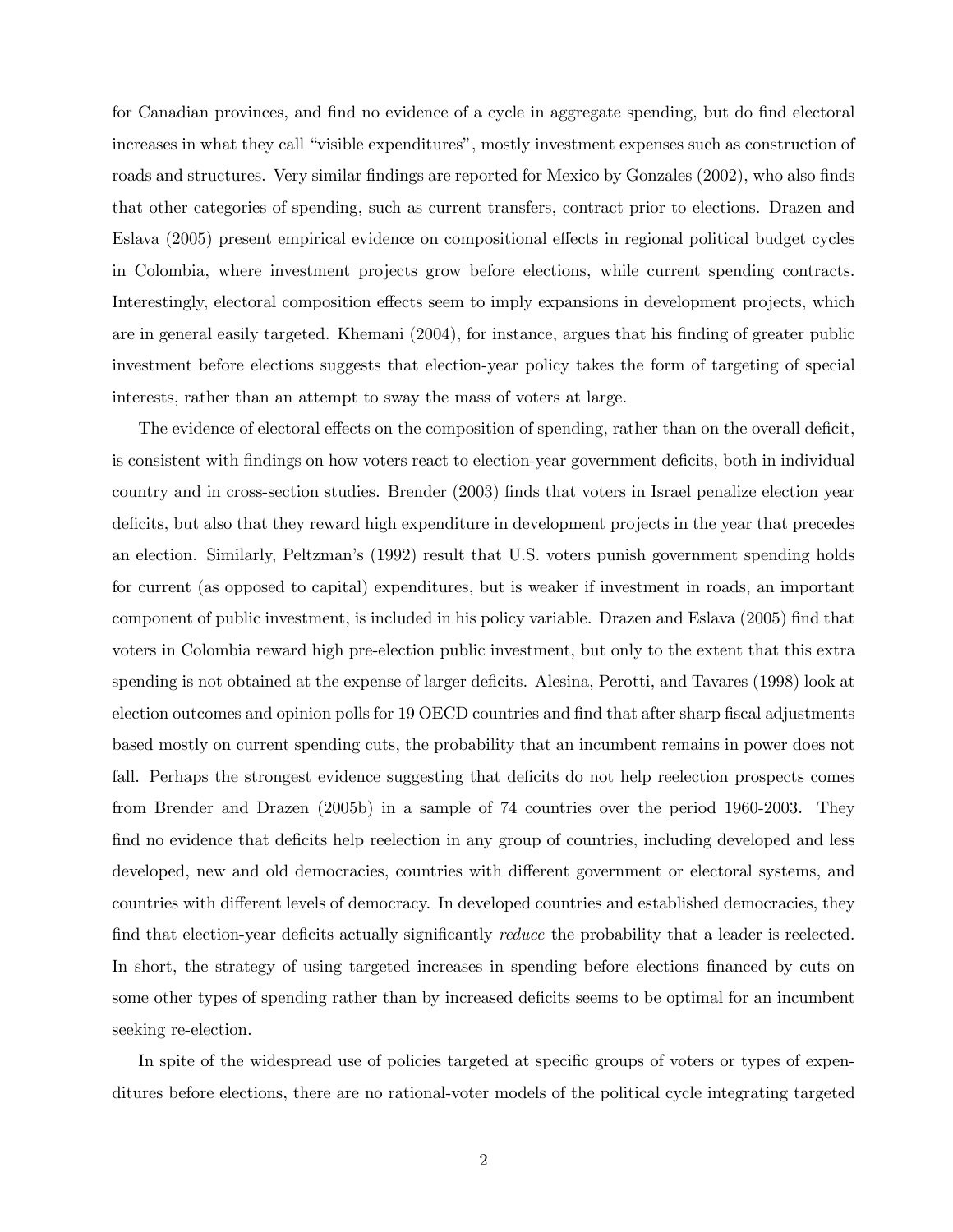expenditures that are truly intertemporal. Lindbeck and Weibull (1987) and Dixit and Londregan (1996) present formal models where, in order to gain votes, candidates make promises of spending to some voter groups (based on their characteristics) financed by cuts in spending on other groups so as to keep the government budget balanced. However, they assume that campaign promises are binding commitments to a post-electoral fiscal policy. Hence, in these models the problem of who gets targeted is essentially a static one, with no voter inference problem about post-electoral utility based on the pre-electoral economic magnitudes announced by candidates.2 Hence, these models do not really answer a key question: Why would rational, forward-looking voters who are targeted by the incumbent before the election find it optimal to vote for him? The answer is far from obvious: if Floridians know that politicians target them solely because of a forthcoming election, why would they believe that such spending will continue after the incumbent is reelected? This paper squarely addresses this question, incorporating expenditure targeting in a framework of repeated elections with rational voters.<sup>3</sup>

The best known approach in modeling why rational, forward-looking voters might respond to election-year economics was introduced by Rogoff and Sibert (1988) and Rogoff (1990), based on the unobservability of an incumbent's ability or "competence" in providing aggregate expenditures without raising taxes.<sup>4</sup> More "competent" candidates can provide more public goods at a given level of taxes, and hence generate higher welfare, so they are preferred by voters. Since competence is correlated over time, a candidate who is inferred by voters to be more competent than average before the election is expected to be so after the election as well.<sup>5</sup> Voters rationally prefer a candidate from whom they observe higher expenditures before an election, since this is a signal of higher competence, implying higher overall expenditure after the election.

A key ingredient of various models focussing on competence is voters' inability to observe the overall level of spending or of the deficit (Rogoff [1990], Shi and Svensson [2006]). Because of this assumption, the competence approach often implies an increase in total government expenditures (or

<sup>&</sup>lt;sup>2</sup>Most other papers that consider the allocation of "pork" across different groups of voters (Myerson (1993), Persson, Roland, and Tabellini (2000), Lizzeri and Persico (2001)) similarly assume that candidates make binding promises to voters. Grossman and Helpman (2005) do not assume binding promises. However, as in the other papers, pre-electoral distribution of pork per se plays no role in determining election outcomes. Furthermore, in their paper there is no voter uncertainty about policymakers preferences over the allocation of pork, which is central to our approach.

<sup>3</sup>Strömberg (2005) presents an interesting model of the campaign visits by presidential candidates to different U.S. states (a type of targeting), but where voter response to targeting is assumed rather than derived from primitives.

<sup>4</sup>Other rational voter models include Persson and Tabellini (1990), González (2001), Stein and Streb (2004), and Shi and Svensson (2006). All of these models share with the Rogoff approach a reliance on the effect of pre-electoral fiscal expansion on expected aggregate activity or welfare after the election.

<sup>5</sup>A key innovation of Shi and Svensson (2006) is that the policymaker chooses fiscal policy before he knows his competence level, so that all "types" choose the same level of expansion. That is, the model focusses on moral hazard rather than signaling, as do the other models. An implication is an aggregate deficit cycle.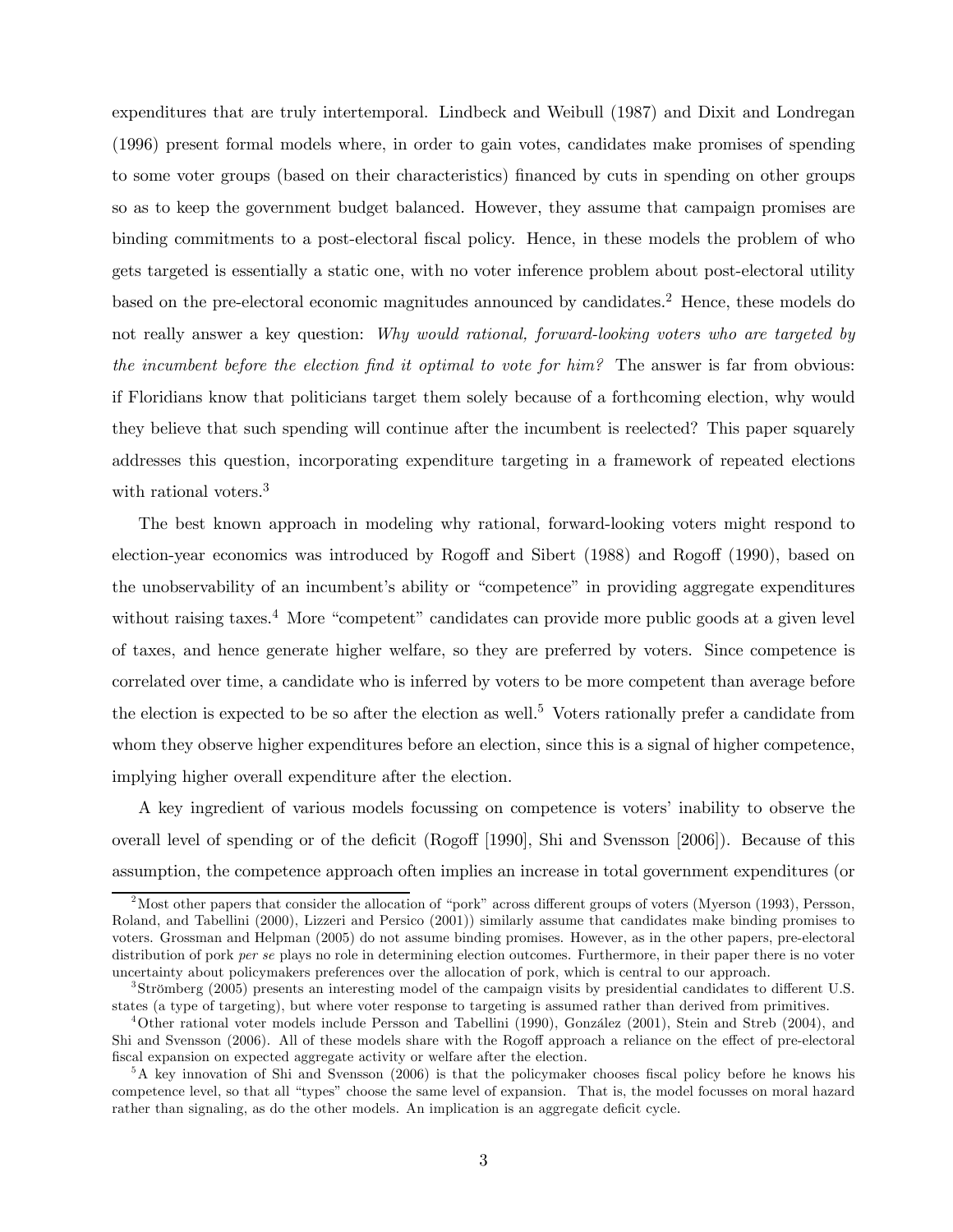in the government budget deficit) in an election year. This relation between voters' lack of information and aggregate fiscal expansion is consistent with Brender and Drazen's (2005a) empirical finding of no statistically significant aggregate deficit or expenditure cycle in established democracies, where voters may be well informed about fiscal outcomes.

The absence of political budget cycles in democracies where voters are experienced and presumably informed about fiscal policy (and the further finding of Brender and Drazen [2005b] that higher election-year expenditures or deficits do not increase an incumbent's probability of reelection in these democracies), suggests that rational voters may be trying to infer something other than (or in addition to) competence from election-year fiscal policy. That is, these empirical findings suggest that imperfect information about competence alone is not a sufficient basis for an asymmetric information explanation of voter response to election-year policies. On the other hand, since expenditure targeted at some groups of voters is a common form of election-year policy, voters may use pre-election economic policy to learn not primarily the likely level of post-electoral expenditure (if the incumbent is re-elected) as in the competence approach, but the composition of expenditure across groups of voters. Put simply, voters targeted before an election want to know whether they will be similarly favored after the election if the incumbent is re-elected.

If voters are indeed using pre-election spending to make inferences about the composition of government spending after the election, one wonders: What makes it credible that a politician will continue to favor the same groups after the election that he targeted before? Our argument is that politicians have unobserved preferences over groups of voters or types of expenditure, preferences that have some persistence over time. This persistence implies that a voter who believes that the incumbent favors him before the election rationally expects some similarity in the composition of expenditures after the election as well.<sup>6</sup>

This change from the competence approach in the unobserved characteristic of incumbents significantly changes the nature of the inference problem that voters face. In models in the Rogoff tradition, a voter must infer whether high pre-electoral expenditure on an observable component of the budget reflects higher incumbent ability to provide goods in general, or whether it is "purchased" at the expense of a cut in some other good (or a tax increase) observed only after the election. In our model, instead, a voter knows how a change in spending was financed and what was the total spending, but tries to learn to what extent the pre-election composition of spending will be replicated

 $6A$ nother argument is that politicians who renege on the (implicit) commitment to continue a government program after the election may lose the ability to use fiscal policy as a tool to influence voters in future elections. This may make the pre-election composition of expenditure a credible signal of the composition the incumbent would choose if re-elected.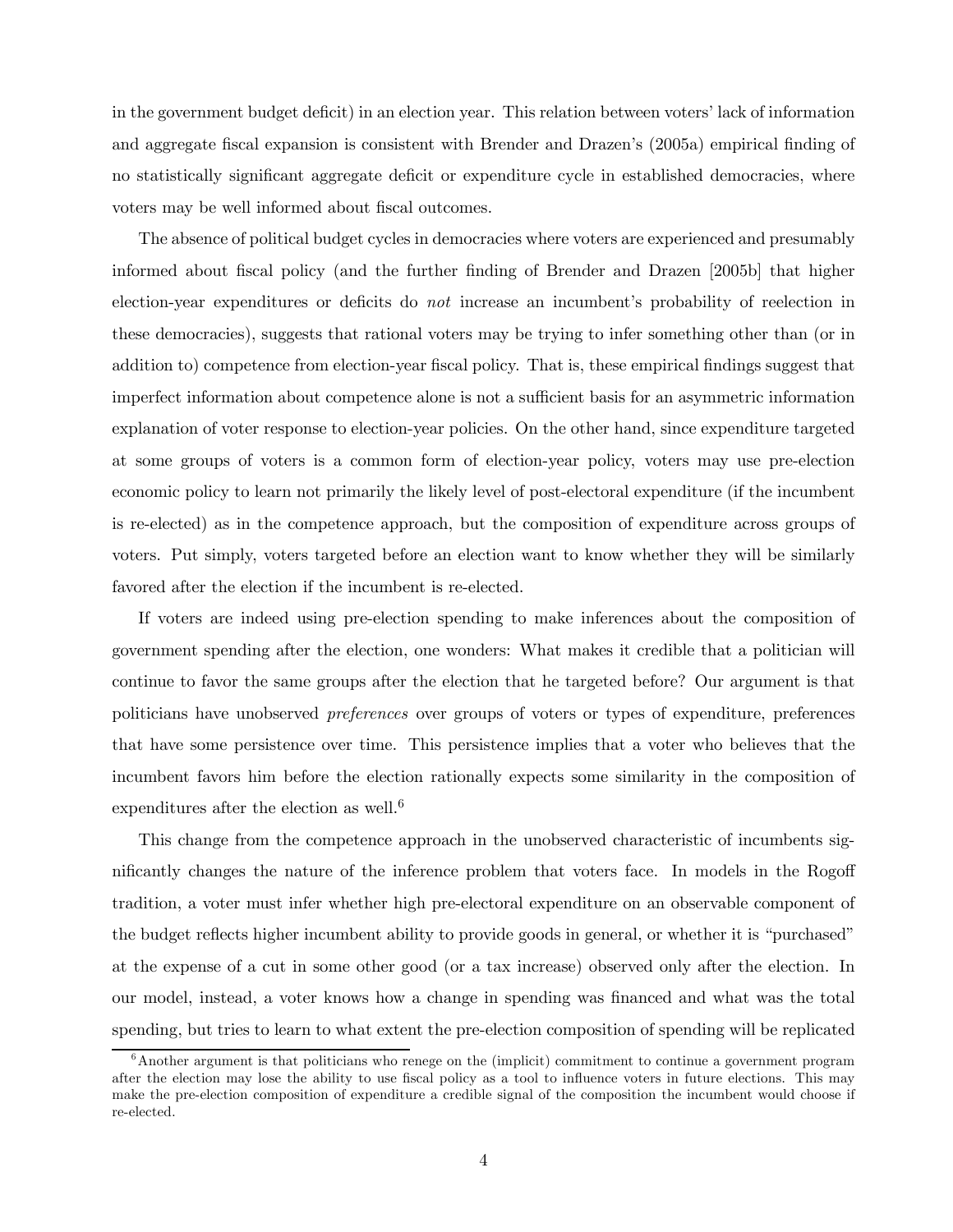after the election and, based on that inference, whether he will be better off under the incumbent or the challenger. As a result, electoral fiscal policy may be present even if voters can perfectly observe all of the elements of fiscal policy. This is one key difference between our model and those in the competence tradition.

In our approach, moreover, a voter may have imperfect information both about the politicians's preferences over different voter groups and about voting patterns over the population. If both types of asymmetric information are present, each voter must try to infer whether receiving high targeted expenditures before the election signals a high weight of his group in the incumbent's objective function (relative to other voters or to non-targeted expenditures) or simply how "swing" his demographic group is, meaning how many votes the incumbent can raise by targeting his group with expenditures. Put more simply, a politicians tries to convince a voter that he truly "likes" him (or has the same objectives), while voters wonder whether the expressions of love and caring will disappear once the votes are counted.

Our emphasis on cycles in the composition of spending, rather than its overall level, is consistent with the evidence cited above that voters are "fiscal conservatives" who punish (rather than reward) high spending or deficits at the polls. Our model in fact suggests that, if voters are averse to deficits, observability of fiscal policy strengthens the incentive to finance electoral spending through the contraction of other expenditures. The greater ability of voters to monitor fiscal outcomes in established democracies may help explain the absence of significant political deficit cycles.

Another key difference with the competence literature is that political budget cycles in our model arise even if all politicians are equally able to provide public goods. We assume here that all politicians are equally competent in delivering pork in order to obtain a clear contrast with that literature, rather than because we think competence is unimportant. We are aware that in a system with geographically defined districts, legislators often campaign for reelection on the basis of their ability to obtain projects for their district. However, if competence in getting pork is general and not specific to a demographic group (as, for example, Dixit and Londregan [1996]) or type of expenditure (as in Strömberg [2001]), demonstrating competence in delivering pork may be necessary to be reelected, but it would not be sufficient. Suppose a specific group of voters believed that a politician was very competent in delivering pork, but also believed that he did not care about them at times other than elections. These voters would then expect that after the election he will use his pork-raising competence to benefit other groups, so they would have no reason to vote for him on the basis of high perceived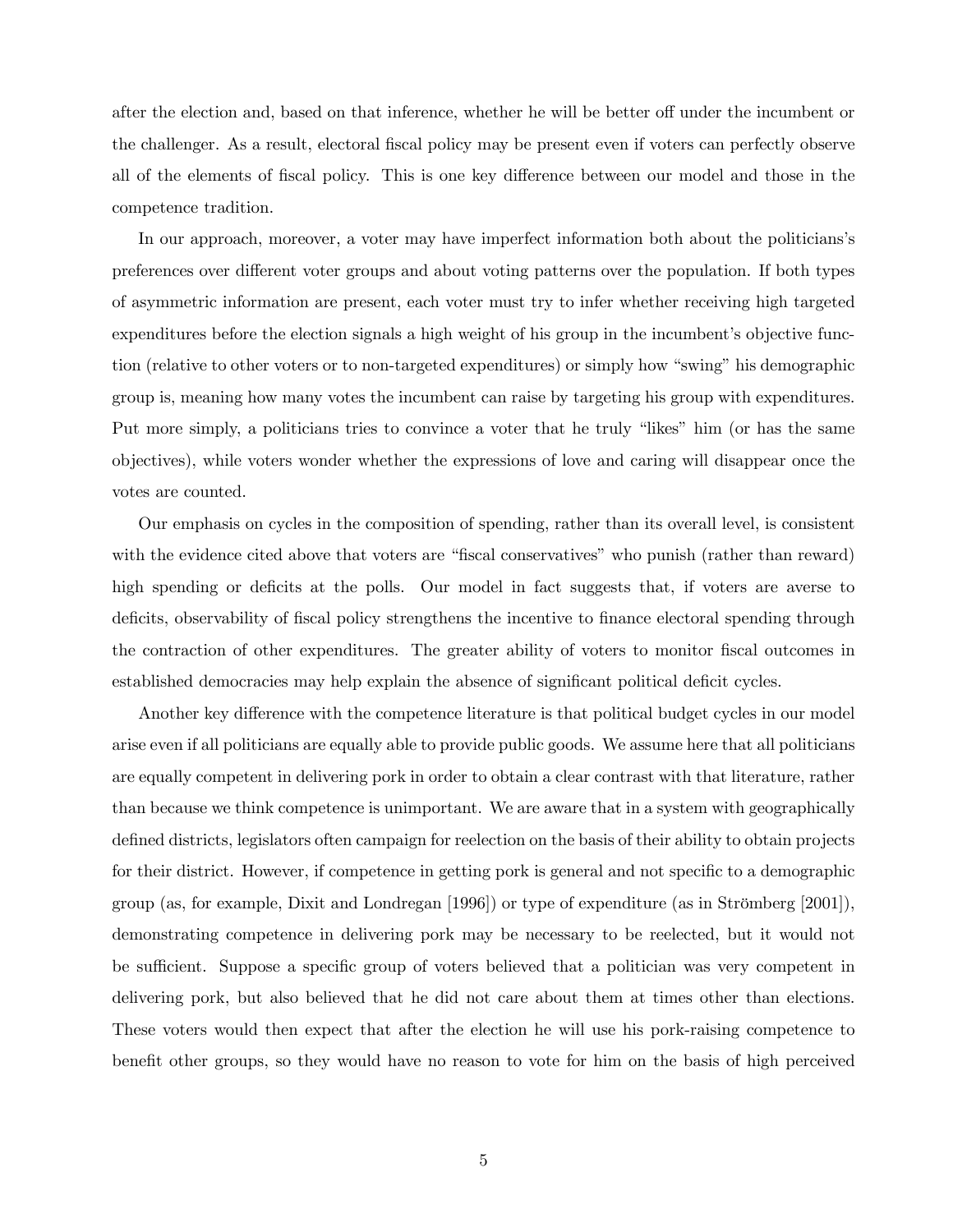competence.7 Hence, preferences over groups of voters seem crucial in explaining pork-barrel politics. In reality, both politician competence and politician preferences are no doubt important in explaining the importance of pork in elections, but here we focus on the role of the latter, which has not been much explored.

In a model with asymmetric information about the preferences of politicians, and possibly also with asymmetric information about how "swing" different groups in society are, we demonstrate that there exists a Perfect Bayesian Equilibrium in which voters rationally respond to election-year expenditures and politicians allocate expenditure across groups on the basis of this behavior. Politicians increase spending targeted to electorally attractive groups before elections, while they contract other types of expenditure to satisfy the no-deficit constraint. As mentioned, a key result is that electoral manipulation arises even with fully rational voters. We further show that the responsiveness of voters to fiscal manipulation depends on the amount of information they have about how "swing" different groups are; however, a political cycle arises even when voters know how "swing" each group is.

The plan of the paper is as follows. In the next section we present an overview of our approach. In section 3 we present a model of politicians with unobserved preferences over groups of voters. In section 4 we show the existence of a Perfect Bayesian Equilibrium for this model with rational, forward-looking voters in which there is a political cycle in the composition of expenditure. In section 5 we add a good valued only by politicians ("office rents") to show that electoral fiscal manipulation might entail some groups being targeted at the expense of others, or all voter groups being targeted at the expense of office rents that politicians value. Because of the difficulty of analytically finding an equilibrium, in section 6 we present an example which illustrates the political equilibrium. Conclusions are presented in section 7.

## 2 An Overview

To help readers better understand the detailed model in section 3, we first present an outline of our basic argument. We exposit the model in terms of geographically-targeted expenditure, which is important in many political systems, but stress that our argument applies equally well to spending that can be targeted at groups defined along dimensions other than the geographical. Hence, our analysis is relevant not only to majoritarian systems with geographically defined districts, but also to other types of electoral systems, such as proportional systems, in which parties may target different

<sup>&</sup>lt;sup>7</sup>This issue does not arise in the Rogoff (1990) model since competence is used to provide public goods that benefit all voters equally.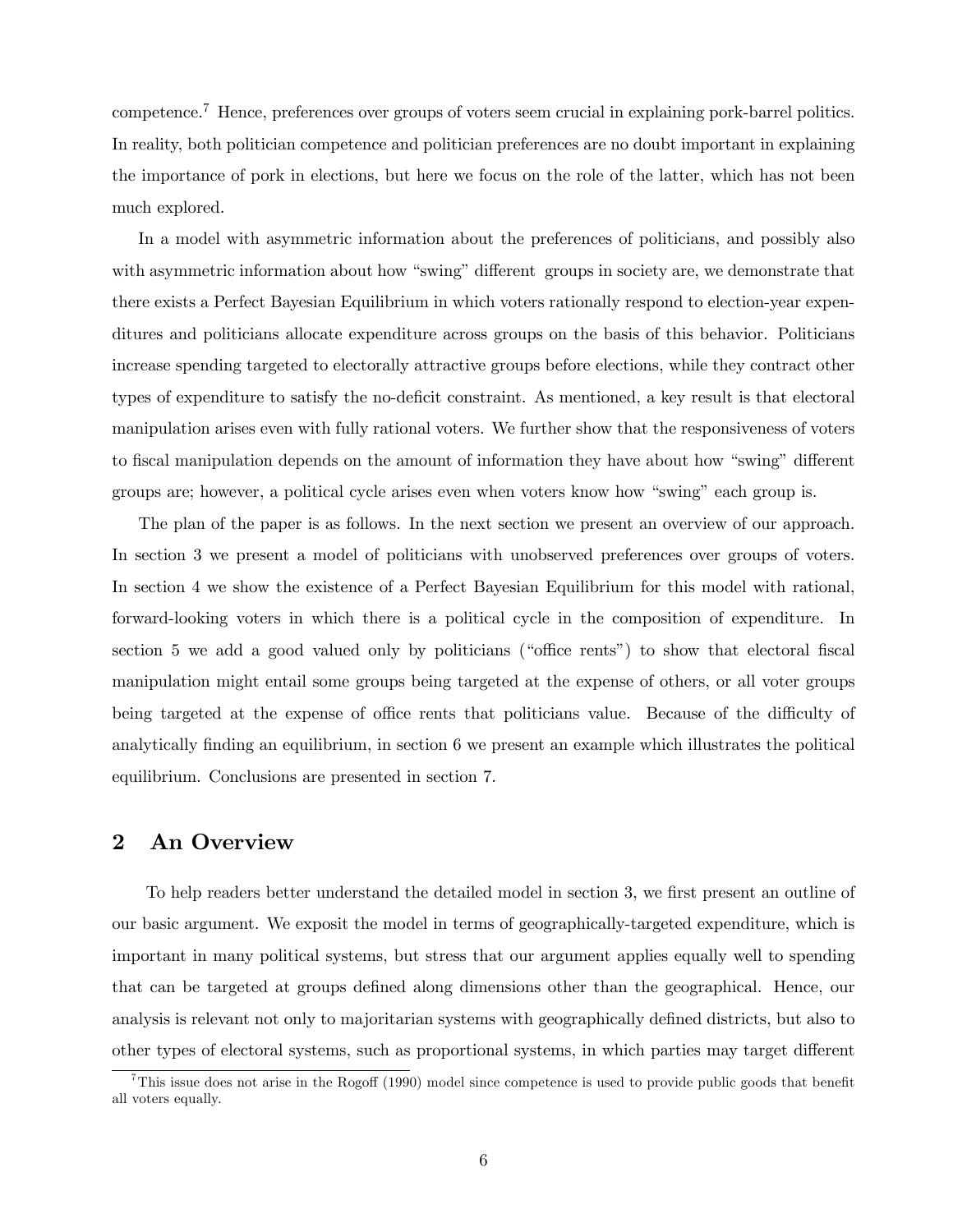types of voters. (This is consistent with our broad definition of "pork barrel spending" set out in the introduction.)

Furthermore, though policy is made by a single policymaker, as in a stylized presidential system, the basic argument is applicable to parliamentary systems in which policy is the result of bargaining within a legislature. In such models, bargaining strength in the legislature depends on vote shares, but the nature of legislative interactions means that policy outcomes may depend in complicated ways on the vote share that a party receives. Sophisticated voters with policy preferences may thus find it optimal to vote strategically rather than sincerely in a multi-candidate election, as in the models of Austen-Smith and Banks (1988) or Baron and Diermeier (2001). However, since parties attract votes on the basis of the policy preferences voters perceive that they have, the key voter inference problem in our model should be crucial in parliamentary systems as well. In short, though we exposit our model in a way consistent with a specific set of electoral and legislative rules, we believe that the analysis is applicable to a far broader set of political institutions.

We assume that there is an election between an incumbent and a challenger at the end of every other period ("year") t,  $t + 2$ , etc. The incumbent has the ability to choose fiscal policy, where, for simplicity, we focus on the targeting of expenditures, and simply assume (in line with voters being fiscal conservatives) that incumbents can neither raise taxes, nor incur deficits. Hence, the sum of all expenditures must always equal the fixed level of taxes.

There are two regions,  $h = 1, 2$ , where voters in each region value a public good  $g_t^h$  supplied to their region. Since taxes are assumed fixed, we abstract here from other types of consumption which could be affected by tax policy. The utility of individual  $j$  in region  $h$  also depends on the distance between his most desired position  $\pi^{j}$  over other policies (which is immutable and termed "ideology") and the position  $\pi^P$  of the politician P in power.

Within each region  $h$ , there is a non-degenerate distribution of ideological preferences, which may change between elections. We denote the density function of voters in region  $h$  in the current election cycle as  $f_h(\pi)$ , where we suppress the time subscript. We consider both the case where the  $f_h(\pi)$ are known to both voters and politicians, as well as the case of asymmetric information where the incumbent knows the densities  $f_h(\pi)$ , while voters only have imperfect information about them. The nature of the cycle is affected by the information specification, but in both cases a rational political cycle exists. For simplicity, we assume that the preference distribution is uncorrelated over elections, so that past electoral policy gives voters no information about the current distribution.

There are two parties L and R, with known ideological positions  $\pi^L < \pi^R$ , where we take  $\pi^L$  and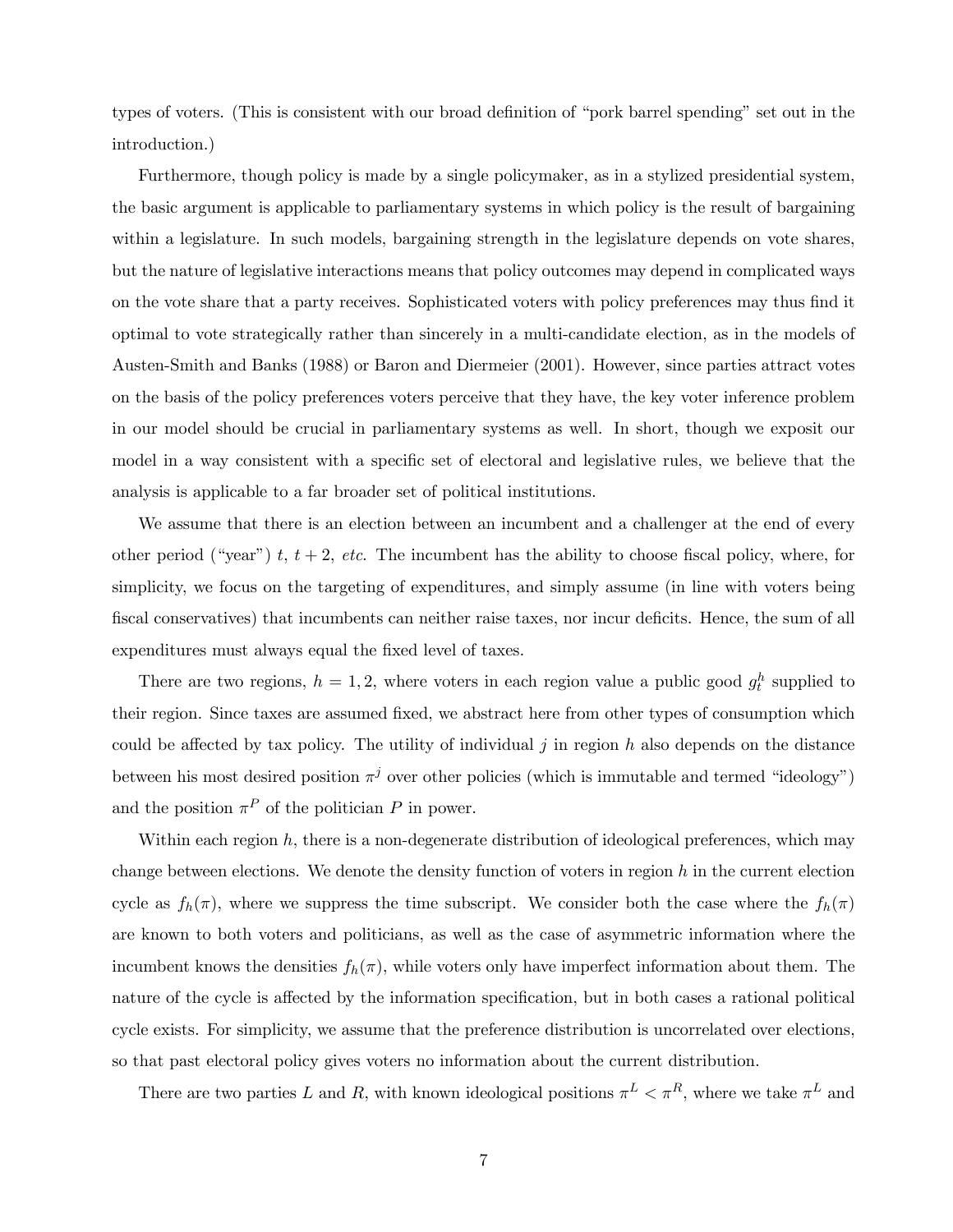$\pi^R$  as given and assume no competition over ideology. Without loss of generality, we assume that party  $L$  is the incumbent.

The single-period utility of a voter in region h with ideological preferences  $\pi^{j}$  if policymaker  $A \in \{L, R\}$  is in office is

$$
U_s^{h,j}(A) = \ln g_s^h(A) - (\pi^j - \pi^A)^2
$$
\n(1)

where  $g_s^h(A)$  is public good provided by policymaker A to region h in period s. Voters care about the present discounted value of utility, and hence, about expected future values of  $g_s^h$ . (Since  $g_s^h(A)$ ) does not depend on j, we ignore the index j in discussing the central problem of inferring  $g_{t+1}^h$  from  $g_t^h$ .)

Politicians, as actual or potential leaders of both regions, give weight to the utility from government spending of voters of each region.<sup>8</sup> This may be represented by a weight  $\omega_{P,s}^h$  that politician P puts on utility from public goods of residents of that region, that is, on  $\ln g_t^h$ . (Since ideological preferences  $\pi^j$  of both voters and politician's are fixed, putting the weight  $\omega_{P,s}^h$  on a voter's total utility  $(1)$  would not qualitatively change the basic results.) A politician P's single-period utility in period s if the policy in place is  $\pi^A$  may be written

$$
U_s^P = Z_s^P \left( \mathbf{g}_s \right) - \left( \pi^P - \pi^A \right)^2 \tag{2}
$$

where  $\mathbf{g}_s$  is the vector  $(g_s^1, g_s^2)$  and

$$
Z_s^P\left(\mathbf{g}_s\right) = \sum_{h=1}^2 \omega_{P,s}^h \ln g_s^h \tag{3}
$$

In contrast to the politician's ideological preferences  $\pi^P$  which are known, the weights  $\omega_{P,s}^h$  are unknown to voters.<sup>9</sup> The key inference problem giving rise to the possible effectiveness of electionyear spending in influencing rational voters may now be stated. The voter's problem is to infer the unobserved weight  $\omega_{P,t}^h$  from the politician's observable choice of  $g_t^h$ . If  $\omega_{P,t}^h$  has some persistence over

<sup>&</sup>lt;sup>8</sup>The difference between the objective functions of politicians and voters consistent with the "citizen-candidate" approach of Besley and Coate (1997) or Osborne and Slivinski (1996). A key message of that approach is that because candidates have preferences just like citizens, they can be expected to act on those preferences once elected, rather than be bound by campaign "promises". This view is in fact central to our approach, where a voter's key inference problem is in discerning what those preferences are. We diverge from the basic citizen-candidate model in assuming that a citizen who is elected to make policy for an area wider than his or her own district will no longer act on the same (narrower) preferences he or she did when being a simply a member of (or representing) that district. We would argue that this assumption is quite reasonable. We do not model this "transformation" of preferences.

<sup>9</sup>Bonomo and Terra (2005) consider politicians who have preferences over sectors, but where these preferences are known.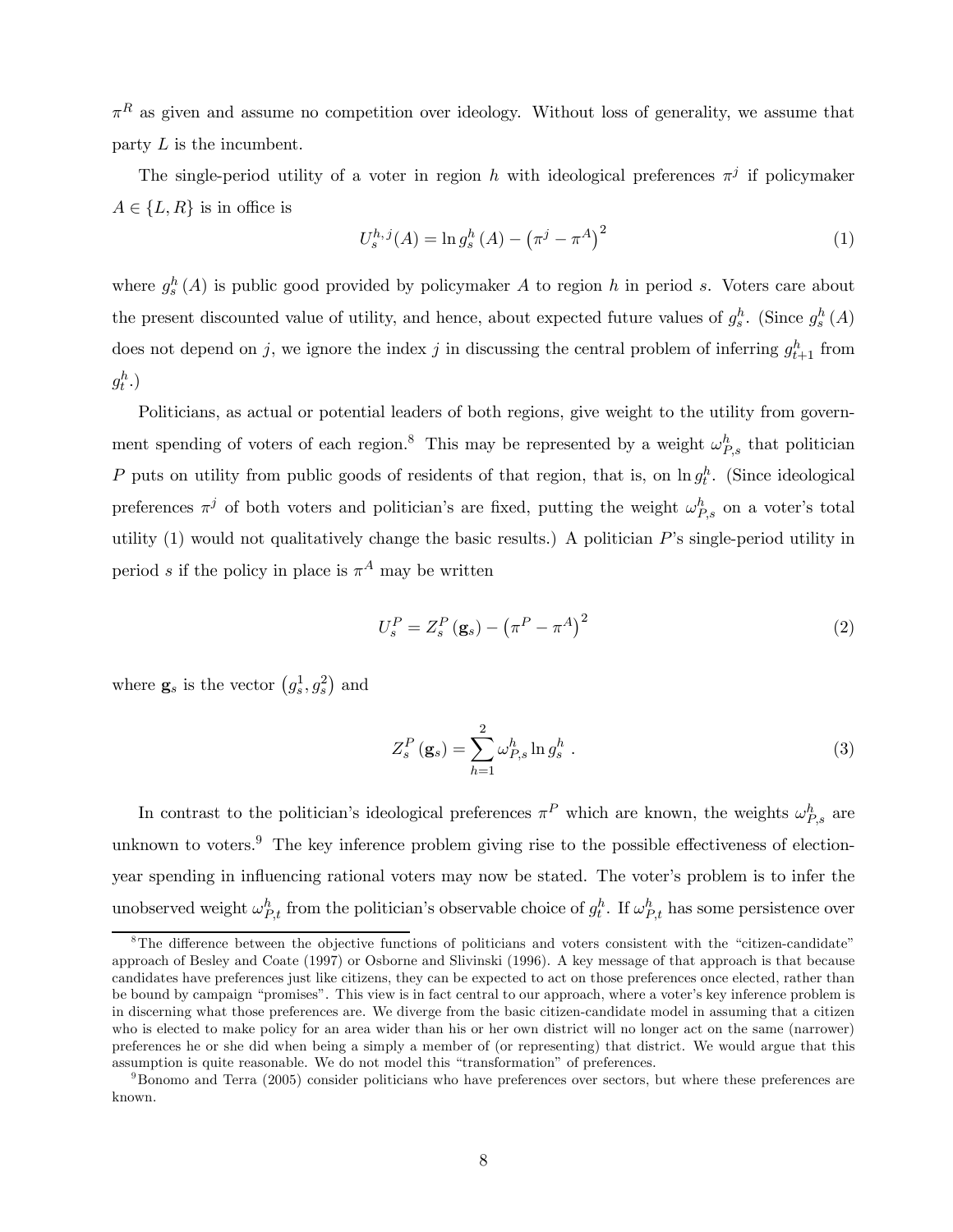time, then pre-electoral  $g_t^h$  may contain information not only about  $\omega_{P,t}^h$ , but also about  $\omega_{P,t+1}^h$  and hence  $g_{t+1}^h$ , inducing forward-looking voters to respond to pre-electoral fiscal policy.<sup>10</sup>

Why would voters not know a politician's preferences? (See footnote 8 on why these preferences are not identical to those of a citizen from the politician's region.) That is, there really an inference problem? We would argue that since the real world is multidimensional, a voter is necessarily uncertain about how much the politician will favor him relative to other priorities. Moreover, because the politician's environment changes over time, these preferences may change over time, but at the same time will display some persistence.

Another key question is why voters look at fiscal policy only right before the elections, in order to try to infer a politician's preferences, rather than at policy earlier in the incumbent's term. As in most of the literature, we assume that unobserved preferences (here  $\omega_{P,t}^h$ ) are evolving over time in such a way that the most recent policy observation is the more informative about future policy than earlier observations.11 We believe this partly captures the evolution of a politician's preferences, which may change over time (albeit slowly), justifying voters' concentration on recent policy to infer these preferences. The media follow policy more as elections get closer, reflecting greater voter interest in policy developments closer to elections. This suggests perhaps that voters believe that they have more to learn closer to elections, but may also be a reason why voters are more responsive to pre-election policy.

We now turn to the details. We start by looking at the problem of an incumbent politician, given the fiscal framework, then move to the voters's problem, and finally put the pieces together to find the equilibrium.

## 3 A Model of Politicians Who Have Preferences over Voters

#### 3.1 The Incumbent's Problem

Politicians differ in the unobserved weight  $\omega_{P,s}^h$  they put on voters of the two regions (or groups) in their objective function (2), as summarized by (3). For simplicity, we assume that  $\omega_{P,s}^h$  is drawn from an i.i.d. distribution at the beginning of every election year for two years and that  $\omega_{P,s}^2 = 1 - \omega_{P,s}^1$ . (That is,  $\omega_{P,t+1}^h = \omega_{P,t}^h$  if t is an election year, but  $\omega_{P,t}^h$  and  $\omega_{P,t+2}^h$  are uncorrelated.) No correlation

 $10$ In the case where voters in the two regions care about both goods, targeting would be of a good rather than of a region (which in this formulation are identical.) See footnote 17.

 $11$ In contrast to the standard approach in the literature, Martinez (2005) presents a very different type of model of how an incumbent's performance reputation might evolve over time and shows that policy outcomes closest to the elections may not necessarily provide the most information about unobserved politician characteristics.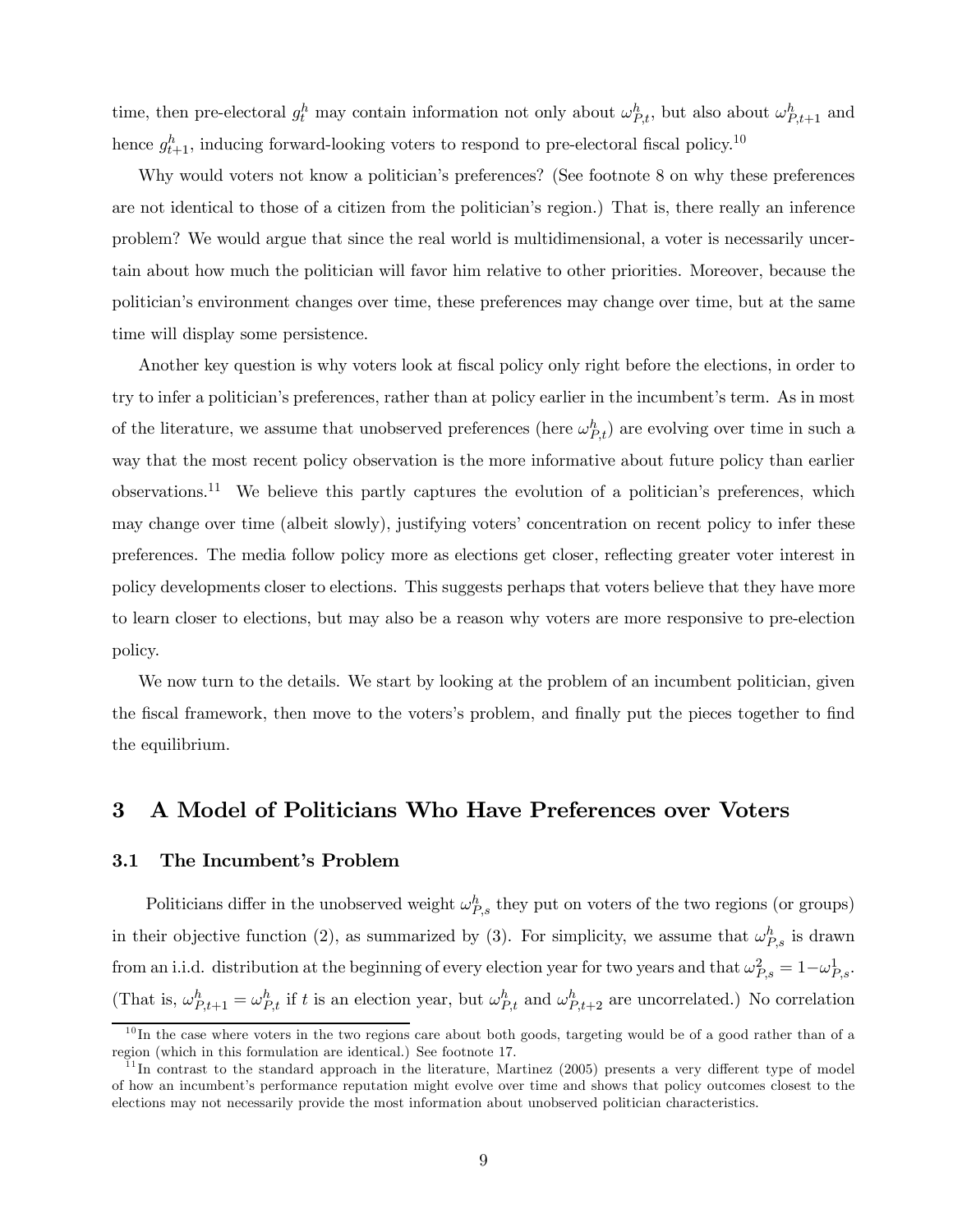in  $\omega_{P,s}^h$  across electoral cycles greatly simplifies the voters's inference problem, since observed policy in previous elections provides no information about current  $\omega_{P,s}^h$ <sup>12</sup>. The distribution of  $\omega_{P,t}^h$ , which is the same for both incumbent and challenger, is defined over  $(\omega^l, \omega^u)$ , where  $0 \le \omega^l < \omega^u \le 1$  and has a mean of  $\overline{\omega}$ .

#### 3.1.1 The off-year decision

A politician L who was elected in t has an objective function  $\Omega_{t+1}^{IN}$  in the following non-election year  $t+1$  (when he is in office and not facing an election in  $t+1$ ) for the vector of public goods expenditure  $\operatorname{g}_{t+1}^L$  of

$$
\Omega_{t+1}^{IN}(\mathbf{g}_{t+1}^{L}, L) = \sum_{h=1}^{2} \omega_{P,t+1}^{h} \ln g_{t+1}^{h} + \beta E_{t+1}^{L} \left( \Omega_{t+2}^{ELE} \left( \cdot, L \right) \right)
$$
(4)

where  $\beta$  is the discount factor and  $E_{t+1}^L(\Omega_{t+2}^{ELE})$  is L's expectation as of period  $t+1$  of the present discounted value of utility from  $t + 2$  (an election year) onward. (Since the actual policy  $\pi^A = \pi^P$ , (2) and (3) yield current-period utility of  $\sum_h \omega_{P,s}^h \ln g_s^h$  in an off-election year.) The assumptions that the government's budget is balanced each period and that  $\omega_L^h$  as of t has a two-period life imply that actions at  $t + 1$  have no effect on  $\Omega_{t+2}^E$ . The incumbent's off-year problem is simply to choose the  $g_{t+1}^h$  to maximize  $\sum_{h=1}^2 \omega_{P,t+1}^h \ln g_{t+1}^h$  subject to his budget constraint.

Total expenditures equal total tax revenues, which are assumed fixed and set equal to unity. (All politicians are thus identical in terms of total spending.) The choice of fiscal policy is the choice of composition of the government budget, which comprises expenditures that can be targeted to specific groups of voters, and other types of expenditure. For simplicity, in this section, we assume that there are no expenditures other than public goods  $g^1$  and  $g^2$ . (In section 5 we consider the implications of politicians also spending on goods that they alone value, that is, "office rents".) Therefore, each period, the government faces the budget constraint:

$$
g_s^1 + g_s^2 = 1 \qquad s = t, t + 1, \dots \tag{5}
$$

The first-order condition for the politician's off-election year problem is:

<sup>&</sup>lt;sup>12</sup> Assuming  $\omega_{P,s}^h$  follows an MA(1) process with innovations that are revealed to voters with a one-period lag has these implications. This alternative type of assumption is, for instance, the one used in Rogoff (1990). A political budget cycle would also arise with an MA(1) process with innovations that are never revealed to voters, as long as imperfect persistence of  $\omega_{P,s}^h$  makes  $g_{t-1}^h$  a more relevant signal to voters than expenses observed further into the past. However, this assumption makes the analysis of the problem far more complicated.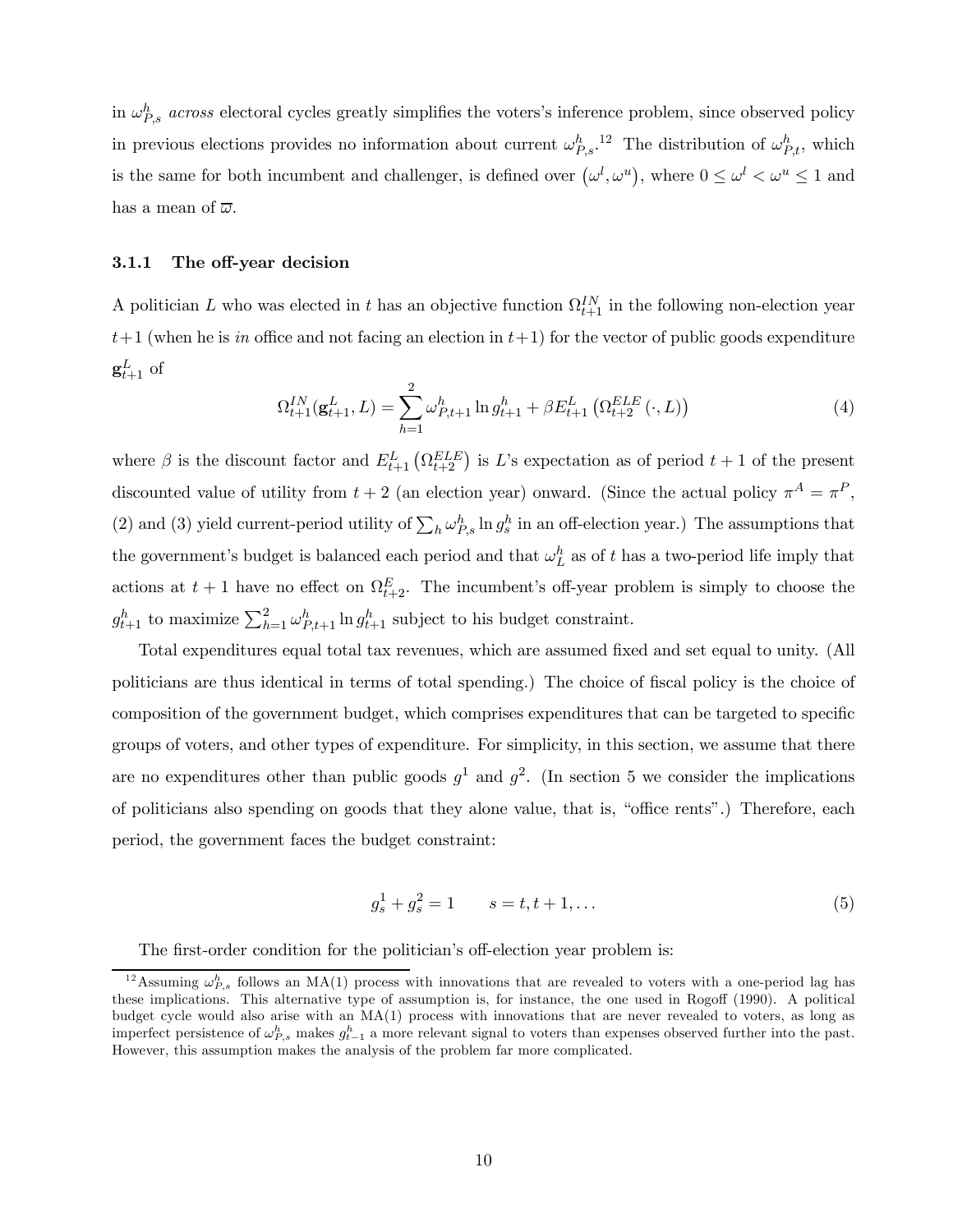$$
\frac{\omega_L^1}{g_{t+1}^1} = \frac{\omega_L^2}{g_{t+1}^2} \tag{6}
$$

where, for ease of exposition, we drop the time subscript on  $\omega_{L,s}^h$ , that is, we write  $\omega_{L,t}^h = \omega_{L,t+1}^h = \omega_L^h$ . Using  $\omega_L^2 = 1 - \omega_L^1$  and  $g_{t+1}^2 = 1 - g_{t+1}^1$  from (5),

$$
g_{t+1}^h = \omega_L^h \qquad h = 1,2 \tag{7}
$$

so that voters's expected utility from reelecting the incumbent is increasing in  $\omega_L^h$ .

#### 3.1.2 The value of reelection

The value to L of reelection in t depends on the difference between his expected value of being in office in  $t + 1$ ,  $E_t^L(\Omega_{t+1}^{IN})$ , and his expected value of being out of office,  $E_t^L(\Omega_{t+1}^{OUT})$ , where  $E_t^L(\cdot)$  is L's expectation as of period t and the values of  $\Omega_{t+1}$  are the present discounted values from  $t+1$ onward. The difference  $E_t \left( \Omega_{t+1}^{IN} - \Omega_{t+1}^{OUT} \right)$  may be written

$$
E_t^L \left( \Omega_{t+1}^{IN} - \Omega_{t+1}^{OUT} \right) = (1+\beta) \left( \pi^L - \pi^R \right)^2 + E_t^L \left( Z_{t+1}^L \left( \mathbf{g}_{t+1}^L \right) - Z_{t+1}^L \left( \mathbf{g}_{t+1}^R \right) \right) + \beta^2 E_t^L \Pi_{t+3} \tag{8}
$$

where  $\beta$  is the discount factor and  $E_t\Pi_{t+3}$  is the expected gain from the *possibility* of reelection at  $t+2$  and later due to election at t. The first term in (8) is the gain to the incumbent in periods  $t+1$ and  $t + 2$  of having policy reflect his preferred ideology rather than that of his opponent.

The second term is the value to the incumbent of having his preferred fiscal policy in period  $t+1$ rather than that of his opponent. The assumption that  $\omega_L^h$  has a two-period life implies that as of t the incumbent faces an expected difference with respect to the challenger's preferences over voters only at  $t + 1$  (where the difference is uncertain since L does not know his opponent's  $\omega_R^h$ , and hence does not know what  $\mathbf{g}_{t+1}^R$  will be if R is elected). As of t the incumbent's expected preferences for dates  $t + 2$  and later are identical to those of a representative candidate. The assumption that the government's budget is balanced each period further implies that actions at  $t + 1$  have no effect on the incumbent's expected utility at  $t + 2$  and later.

The last term reflects the effect of reelection at t on the probability of reelection at the end of  $t + 2$  and later. For example, if the probability of reelection at  $t + 2$  is independent of the election outcome at t, then  $E_t\Pi_{t+3} = 0$ . Conversely, if a party's reelection at t increases the probability of its reelection at  $t + 2$  and later, then  $E_t \Pi_{t+3} > 0$ , where the value of the higher probability of reelection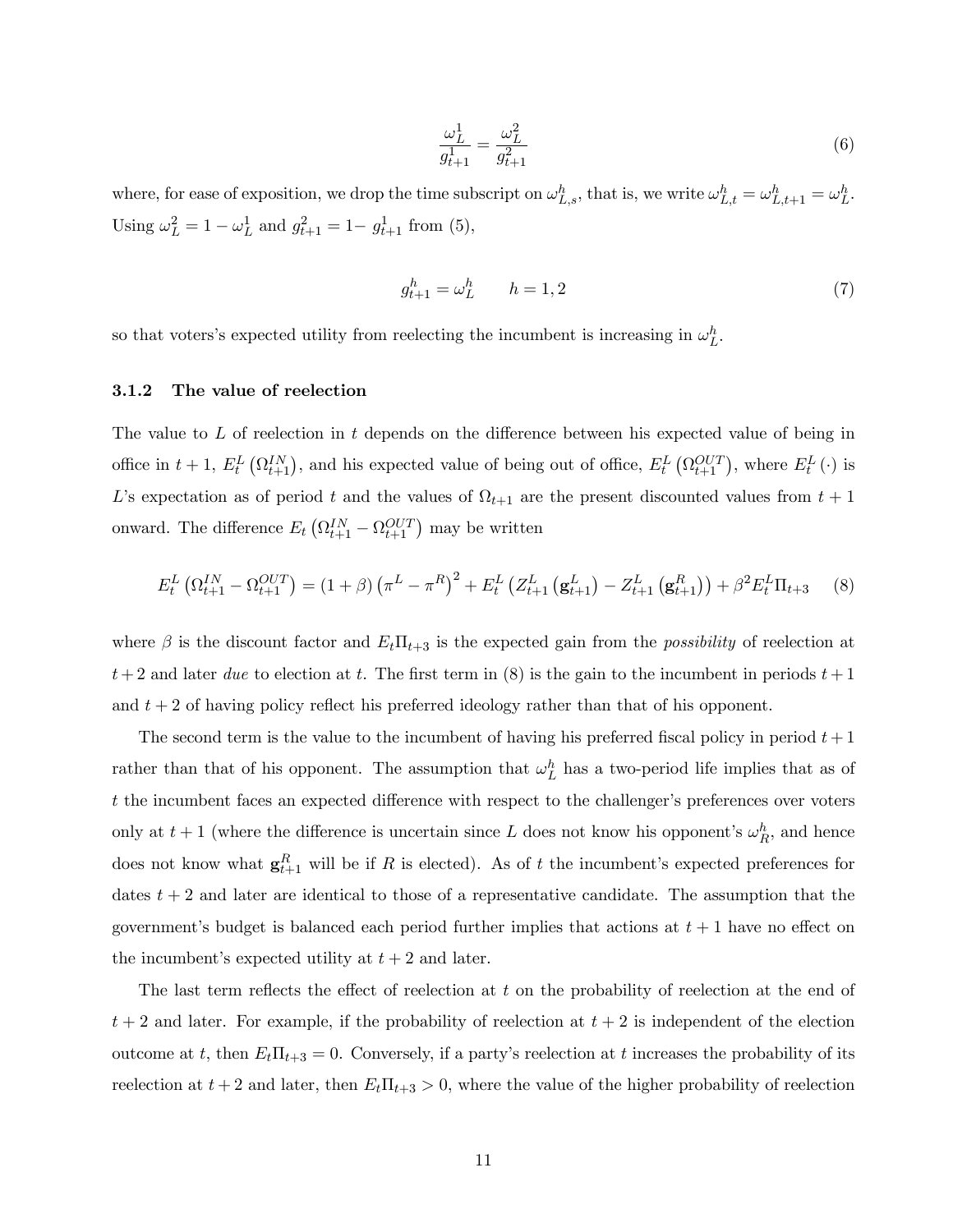at  $t+2$  and later stems (in the absence of "office rents") solely from the ability to enact one's preferred ideological policies.<sup>13</sup> The larger the positive effect of electoral victory at t on the probability of later election (where this effect could be negative), the larger is  $E_t\Pi_{t+3}$ . Rents would add an important component to the value of reelection at t and all future dates, as in section 5 below.

To summarize, the value of reelection depends on the implied possibility of reelection further into the future, the value of policy reflecting one's own rather than the opponent's preferences, and the value of rents. In all relevant cases, however, the expected value  $E_t^L \left( \Omega_{t+1}^{IN} - \Omega_{t+1}^{OUT} \right)$  will be strictly positive.14

#### 3.1.3 The election year

The incumbent's objective  $\Omega_t^{ELE}$  in the previous election year t can be written

$$
\Omega_t^{ELE} \left( \mathbf{g}_t^L, L \right) = Z_t^L \left( \mathbf{g}_t^L \right) + \beta \left( \rho \left( N^L \right) E_t^L \Omega_{t+1}^{IN} \left( \mathbf{g}_{t+1}^L, L \right) + \left( 1 - \rho \left( N^L \right) \right) E_t^L \Omega_{t+1}^{OUT} \right) \tag{9}
$$

where  $\rho$ , the incumbent's perceived probability of reelection, is a function of the fraction of votes  $N_t^L$ the left-wing incumbent receives, and where  $\Omega_{t+1}^{IN}$  and  $\Omega_{t+1}^{OUT}$  are as defined above.

Equation (9) may be written

$$
\Omega_t^{ELE} \left( \mathbf{g}_t^L, L \right) = Z_t^L \left( \mathbf{g}_t^L \right) + \rho \left( N^L \right) \beta E_t^L \left( \Omega_{t+1}^{IN} - \Omega_{t+1}^{OUT} \right) + \beta E_t^L \Omega_{t+1}^{OUT} \tag{10}
$$

Since  $E_t^L \Omega_{t+1}^{OUT}$ , the expected utility if not reelected, is independent of any choices the incumbent makes, (10) makes clear that the choice of policy in an election year depends on the effect of a choice of  $g_t^L$  on the politician's current utility (as it would in an off-election year) versus the effect on the probability of reelection  $\rho(N^L)$  multiplied by the discounted value of reelection  $\beta E_t^L ( \Omega_{t+1}^{IN} - \Omega_{t+1}^{OUT}),$ as discussed above.

For tractability, we assume that the probability  $\rho(N^L)$  that the incumbent assigns to winning is a continuous increasing function in  $N^L$  (justified, for example, by assuming that the incumbent doesn't know how many votes he needs to win, or how many potential voters will show up to vote). The

$$
E_t^L \Pi_{t+3} = (1+\beta) (\hat{\rho}_L - \rho_L) (\pi^L - \pi^R)
$$

<sup>&</sup>lt;sup>13</sup>To take a simple example, if L's re-election at t increases its expected probability of re-election at  $t + 2$  (and hence its probability of being in office at  $t + 3$  and  $t + 4$ ) from  $\rho_L$  to  $\rho_L > \rho_L$ , but has no effect on later proababilities, we would have

 $14$ Under some circumstances (for instance, if being elected today reduces the probability of future re-election), this expected value may be negative. In those cases, the incumbent would simply not run for re-election. We only model a situation where the incumbent has already decided to run.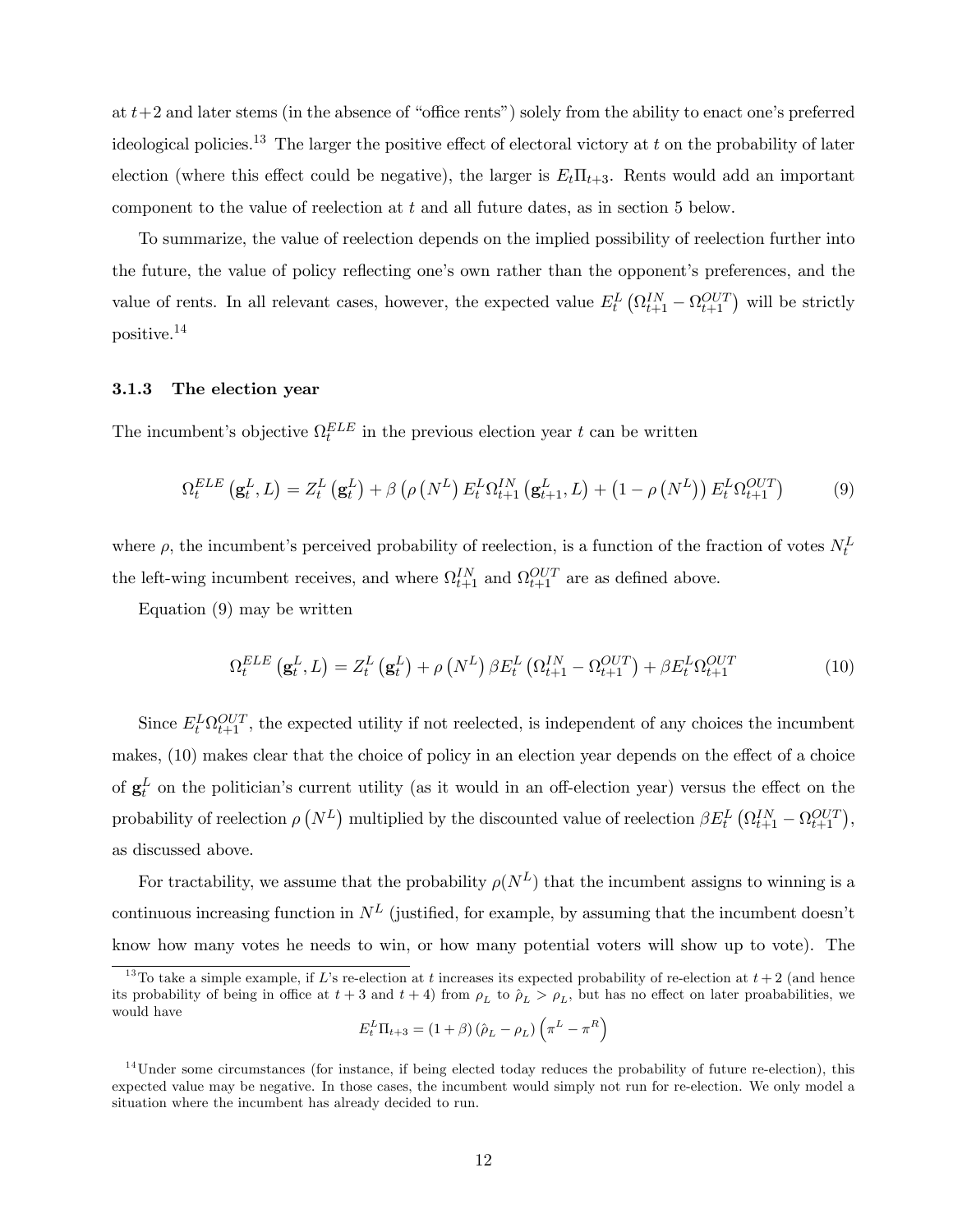key point is that the incumbent maximizes this probability by maximizing the number of votes he receives. Assuming that  $\rho'$  is nonzero only for some ranges of  $N^L$  would complicate the mathematics without changing the basic qualitative results. $15$ 

The fraction of votes  $N^L$  received by the incumbent is given by (where we have assumed both regions have a unit mass of voters):

$$
N^{L} = \phi_1(g_t^1) + \phi_2(g_t^2)
$$

where  $\phi_h(g_t^h)$  is the fraction of region h's votes that goes to the incumbent, and where the voter's inference problem yields the dependence of vote shares on current expenditure policy  $g_t^h$ . We derive  $\phi_h(g_t^h)$  in section 3.2 below.

The expected value of reelection to the L incumbent,  $E_t^L(Q_{t+1}^{IN} - Q_{t+1}^{OUT})$ , is independent of the choice of  $g_t^h$ , so that the incumbent treats it as given in his period t choice of fiscal policy. For the election year, the incumbent's optimal choice is given by maximizing (10) subject to the budget constraint (5), given the  $t + 1$  decision (7). The first-order condition at t (remember  $\phi_h(g_t^h)$  is the share of region  $h$ 's votes that goes to the incumbent) is:

$$
\frac{\omega_L^1}{g_t^1} + \beta \rho'(\cdot) \phi_1' \left(g_t^1\right) E_t^L \left(\Omega_{t+1}^{IN} - \Omega_{t+1}^{OUT}\right) = \frac{\omega_L^2}{g_t^2} + \beta \rho'(\cdot) \phi_2' \left(g_t^2\right) E_t^L \left(\Omega_{t+1}^{IN} - \Omega_{t+1}^{OUT}\right) \tag{11}
$$

The left-hand side of (11) represents the benefit from a marginal increase in  $g_t^1$ . As in the postelection year, this benefit includes the utility gain this change induces for voters in region 1, the first term on the left-hand side. However, prior to an election the politician potentially derives an additional benefit from targeting region 1 voters, namely obtaining more votes from them. The right-hand side represents the same benefit from a marginal increase in  $g_t^2$ .

We may express the relation between  $g_t^h$  and  $\omega_L^h$  more compactly as follows. Use  $1 - \omega_L^1 = \omega_L^2$  to write (11) for choice of  $g_t^1$  as

$$
g_t^1 = \omega_t^1 + \beta \rho'(\cdot) E_t^L \left( \Omega_{t+1}^{IN} - \Omega_{t+1}^{OUT} \right) g_t^1 g_t^2 \left( \phi_1' \left( g_t^1 \right) - \phi_2' \left( g_t^2 \right) \right) \tag{12}
$$

<sup>&</sup>lt;sup>15</sup>A related analysis with discrete  $\rho(N^L)$  can be found in Drazen and Eslava (2005). An alternative in a multi-region model are "winner-take-all" electoral rules, similar to Strömberg (2005), in which the candidate with a majority of the votes wins the region, and the candidate with the majority of regions wins the election.  $\rho(\cdot)$  would then be the probability of winning a majority of regions as a function of the vector of public goods spending targeted to each region.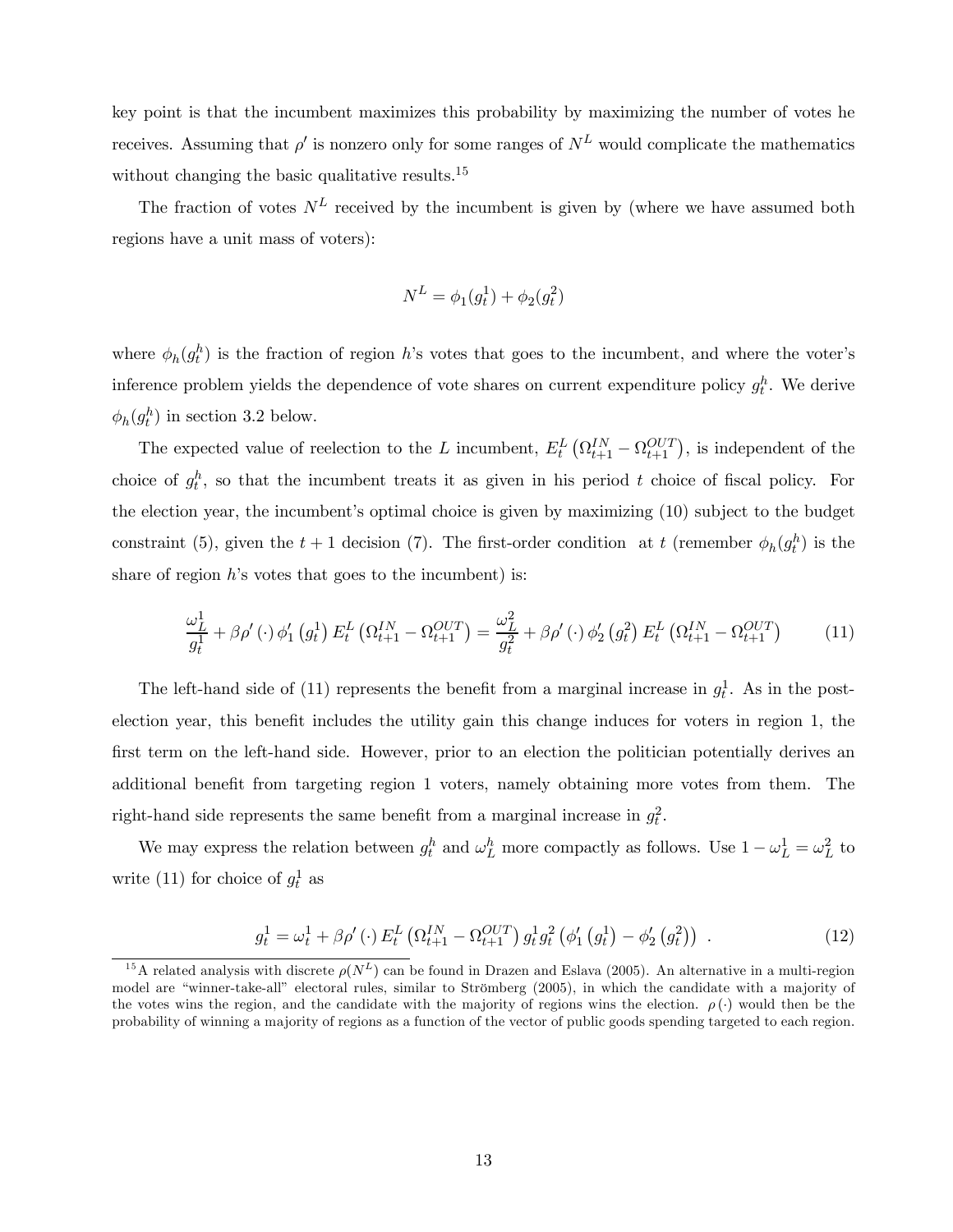$$
g_t^1 = \omega_L^1 + A(g_t^1, g_t^2) \left[ \phi_1' (g_t^1) - \phi_2' (g_t^2) \right]
$$
 (13a)

$$
g_t^2 = \omega_L^2 + A(g_t^1, g_t^2) [\phi_2'(g_t^2) - \phi_1'(g_t^1)] \tag{13b}
$$

for goods  $g_t^1$  and  $g_t^2$ , where  $A(g_t^1, g_t^2) \equiv \beta \rho'(\cdot) E_t^L (\Omega_{t+1}^{IN} - \Omega_{t+1}^{OUT}) g_t^1 g_t^2$  and where  $\phi'_1(g_t^1) - \phi'_2(g_t^2)$ is the vote gain to the incumbent from transferring a dollar of public goods expenditure from region 2 to region 1. (Using  $g_t^1 + g_t^2 = 1$ , this could be expressed as a function solely of one of the  $g_t^h$ .) This vote gain from a change in expenditure composition is known to the incumbent politician, but needn't be known to the voters.

Since the only difference between an election year and a non-election year is the election itself, a political budget cycle appears if  $g_t^h \neq g_{t+1}^h$ . The result in (13) thus implies that there will be a political budget cycle as long as  $\phi'_2(g_t^2) \neq \phi'_1(g_t^1)$ . We now turn to the inference and voting problem of voters to find out when is this the case.

#### 3.2 Voter Decisions Based on Fiscal Policy

An individual's only choice variable is how to vote in an election year. Consider a representative election year t, where the voter's choice depends on his expectation of utility in years  $t + 1$  and later.

Our assumption that  $\omega_{P,s}^h$  has a two-period life starting in the election year means that in an election year voters need look forward only one period. The voter may then consider each election cycle independently. Consider the election cycle t and  $t + 1$ . A forward-looking voter j in region h prefers the incumbent  $L$  over the challenger  $R$  if

$$
E_t \left[ \ln g_{t+1}^h \left( L \right) \mid g_t^h \right] - (\pi^j - \pi^L)^2 > E_t \ln g_{t+1}^h \left( R \right) - (\pi^j - \pi^R)^2 \tag{14}
$$

Note that, given  $(5)$ , observing the  $g_t$  the other region receives provides no additional information on  $\omega_L^h$ . (Since we are concentrating on a single election cycle, for simplicity of exposition, we drop the time-subscript on the  $\omega_{P,t}^h$   $\left(=\omega_{P,t+1}^h\right)$ . Condition (14) determines the relation between pre-electoral fiscal policy  $g_t^h$  and the incumbent's vote share (and hence reelection probability).

The key issue for voter inference is the information provided by election-year fiscal policy about post-electoral utility. When voters know value of  $\omega_L^h$  ex ante, targeted expenditure cannot affect voting patterns. When voters do not have this information, the extent of their knowledge about the distribution of  $\omega_L^h$  will determine the extent to which the incumbent is able to affect the share of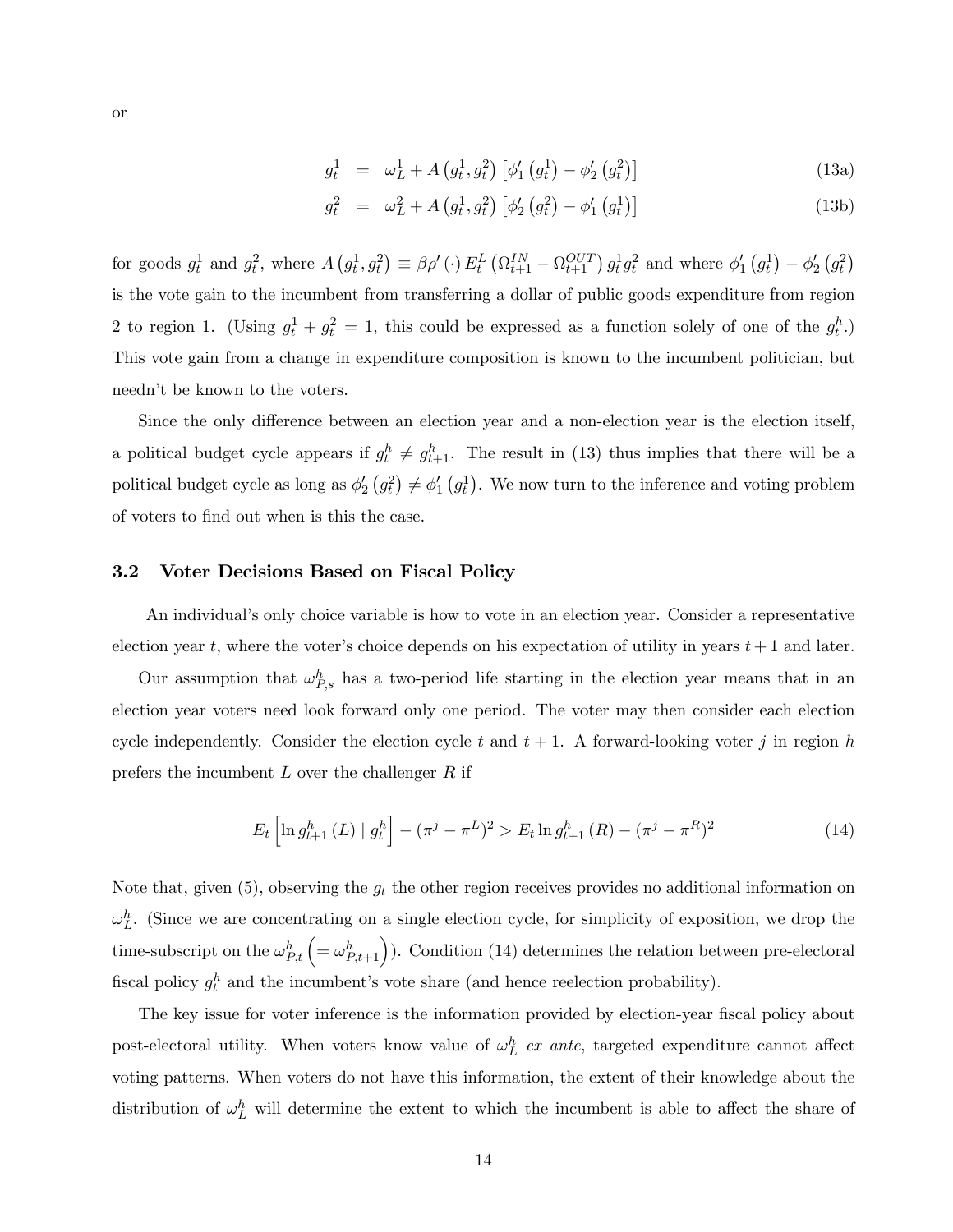votes he receives in equilibrium. In addition, the incumbent has the incentive to target more "swing" regions (more precisely, regions with high values of  $\phi'_h(\cdot)$  evaluated at  $g_{t+1}^h$ , as discussed in section 4.1 below). Voters are aware of this incentive. Hence, targeting will be less effective in attracting votes (in the sense that voters from a smaller range of ideological positions in region  $h$  end up voting for the incumbent) if voters know their region is highly likely to be electorally targeted. In short, politicians may have more information than voters about the electoral importance of different regions (and of course about their own preferences), and the extent of the information asymmetry affects the ability of the incumbent to obtain political benefits from targeted expenditures.

We consider three cases: full information; asymmetric information with a fully revealing fiscal policy; asymmetric information where  $g_t^h$  doesn't reveal the politician's preferences over regions.

#### 3.2.1 Full information

When  $\omega_L^h$  (and  $\omega_R^h$ ) is known, then  $E[\ln g_{t+1}^h (L)] - E_t \ln g_{t+1}^h (R)$  depends only on the known  $\omega_P^h$  and is independent of  $g_t^h$ . Logarithmic utility implies  $g_{t+1}^h(L) = \omega_L^h$ , so that a voter who knows the  $\omega_P^h$  is indifferent between two candidates if his preferred ideological position is

$$
\tilde{\pi}_{FI}^{h}\left(\omega_{L}^{h}\right) = \frac{\pi^{L} + \pi^{R}}{2} + \frac{\ln \omega_{L}^{h} - \ln \omega_{R}^{h}}{2(\pi^{R} - \pi^{L})}
$$
\n(15)

Any voter j in region h with  $\pi_j > \tilde{\pi}_{FI}^h$  will vote for the challenger, and any voter with  $\pi_j < \tilde{\pi}_{FI}^h$ will vote for the incumbent. Note that in this case  $\tilde{\pi}_{FI}^{h}$  is independent of fiscal policy, so that voting decisions *cannot* be affected by pre-election fiscal policy. There will thus be no targeting of voters through fiscal policy.

#### 3.2.2 Asymmetric Information

When  $\omega_L^h$  is not known, voters must use  $g_t^h(L)$  to obtain information on  $\omega_L^h$ . Using (14), where (unlike the previous case) the expectation  $E_t\left[\ln g_{t+1}^h (L)\right]$  depends on  $g_t^h$ , the ideological position of the indifferent voter,  $\tilde{\pi}^h$ , becomes

$$
\widetilde{\pi}^{h}(g_{t}^{h}) = \frac{\pi^{L} + \pi^{R}}{2} + \frac{E_{t} \left[ \ln g_{t+1}^{h}(L) \mid g_{t}^{h} \right] - \mu}{2(\pi^{R} - \pi^{L})}
$$
(16)

where  $\mu \equiv E_t \ln g_{t+1}^h(R)$ , the expected utility under the challenger. (Since the challenger has no way to signal,  $\mu$  simply depends on the prior). Within region h, all individuals with  $\pi^j < \tilde{\pi}^h(g_t^h)$  vote for the incumbent L party, while those with  $\pi^j > \tilde{\pi}^h(g_t^h)$  vote for the R party. The dependence of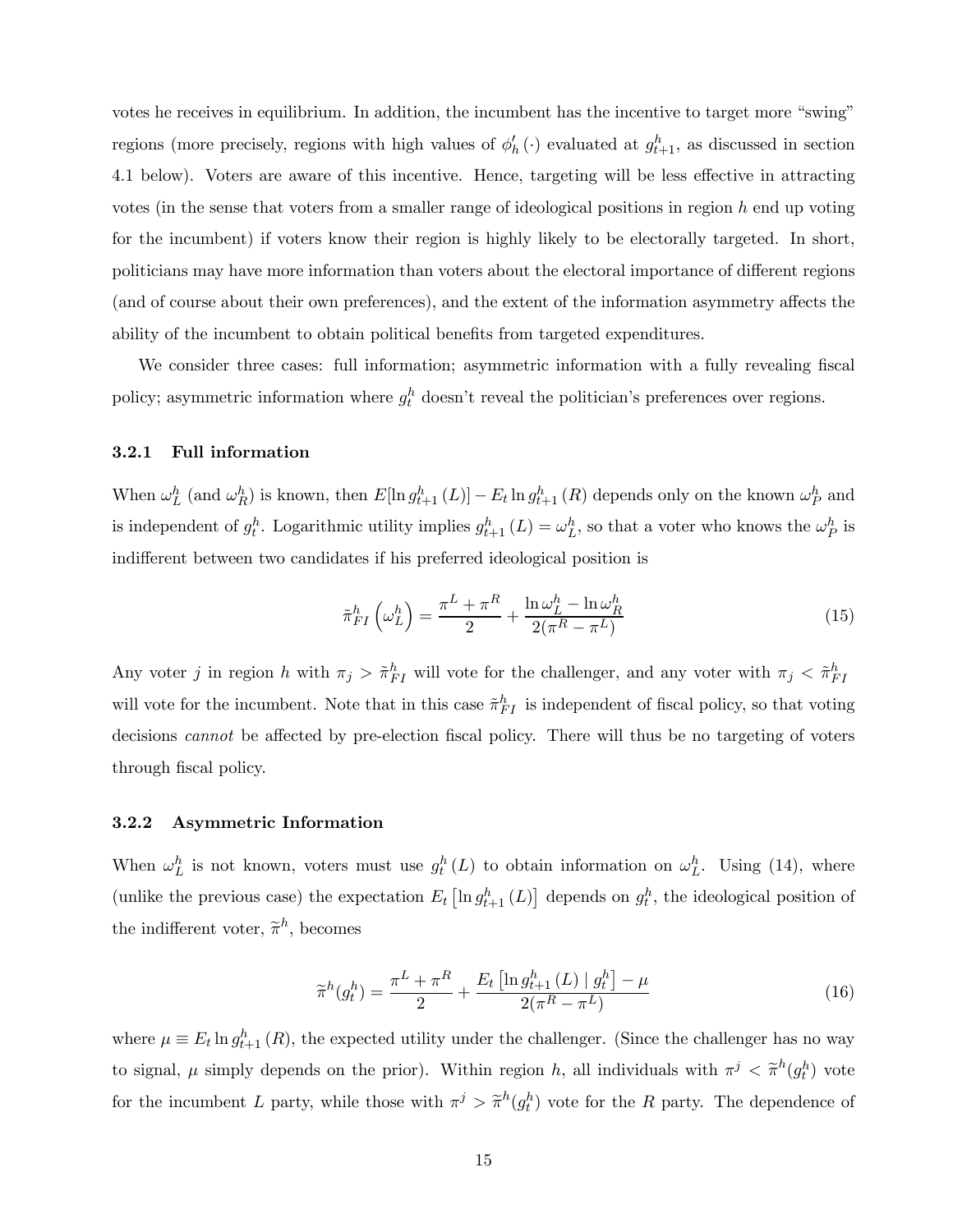the position of the indifferent voter on  $g_t^h$  follows from the effect of observing  $g_t^h$  on the utility voters expect to receive if the incumbent is reelected.

We can then express the fraction of region  $h$  voters who vote for the incumbent as a function of the pre-election expenditure observed by voters. Denoting this fraction as  $\phi_h(g_t^h)$  and denoting the lower bound of  $\pi^j$  by  $\underline{\pi}$ , we obtain:

$$
\phi_h(g_t^h) = \int_{\underline{\pi}}^{\widetilde{\pi}^h(g_t^h)} f_h(\pi) d\pi = F_h\left(\widetilde{\pi}^h(g_t^h)\right)
$$
\n(17)

where  $F_h(\cdot)$  is the cumulative distribution associated with the density  $f_h(\cdot)$ . Vote shares  $\phi_h(\cdot)$  depend on  $g_t^h$  because the indifferent voter's expectation of post-electoral utility is conditional on observed  $g_t^h$ . That is, since the politician's choice of  $g_t^h$  is used to form expectations of  $\omega^h$  and  $\ln g_{t+1}^h$  from (13), the equilibrium expectation of period  $t + 1$  utility will depend on the politician's choice of  $g_t^h$ .

Differentiating (17) with respect to  $g_t^h$ , one obtains

$$
\frac{\partial \phi_h(g_t^h)}{\partial g_t^h} = f_h\left(\tilde{\pi}^h(g_t^h)\right) \frac{\partial \tilde{\pi}^h(g_t^h)}{\partial g_t^h} \tag{18a}
$$

$$
= f_h\left(\widetilde{\pi}^h(g_t^h)\right) \cdot \left[\frac{\partial E_t\left(\ln g_{t+1}^h\left(L\right) \mid g_t^h\right)}{\partial g_t^h} \frac{1}{2\left(\pi^R - \pi^L\right)}\right] \tag{18b}
$$

where we have used equations (16) and (17). Note that regions differ in the level of public goods that they receive, and, partly as a result of this, in the ideological position of the indifferent voter in region h,  $\tilde{\pi}^h(g_t^h)$ . We assume that the  $f_h(\cdot)$  have no mass points, so that a marginal increase in  $\tilde{\pi}^h(g_t^h)$  cannot induce a discontinuous jump in the number of voters supporting the incumbent.

#### 3.2.3 Revealing versus non-revealing fiscal policy under asymmetric information

There are two asymmetric information cases to consider – one where voters can perfectly infer  $\omega_L$  from the  $g_t^h(L)$ , the other where they cannot. The first case corresponds to voters knowing the densities  $f_h(\pi)$ , with the only asymmetric information being about  $\omega$ . In this case, the relation between  $g_t^h$ and  $\omega_L^h$  given in (13) allows voters to infer  $\omega_L^h$  from  $g_t^h$  since  $f_h(\pi)$  is known.<sup>16</sup> That is, knowing the region's ideological distribution and having observed the incumbent's spending choices, voters can calculate  $\omega_L^1$  from (13a). The second case corresponds to voters not knowing the densities  $f_h(\pi)$ .

If voters can fully infer the value of the  $\omega_L^h$  from  $g_t^h(L)$ , then the ideological position of the

<sup>&</sup>lt;sup>16</sup>The invertibility of the relationship between  $g_t^h$  and  $\omega_t^h$  in equation 13, when  $f_h$  is known, will become clear later. We show below that  $\frac{\partial \phi_h(g_t^h)}{\partial g_t^h} > 0$ , implying that voters know  $g_t^h$  is a monotonically increasing, and thus invertible, function of  $\omega_t^h$ .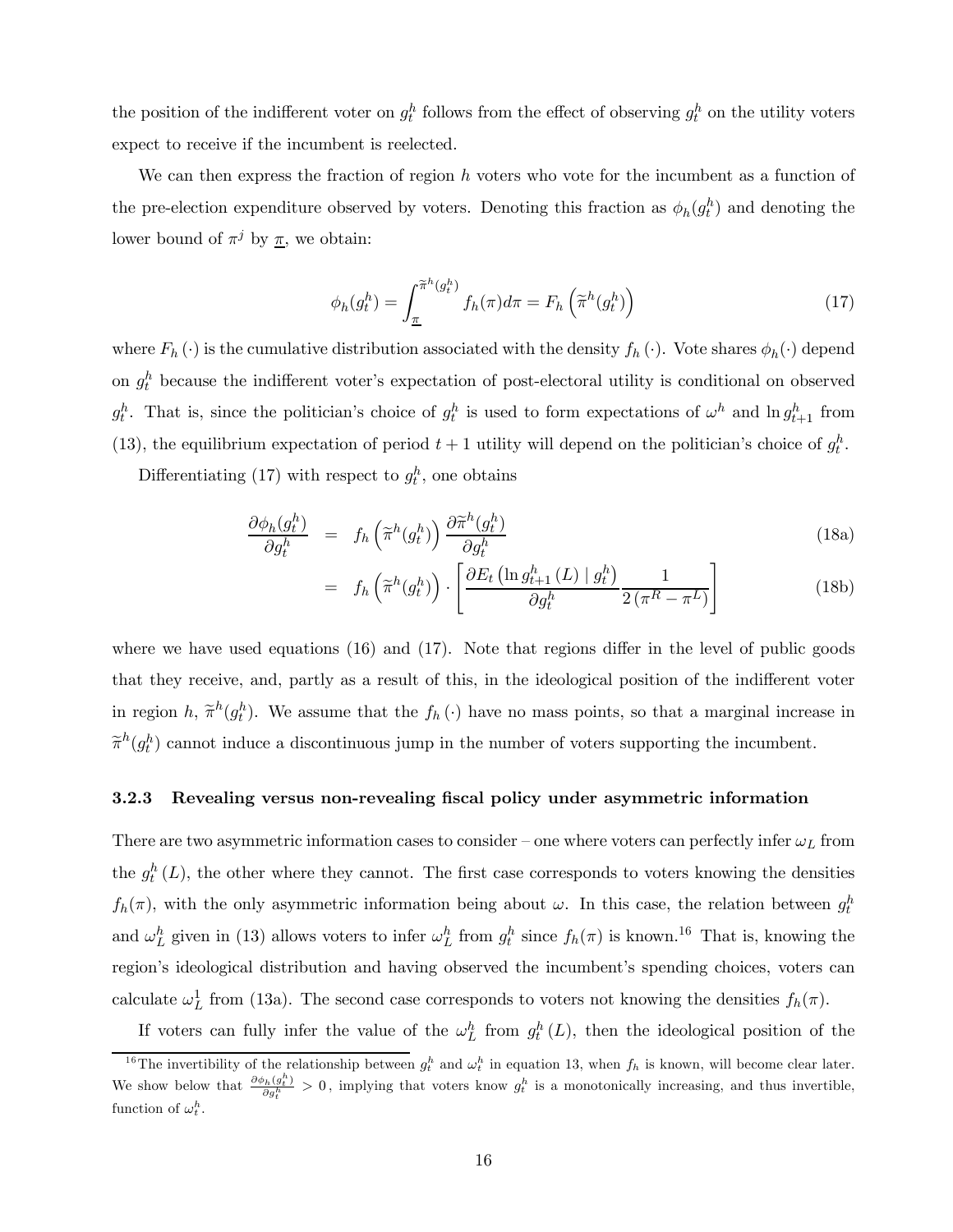indifferent voter is identical to the full information case, that is,  $\tilde{\pi}^h(g_t^h) = \tilde{\pi}_{FI}^h$  for the same  $\omega_L^h$  (that is, for the  $g_t^h$  corresponding to that  $\omega_L^h$  from (13)). Hence, the incumbent gets the same number of votes from each region as in the full information case. However, vote shares do respond to  $g_t^h$  since a change in  $g_t^h$  reveals a change in  $\omega_L^h$  (whereas under full information the same change in  $\omega_L^h$  is known directly) and hence induces a change in  $\tilde{\pi}^h$ . In the fully revealing case we thus get a separating equilibrium with political manipulation analogous to that in Rogoff (1990), where it is election year changes in fiscal policy that allow separation. Hence, as we show in section 4.1, even if the  $\omega_L$  can be perfectly inferred, a political cycle may still exist.

Alternatively (and more realistically), voters may have less information than do politicians about how effective spending targeted to a region is in terms of gaining votes. We incorporate this possibility by assuming that voters are uncertain about the exact distribution of ideological positions in each region (that is, the  $f_h(\pi)$ ). In this asymmetric information equilibrium, voters cannot fully infer  $\omega_L^h$  from  $g_t^h$ , which implies that  $\tilde{\pi}^h(g_t^h) \neq \tilde{\pi}_{FI}^h$ . There is then an "extra" mechanism for electoral manipulation, since voters cannot infer to what extent they are targeted for electoral purposes, or because the incumbent has a genuine preference for their region even in the absence of elections. That is, voters in the two regions who receive the same level of public goods will be unable to infer with certainty that this is not a reflection that they are equally liked.

In both cases  $\phi'_h(g_t^h)$  measures the electoral benefit to the politician from targeting an additional dollar of public goods to voters in region. As can be seen from (18b), the size of this benefit depends first on how much that additional dollar expands the range of ideological positions for which voters prefer the incumbent, characterized by the position of the indifferent voter  $\tilde{\pi}^h(g_t^h)$ . If the utility that voters expect under the incumbent in  $t + 1$  increases,  $\tilde{\pi}^h(g_t^h)$  increases (that is, moves to the right) and the range of supporters for the incumbent expands. For a given change in expected utility, the increase of  $\tilde{\pi}^h(g_t^h)$  is smaller the farther apart  $\pi^R$  and  $\pi^L$  are, as the cost to voters from having their least preferred ideological position in power becomes larger. Second,  $\phi'_h(g_t^h)$  depends on the mass of h voters at point  $\tilde{\pi}^h(g_t^h)$ , namely  $f_h\left(\tilde{\pi}^h(g_t^h)\right)$ , which determines how many additional votes the incumbent obtains from increasing  $\tilde{\pi}^h(g_t^h)$ .<sup>17</sup>

 $17$  If voters in each region had preferences over both goods, then election-year targeting would be over goods rather than regions, with the good that brings in more voters being the one that would increase in an electoral period relative to a non-electoral period. There will still be a correspondence between targeting regions and targeting goods in that if the region that is most responsive to fiscal policy has a marked preference for, say, good 1, this is the good that will be targeted.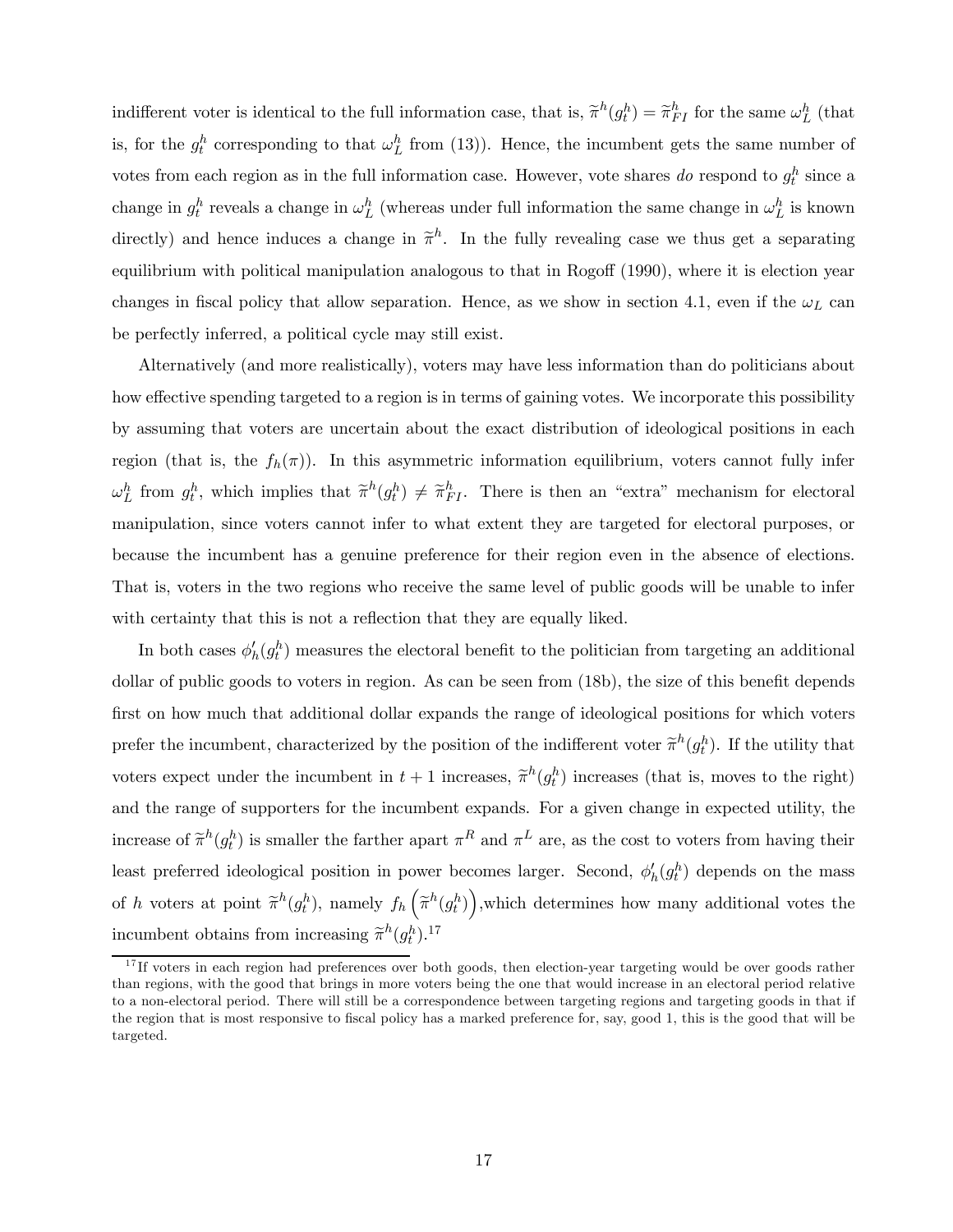## 4 Political-Economic Equilibrium

To close the model and derive the political-economic equilibrium under rational expectations, we now relate incumbent's optimal behavior in choosing  $g_t^h$  as a function of  $\phi'_h(g_t^h)$  as summarized in (13) with optimal voter behavior yielding the  $\phi'_h$   $(g_t^h)$  for the  $g_t^h$  received as summarized in (18b). (As shown above, under full information,  $\tilde{\pi}^h$  and therefore  $\phi_h$  are independent of  $g_t^h$ , so that  $\phi'_h(g_t^h) = 0$ . Equations (6) and (13) therefore imply there is no political cycle in this case.)

The first important result is that if vote shares can be affected by targeted spending on public goods (that is, in the asymmetric information case), such spending increases the share of votes that goes to the incumbent, despite the fact that voters recognize the electoral incentives faced by the incumbent.

**Proposition 1** In a political equilibrium under asymmetric information,  $\phi'_h(g^h_t) > 0$  for each h.

#### Proof: See Appendix

Under asymmetric information there are two cases to consider: the first where fiscal policy fully reveals the politicians preferences, the second where it does not. We consider them in turn.

#### 4.1 Political Cycles in a Fully Revealing Equilibrium

Even if voters know the densities  $f_h(\pi)$  for all regions and can therefore perfectly infer the incumbent's  $\omega_L^h$ , there is a political cycle:

**Proposition 2** In a fully revealing political equilibrium, there is a political cycle in that  $g_t^h \neq g_{t+1}^h$ for each h.

#### Proof: See Appendix

We will characterize which region gets targeted (that is, who receives more spending than in the off-election year) in terms of which region is more swing than the other. It is important to emphasize that we define being "swing" in a very precise sense: region 1 is considered the "swing" one if  $\phi'_1(g_{t+1}^1) > \phi'_2(g_{t+1}^2)$ . That is, a region is more swing than the other if, at the point where both regions receive their off-election expenditure allocations, spending an extra dollar in region 1 earns the incumbent more votes than spending it in region 2. This definition captures the notion that a swing group is one where votes are especially responsive to targeting.

If  $\phi'_1(g_{t+1}^1) > \phi'_2(g_{t+1}^2)$ , then (13) together with decreasing marginal utility of  $g_t^h$  (and the lack of mass points in the  $f_h$  distributions) imply that  $g_t^1 > g_{t+1}^1$  and  $g_t^2 < g_{t+1}^2$ . The more swing region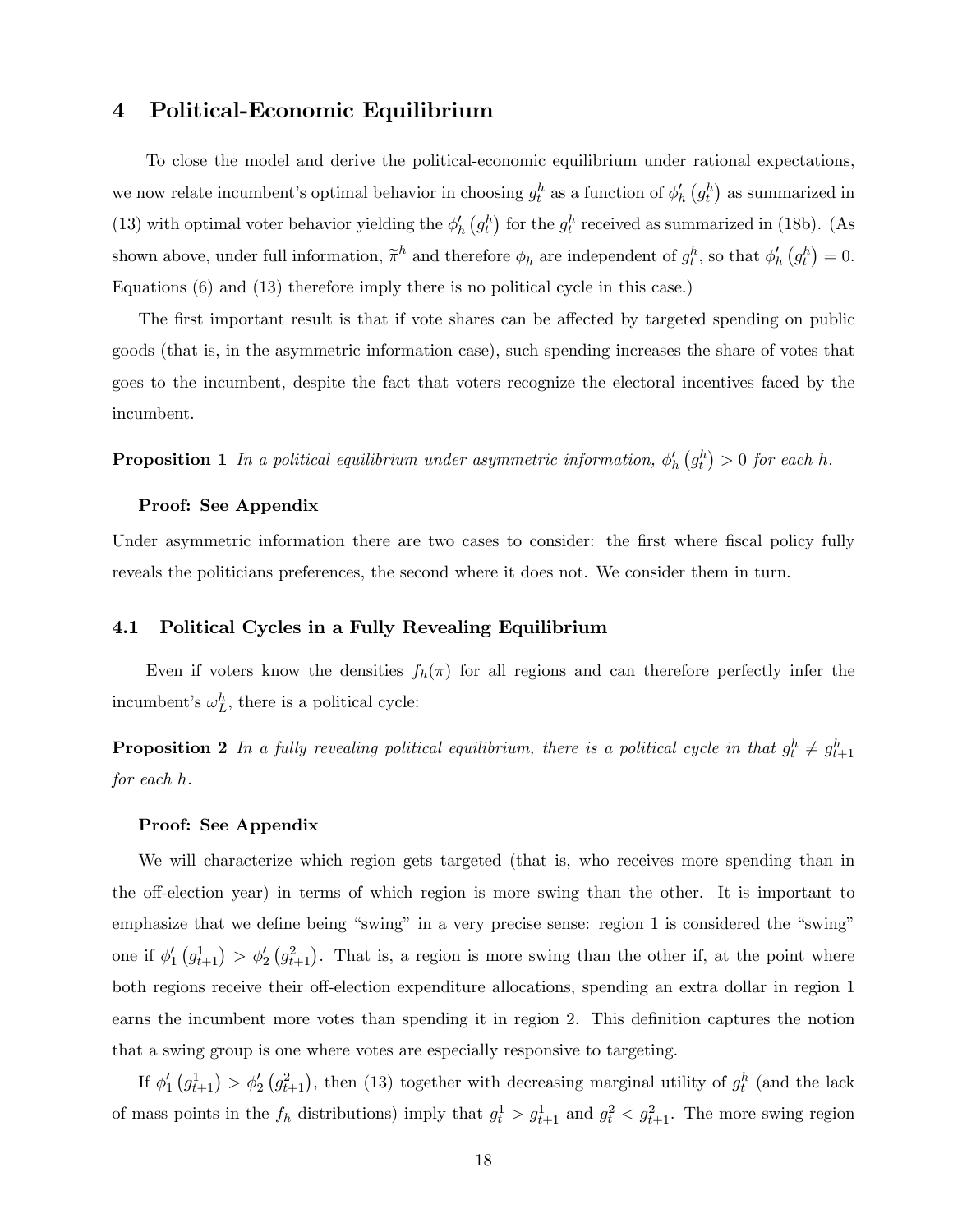will thus receive  $g_t^h > g_{t+1}^h$ , while the other region receives  $g_t^h < g_{t+1}^h$ . In other words, even though voters can identify which is the region with a higher concentration of "swing voters" (higher  $\phi'_h(\cdot)$ evaluated at  $g_{t+1}^h$ ), that region will still be targeted. Florida will be targeted even if they know they are "Florida".

Though it may seem surprising that voters in the more swing region will respond to pre-electoral targeting even when they know they are targeted for electoral purposes, it is not hard to see why this must be true. Suppose, for example, that  $\phi'_1(g_{t+1}^1) > \phi'_2(g_{t+1}^2)$ , and that this is known to voters because they know the  $f_h(\pi(\cdot))$  distribution for each group. Recognizing the incentives faced by the incumbent, if voters in region 1 observed  $g_t^1 = g_t^2$ , they would infer that the incumbent puts a lower weight on their utility than on voters in region 2 because, despite being more attractive electorally, they receive the same spending. If Floridians knew they were swing and nonetheless were not targeted by the incumbent, they could only conclude that he places a low value on their utility (lower than he actually does) and would thus vote against him. Conversely, in order to believe that both regions are equally liked, voters would need to see more spending in group 1. Swing voters are thus indeed responsive to fiscal targeting, despite recognizing the incumbent's electoral incentives and knowing they are an attractive electoral front.

Characterizing who gets targeted under asymmetric information in terms of the voter densities  $f_h(\tilde{\pi}^h(g_t^h))$ , rather than in terms of  $\phi'_h(g_{t+1}^h)$  as we did above, is much harder. To see why, note that two factors determine a region's electoral value as captured by  $\phi'_h$  in (18a): the density  $f_h(\cdot)$  of voters along the ideological space and, given  $f_h(\cdot)$ , the effect of  $g_t^h$  on expected utility in  $t + 1$ . A region can be more electorally valuable (that is, more "swing" as defined above) even if it has lower  $f_h(\tilde{\pi}^h(g_{t+1}^h)$  if  $g_t^h$  is particularly effective in raising voters's expected utility. That is, if one considers the density of voters at the non-electorally-motivated (that is,  $t + 1$ ) level of expenditures, it is clear from (18a) that  $f_1(\tilde{\pi}^1(g_{t+1}^1)) > f_2(\tilde{\pi}^2(g_{t+1}^2))$  does not necessarily imply  $\phi'_1(g_{t+1}^1) > \phi'_2(g_{t+1}^2)$  since  $\partial E_t\bigl(\ln g_{t+1}^h(L)|g_t^h\bigr)$  $\frac{g_{t+1}^{\mu}(L)|g_t^{\mu}}{g_{t}}$  will in general vary with  $g_t^h$ . In particular, one could have that  $\phi'_1(g_{t+1}^1)$  is less than  $\phi_2'$   $(g_{t+1}^2)$  even though  $f_1(\tilde{\pi}^1(g_{t+1}^1)) > f_2(\tilde{\pi}^2(g_{t+1}^2))$  in cases where  $g_{t+1}^2$  were sufficiently less than  $g_{t+1}^1$ . For instance, a region that in a non-election period receives a particularly low level of public goods is attractive for electoral targeting since, given concavity of utility function, the impact on its expected utility from a small increase in perceived  $\omega$  is very high. It is also the case that the function  $E_t\left(\ln g_{t+1}^h\left(L\right) \mid g_t^h\right)$  itself may vary across regions, as it depends on the information voters have about  $f_h(\pi^h)$ . This difficulty for characterizing how swing a region is in terms of its  $f_h(\pi^h)$  distribution also holds in the non-fully revealing case, to which now we move.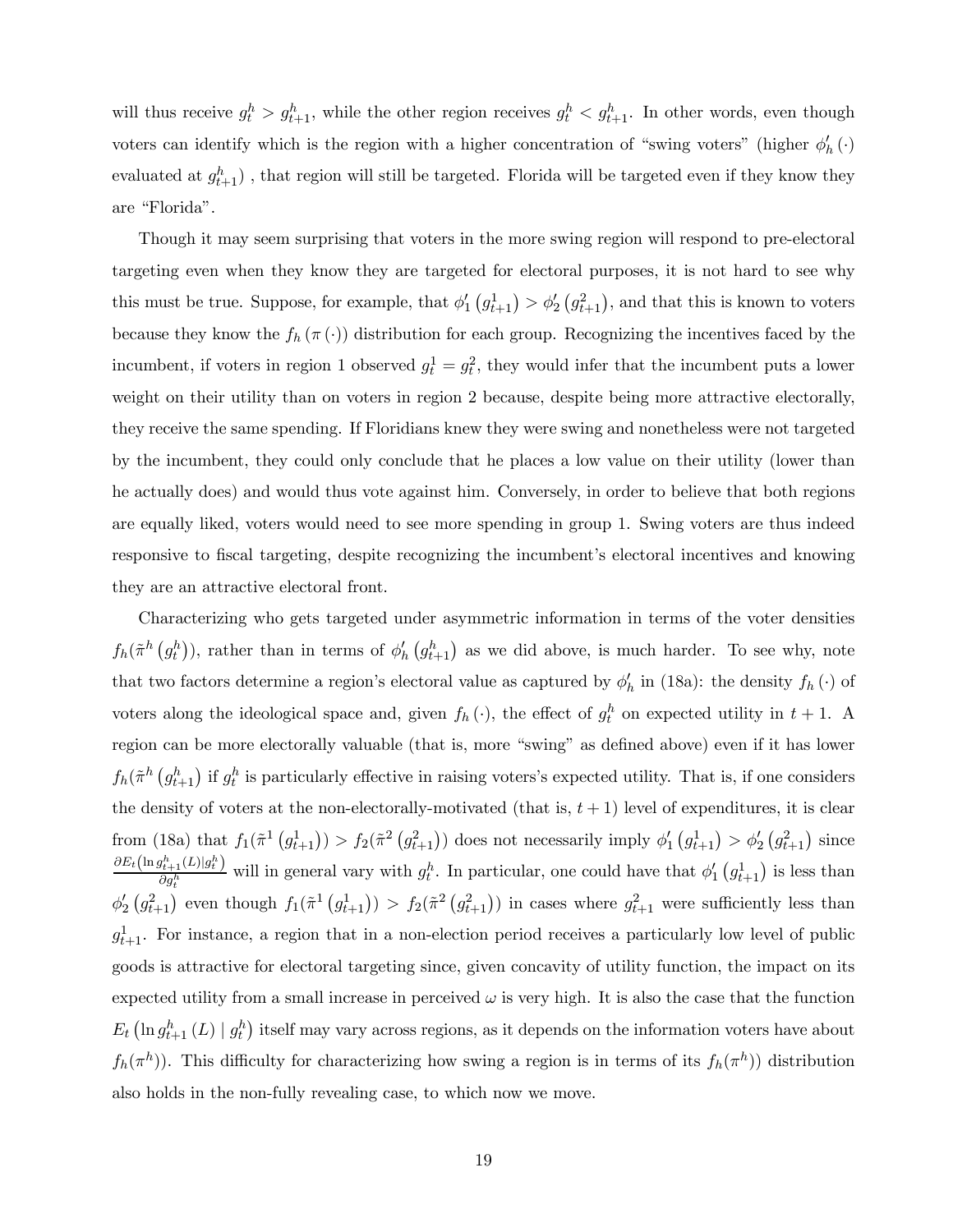## 4.2 Non-Fully Revealing Political Equilibrium

Alternatively, voters in group h are unable to infer the  $\omega^h$  from the  $g_t^h$  because they lack information about the  $f_h(\pi)$ , implying that they cannot perfectly infer how many votes the incumbent gets for targeting their group,  $\phi'_h(g_t^h)$ . To define an equilibrium, let us define

$$
\Psi\left(g_t^h\right) \equiv E_t \left[ \ln g_{t+1}^h\left(L\right) \mid g_t^h \right] \tag{19}
$$

which is a voter's expected period  $t+1$  utility from g as a function of observed  $g_t^h$  under asymmetric information if incumbent L is reelected, given his information about  $f_h(\pi)$  and  $\omega$ . Using (13a) and (13b), in equilibrium  $\Psi(g_t^h)$  must satisfy

$$
\Psi(g_t^1) = E_t \ln \left( g_t^1 - A \left( g_t^1, 1 - g_t^1 \right) \left[ \phi_1' \left( g_t^1 \right) - \phi_2' \left( 1 - g_t^1 \right) \right] \right) \tag{20}
$$

and a similar equation for region 2. Note that (18b) implies

$$
\phi'_h(g_t^h) = \frac{f_h\left(\widetilde{\pi}(g_t^h)\right)}{2\left(\pi^R - \pi^L\right)} \Psi'\left(g_t^h\right) \tag{21}
$$

In this case we have dropped the superscript h from  $\tilde{\pi}^h(g_t^h)$  because voters in each region do not know ex-ante how they differ from those of the other region. As a result, the functions  $\tilde{\pi}(g_t^h)$  and  $\Psi(g_t^h)$  are identical for both groups (though the levels  $g_t^h$  at which they are evaluated will in general differ across regions). By substituting  $\phi'_h(g_t^h)$  into equation (20) and using the definition of  $\Psi(g_t^h)$ , we can then write (20) as a first order, non-linear, differential equation in the function  $\Psi(\cdot)$ , namely

$$
\Psi\left(g_t^1\right) = E_t \ln \left[g_t^1 - \frac{A\left(g_t^1, 1 - g_t^1\right)}{2\left(\pi^R - \pi^L\right)} \left(f_1\left(\tilde{\pi}(g_t^1)\right) \Psi'\left(g_t^1\right) - f_2\left(\tilde{\pi}(1 - g_t^1)\right) \Psi'\left(1 - g_t^1\right)\right)\right]
$$
(22)

A function  $\Psi(\cdot)$  that solves this equation would characterize a rational political equilibrium in which voters are maximizing their expected utility, incorporating optimal government behavior in response to voter behavior based on correct expectations. This equation captures voters's beliefs affecting electoral outcomes, and therefore the choice of policy, and policy in turn affecting their beliefs. That is,

DEFINITION: A rational political equilibrium under asymmetric information is a combination of  $g_t^h$  and  $\Psi(g_t^h)$  (for  $h = 1, 2$ ) such that: 1) voters are choosing how to vote optimally according to (14) given their beliefs; 2) the incumbent chooses  $g_t^1$  and  $g_t^2$  optimally according to (13) given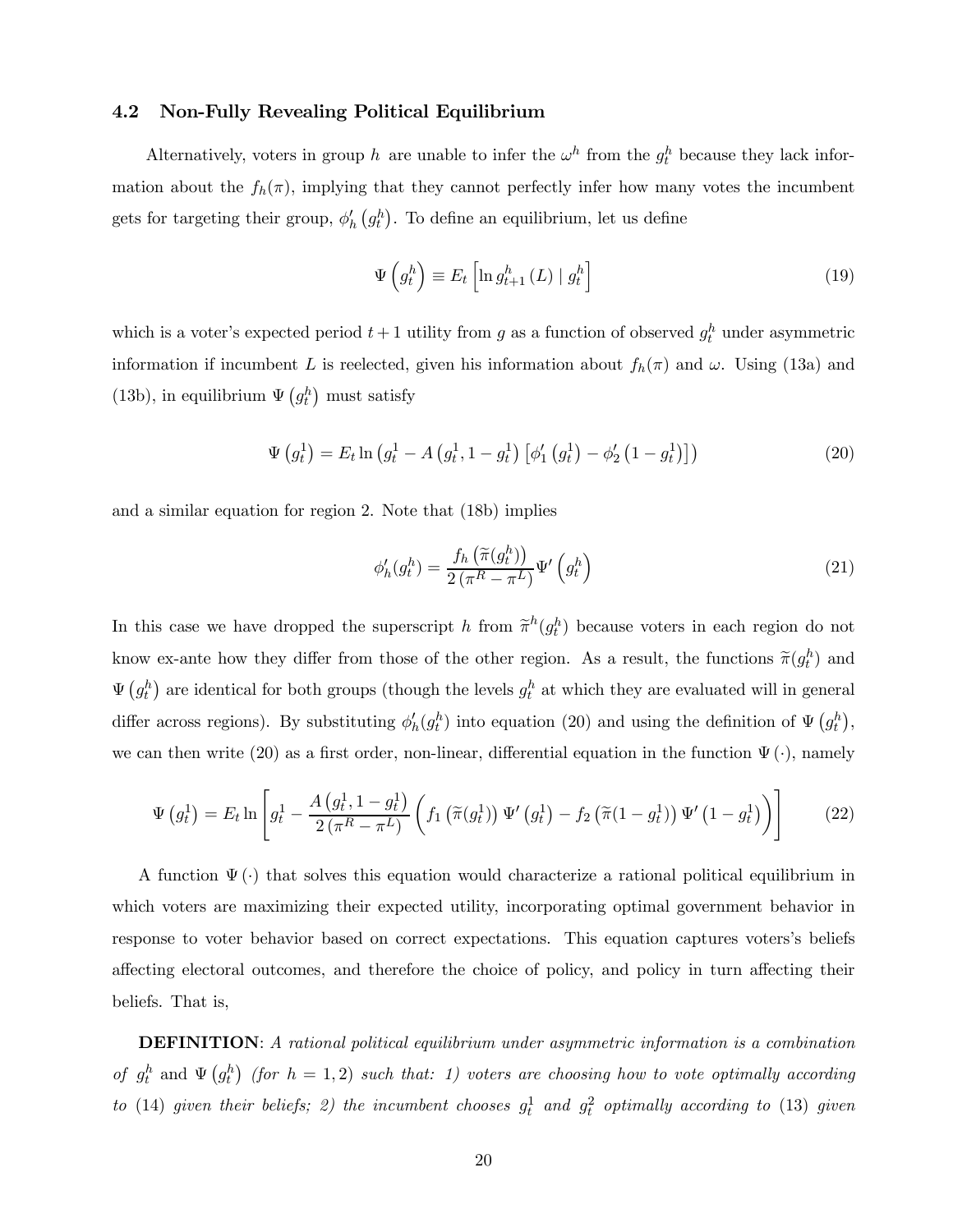voters's beliefs; and 3) voters's beliefs are rational and based on the politician's behavior and the known distributions of  $\pi$  and  $\omega$  (so that the incumbent's policy choice of  $g_t^h$  ratifies voters's beliefs, that is,  $\Psi(g_t^h)$ .

#### 4.3 Characteristics of A Non-Revealing Political Equilibrium

Because (22) is a nonlinear differential equation in the function  $\Psi(\cdot)$ , we cannot solve it analytically. (We provide a numerical solution in section 6 below for the case including rents to holding office). We can however derive some characteristics of equilibrium.

As shown in Proposition 1, under asymmetric information  $\phi'_h(g^h_t)$  is strictly positive. It follows from (11) that the more electorally valuable region will be targeted in the election year in the general asymmetric information case, as was the case in a fully revealing equilibrium. That is,

**Proposition 3** The region with the higher value of  $\phi'_h$  ( $\cdot$ ) evaluated at the post-electoral  $g^h_{t+1}$  receives higher targeted expenditures in an election period t relative to the subsequent non-election period  $t+1$ , while the other region receives lower targeted expenditures in t relative to  $t + 1$ .

#### Proof: See Appendix

Intuitively, if one region is more electorally valuable when its voting behavior is evaluated at the non-electorally motivated level of public goods provided, then in an election period fiscal policy will be targeted to get its votes.

Note that an important difference between this scenario and the fully revealing case is that here the shares of votes received by each candidate may differ from what results under full information. The reason is that voters cannot perfectly infer the  $\omega_t^h$  from observed spending and, as a result, the ideological position of the indifferent voter will in general differ from that in the full information case. Moreover, this limited inference ability of voters gives the incumbent extra "space" for political manipulation in the following precise sense: a smaller fraction of the ideological spectrum of a swing region will be captured by the incumbent in the fully-revealing equilibrium than in the non-revealing case. In other words, if swing voters knew they were swing, they would be able to correctly interpret high pre-election spending on them as partly reflecting their electoral attractive rather then them being genuinely liked by the incumbent. Conversely, in the less important non-swing region the incumbent will convince more ideological positions to vote for him in the fully-revealing case than under asymmetric information about the  $f_h$ .<sup>18</sup>

 $18$ To see that this is the case with a simple example, suppose that in the non-revealing case voters assign a probability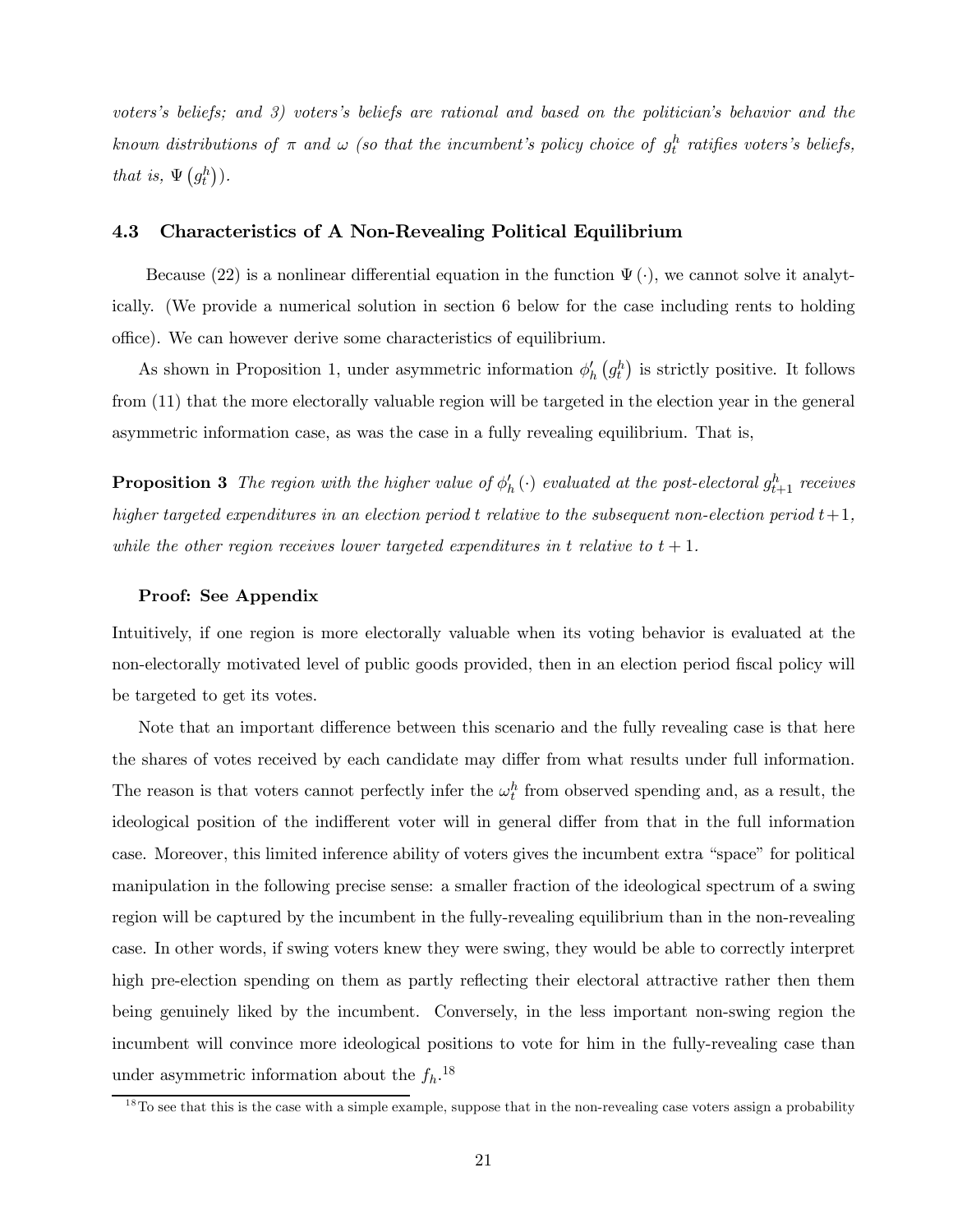In order to highlight the effect of targeted expenditures on voting, it was assumed in the model that there is no competition over ideology in an election. However, ideology affects the size of targeted expenditure in an election period. Greater ideological differences between the two candidates have a number of effects on the use of targeted expenditure policy, which may be summarized by (21), reproduced here:

$$
\phi_h'(g_t^h) = \frac{f_h\left(\widetilde{\pi}^h(g_t^h)\right)}{2\left(\pi^R-\pi^L\right)}\Psi'\left(g_t^h\right)
$$

Consider a mean-preserving increase in the difference between  $\pi^R$  and  $\pi^L$ . Given the voter density  $f_h(\cdot)$  and expectation function  $\Psi(g_t^h)$ , the larger is the ideological spread between the two parties, that is, the greater is  $\pi^R - \pi^L$ , the smaller will be the effect of targeted expenditures on votes. The reason is that the greater is  $\pi^R - \pi^L$ , the smaller is the effect of targeted expenditure on  $\tilde{\pi}^h(g_t^h)$ , since the larger is the cost of voters of not having actual policy be their preferred option between  $\pi^R$  and  $\pi^L$ . Put another way, the greater is the difference between the two parties' ideological positions, the more voting is influenced by ideology and the less by targeted expenditure. This "first-order" effect is as one would expect intuitively. Conversely, in close ideological elections, targeted expenditures would play a large role.

However, since a change in  $\pi^R - \pi^L$  affects the position of the indifferent voter  $\tilde{\pi}^h(g_t^h)$  in (16), there will in general be effects on  $\phi'_h(g^h_t)$  via  $f_h(\cdot)$  and  $\Psi(g^h_t)$ . As above, the net effect will depend on the distribution of ideology.

## 5 Rents to Holding Office

We now add a value of holding office (over and above the value to the politician of enacting his own preferred ideology), which we call "rents" . Specifically, a part of government expenditure may be spent on a good K that is valued only by the politician (" $\text{de}$ sks"). The key effect of this change is the possibility that targeted public goods expenditures to all regions rise in an election year, at the

$$
E^{FR} \left( \ln g_{t+1}^1 | g_t^1 \right) = E^{NFR} \left( \ln g_{t+1}^1 | g_t^1 \right) + (1-p) \ln \frac{1 - \Lambda g_t^2 H}{1 - \Lambda g_t^2 L}
$$
  
< 
$$
E^{NFR} \left( \ln g_{t+1}^1 \right)
$$

where  $\Lambda = \beta \rho' \left( \cdot \right) E_t^L \left( \Omega_{t+1}^{IN} - \Omega_{t+1}^{OUT} \right)$ 

p that  $\phi'_1(g_t^1) - \phi'_2(g_t^2)$  takes a given high value H, and a probability  $(1-p)$  that it takes a low value  $L(H>L)$ .  $\mathcal{P}$  that  $\phi_1(y_t) = \phi_2(y_t)$  takes a given high value  $H$ , and a probability  $(1-p)$  that it takes a low value  $L(H > L)$ .<br>Suppose also that  $\phi'_1(y_t) - \phi'_2(y_t)$  is actually high (note that here we are evaluating  $\phi'_h(\cdot)$  at level). Denote as  $E^{FR}(\ln g_{t+1}^1|g_t^1)$  and  $E^{NFR}(\ln g_{t+1}^1|g_t^1)$  the expected value assigned by voters to their post-electoral utility under the incumbent in, respectively, the Fully Revealing equilibrium and the Non-Fully Revealing equilibrium. Equation (13a) implies that  $E^{FR}(\ln g_{t+1}^1|g_t^1)$  and  $E^{NFR}(\ln g_{t+1}^1|g_t^1)$  in the asymmetric case relate to one another according to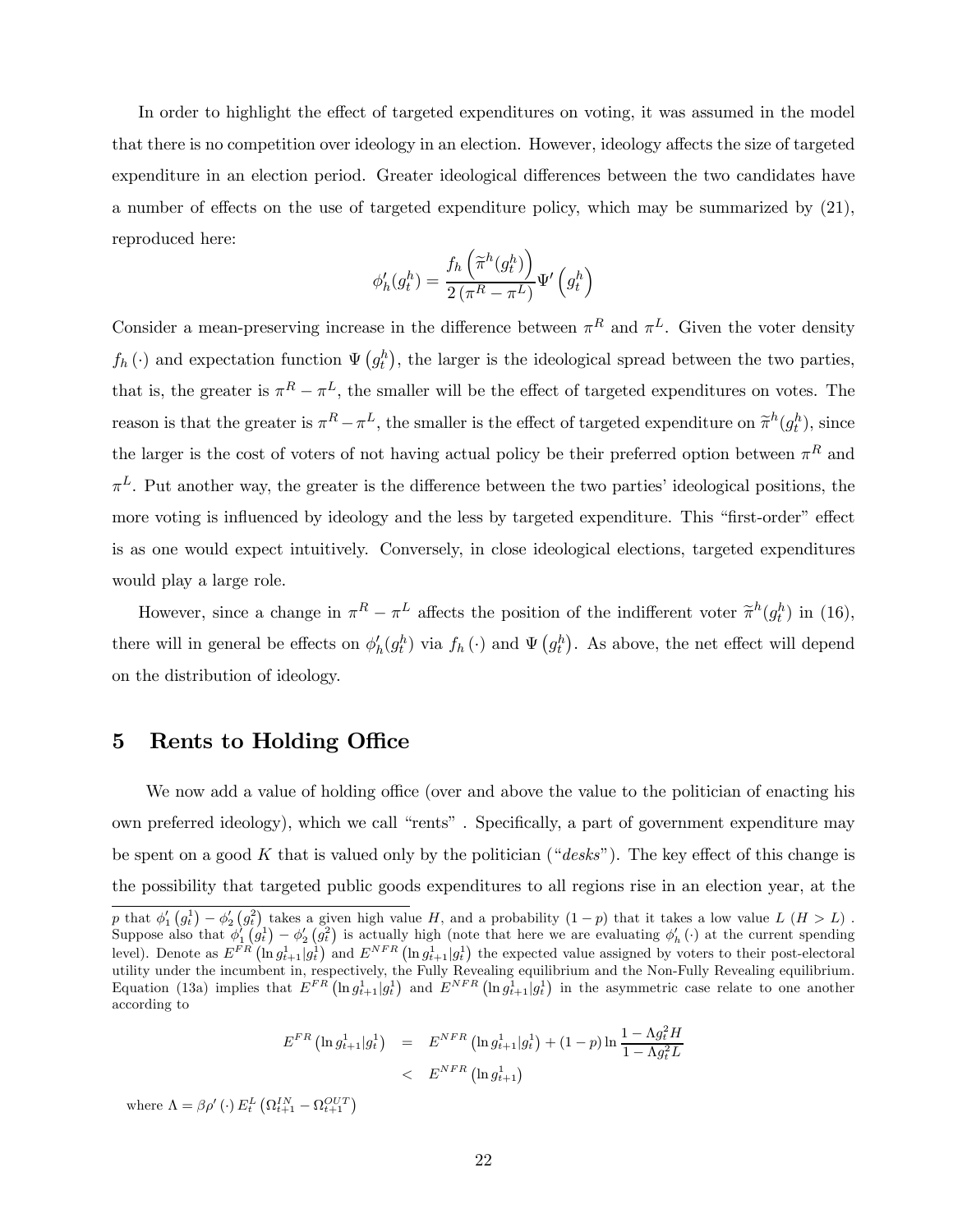expense of K. This result does not depend on voters assigning no value to  $K$ , only that there are some types of expenditure that voters as a whole value less than others, and these may be cut in an election year. The characterization of  $K$  as total waste in the eyes of voters is simply an extreme way to capture those differences in the value assigned by voters to different goods and services provided by the government.

The government's budget constraint now becomes

$$
T = g_s^1 + g_s^2 + K_s \qquad s = t, t + 1, \dots \tag{24}
$$

The voter's problem is as described in section 3.2, except that here we assume, for simplicity, that voters in each region observe only their own  $g_t^h$ , but not that of the other region. The politician's objective function is obviously different than in section 3.1. The incumbent  $L$ 's objective in a nonelection year  $t + 1$  parallels (4) but with the addition of rents:

$$
\Omega_{t+1}^{IN}(\mathbf{g}_{t+1}^{L}, L) = Z_{t+1}^{L}(\mathbf{g}_{t+1}^{L}) + \chi(K_{t+1}) + \beta E_{t+1}^{L}(\Omega_{t+2}^{ELE}(\cdot, L))
$$
\n(25)

where rents  $\chi$  are an increasing, weakly concave function of  $K$ .<sup>19</sup> The incumbent's objective in the election year  $t$  can then be written

$$
\Omega_t^{ELE} \left( \mathbf{g}_t^L, L \right) = Z_t^L \left( \mathbf{g}_t^L \right) + \chi(K_t) + \beta \left( \rho \left( N^L \right) E_t^L \Omega_{t+1}^{IN} \left( \mathbf{g}_{t+1}^L, L \right) + \left( 1 - \rho \left( N^L \right) \right) E_t^L \Omega_{t+1}^{OUT} \right) \tag{26}
$$

The difference  $E_t \left( \Omega_{t+1}^{IN} - \Omega_{t+1}^{OUT} \right)$  is

$$
(1+\beta)\left(\pi^L - \pi^R\right)^2 + E_t^L \left(Z_{t+1}^L \left(\mathbf{g}_{t+1}^L\right) - Z_{t+1}^L \left(\mathbf{g}_{t+1}^R\right)\right) + (1+\beta) E_t^L \chi(K_{t+1}) + \beta^2 E_t^L \Pi_{t+3} \tag{27}
$$

but where the value in  $E_t\Pi_{t+3}$  to being in office after  $t+2$  includes the expected present discounted value of future office rents in addition to ideology. Equation (27) represents four components in this model which make reelection valuable, three of which were present in (8): the ability to implement one's preferred ideology; the ability to target expenditures to preferred regions; the rents from office; and the possibility that reelection at  $t$  gives to win future reelection and hence gain future advantage of being in office.

With rents from holding office, the first-order condition in a non-election year for each region h

 $19$ Although politicians could differ in the value they place on rents relative to voters, we assume that all politicians assign the same value to such expenditures. Drazen and Eslava (2005) consider politicians who differ in the weight they put on voters relative to "rents", where this weight is unobserved and all voters are homogeneous.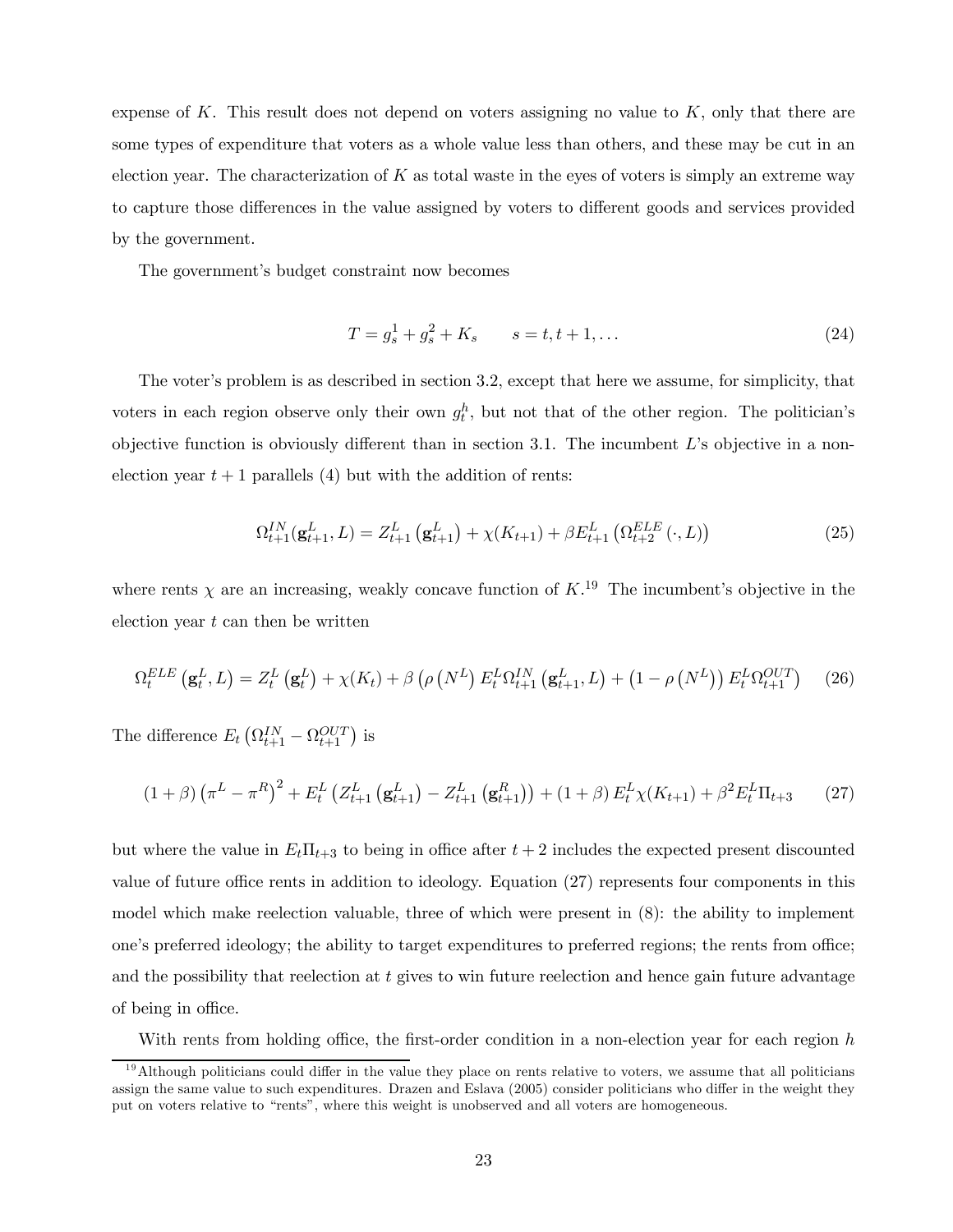(found by maximizing (25) subject to (24)) equates the marginal value of targeted expenditures to the marginal value of rents (where once again we consider  $g_t^h$  and  $K_t$  over a single election cycle, so we suppress the time subscripts on  $\omega_{L,t}^h$ ):

$$
\frac{\omega_L^h}{g_{t+1}^h} = \chi'(K_{t+1}) \qquad h = 1,2
$$
\n(28)

These first-order conditions for the two regions yield (6). Similarly, for an election year, one derives a first-order condition equating the value of targeted expenditures to the value of office rents:

$$
\frac{\omega_L^h}{g_t^h} + \beta \rho'(\cdot) \phi_h' \left(g_t^h\right) E_t \left(\Omega_{t+1}^{IN} - \Omega_{t+1}^{OUT}\right) = \chi'(K_t)
$$
\n(29)

for  $h = 1, 2$ .

The left hand side of (29) represents the benefit from a marginal increase in  $g_t^h$ . As in the post-election period, this benefit includes the utility gain this change induces for region h's voters. However, prior to an election the politician potentially derives an additional benefit from targeting region h, namely obtaining more votes from this region's voters.

Since (29) holds for both regions, optimal choices of  $g_t^1$  and  $g_t^2$  therefore also satisfy:

$$
\frac{\omega_L^1}{g_t^1} - \frac{\omega_L^2}{g_t^2} = \beta \rho'(\cdot) E_t \left( \Omega_{t+1}^{IN} - \Omega_{t+1}^{OUT} \right) \cdot \left[ \phi_2' \left( g_t^2 \right) - \phi_1' \left( g_t^1 \right) \right]
$$
\n(30)

With respect to the post-electoral allocation of expenditures there is a pre-electoral shift of government resources away from "desks" and into targeted spending. In other words,  $K_t < K_{t+1}$ . To see that this is the case, combine  $\phi'_h(g^h_t) > 0$  with the fact that  $K_{t+1}$  satisfies the post-election first-order condition (28). Given these two elements, if the incumbent were to choose  $K_t = K_{t+1}$ , the pre-election marginal benefit of targeted public goods spending would exceed that of desks. Since  $\chi(K)$  is (weakly) concave, satisfying the pre-election first-order condition (29) requires lower nontargeted expenditure before the election. The pre-electoral shift of resources toward targeted spending holds for any realization of  $\omega_L^1$  and  $\omega_L^2$ , so that all types of politicians have incentives to change the composition of expenditures prior to an election.

How do electoral motives change the allocation of resources across regions in the pre-election period, compared to non-election periods? That is, how do  $g_t^1$  and  $g_t^2$  compare to  $g_{t+1}^1$  and  $g_{t+1}^2$ ? We provide here an intuitive discussion of how these resources are allocated.

In  $t + 1$  there is no electoral motive for targeted public goods spending, so  $g_{t+1}^1$  and  $g_{t+1}^2$  serve as the reference point in measuring electoral effects. Without loss of generality, suppose that voters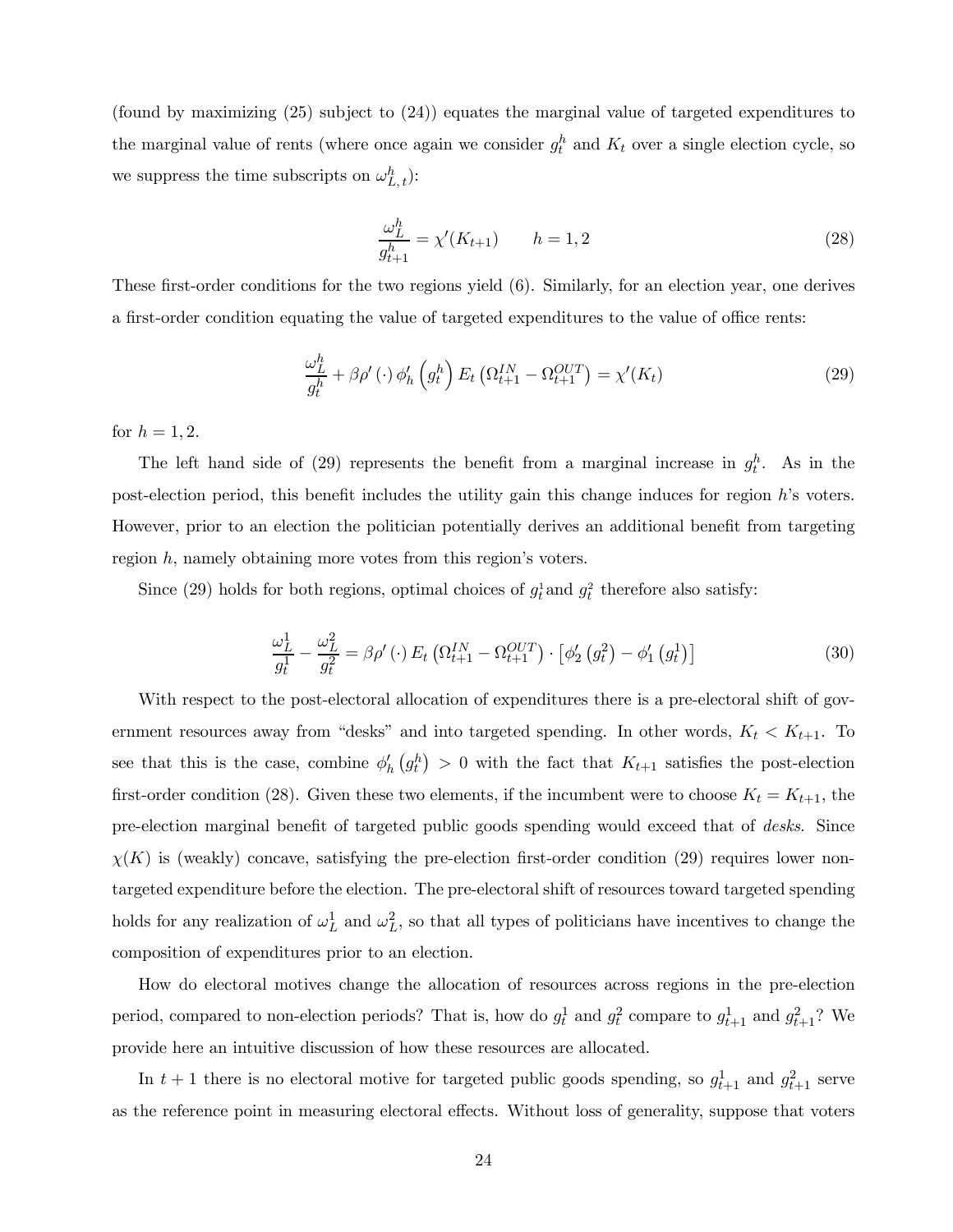in region 1 are more electorally valuable, that is,  $\phi'_1(q_{t+1}^1) > \phi'_2(q_{t+1}^2)$ . Since  $K_{t+1}$ ,  $g_{t+1}^1$  and  $g_{t+1}^2$ satisfy the first-order condition (28), and  $\phi'_h(g) > 0$ , the following relations hold:

$$
\frac{\omega_L^h}{g_{t+1}^h} + \beta \rho'(\cdot) \phi_h' \left(g_{t+1}^h\right) E_t \left(\Omega_{t+1}^{IN} - \Omega_{t+1}^{OUT}\right) > \chi'(K_{t+1}) \qquad \text{for } h = 1, 2
$$

and

$$
\frac{\omega_L^1}{g_{t+1}^1} - \frac{\omega_L^2}{g_{t+1}^2} > \beta \rho'(\cdot) E_t \left( \Omega_{t+1}^{IN} - \Omega_{t+1}^{OUT} \right) \left[ \phi_2' \left( g_t^2 \right) - \phi_1' \left( g_t^1 \right) \right]
$$

That is, if the  $t+1$  composition of spending was imposed in t, the marginal benefit of expenditures targeted to any region would exceed that of  $K$ , and the benefit of spending one more dollar on public goods for region 1 exceeds that of spending it on region 2. Given the concavity of  $\chi(K)$ , the incumbent then has the incentive to transfer resources from non-targeted expenditures K to  $g^1$ , the most valuable form of targeted spending. What happens to  $g_t^2$  and the final effect on  $K_t$  depend on the relative distance between  $\phi'_1(g_{t+1}^1)$  and  $\phi'_2(g_{t+1}^2)$ .

There are two cases to consider. If  $\phi'_1$   $(g_{t+1}^1)$  and  $\phi'_2$   $(g_{t+1}^2)$  are similar in value, then both  $g_t^1$  and  $g_t^2$  will be higher than the corresponding  $g_{t+1}^1$  and  $g_{t+1}^2$ , since a small increase in  $g_t^1$  will suffice to make the marginal benefit of transferring resources to region 2 equal to that of transferring resources to region 1. The equilibrium composition of spending before the election would involve lower  $K_t$  and higher targeted spending to both regions compared to the post-election period. Alternatively, if the values of  $\phi'_1$   $(g_{t+1}^1)$  and  $\phi'_2$   $(g_{t+1}^2)$  are not close to one another, then it may be the case that while  $g_t^1 > g_{t+1}^1$  unambiguously, targeted spending on region 2 will fall, that is,  $g_t^2 < g_{t+1}^2$ . That is, rather than reducing desks to finance all electoral spending on region 1, the politician takes expenditures away from region 2.

## 6 An Example

Because of the involved nature of an analytical solution for  $\Psi(g_t^h)$ , further characterizing equilibrium outcomes in general is difficult. We therefore present a specific illustrative example, which may also help the reader's intuition. .

#### 6.1 Calculating an Equilibrium

We make the following specific assumption about functional forms. Let  $\chi(K) = \theta K$ , where  $\theta$  is a constant. Let  $E_t \left( \Omega_{t+1}^{IN} - \Omega_{t+1}^{OUT} \right) = \overline{\Omega}$ , a constant since a politician's expectation of his future utility depends on his current choice of  $g_t^h$  only through its effect on election probabilities. For simplicity in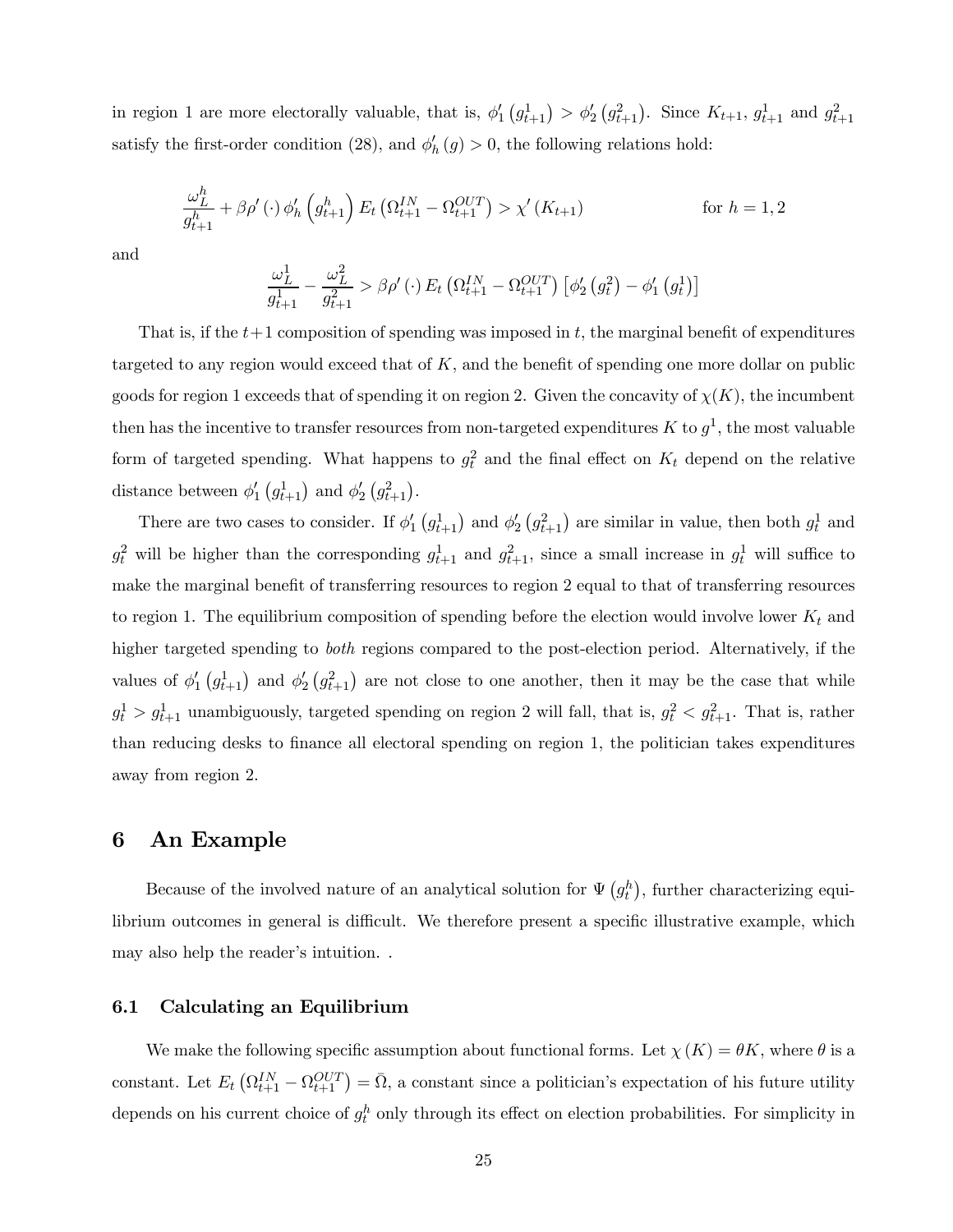this illustration, we assume that  $\pi^R (=-\pi^L)=0.25$ . For tractability. let  $\rho(N^L)$  be a linear function of the form  $\bar{\rho}N^L$ , so that  $\bar{\rho}$  is the marginal effect of one more vote on the probability of winning. We assume

$$
f^h(\pi) = \alpha^h \exp(-|\pi|)
$$

where  $\alpha^h = \frac{1}{2(1-\exp(-\bar{\pi}^h))}$ . This distribution has the nice feature of being concentrated and symmetric around zero (the midpoint between  $\pi^I$  and  $\pi^C$ ), and will prove tractable. Here,  $\bar{\pi}^h$  and  $-\bar{\pi}^h$  are, respectively, the upper and lower bound for  $\pi$  in region h.

We assume that both voters and incumbent know one of the two regions is characterized by  $\alpha^h = \overline{\alpha}$  and the other by  $\alpha^h = \underline{\alpha}$  (equivalently,  $\overline{\pi}^h$  takes one value for one of the regions and another for the other region). However, only politicians know which region has each value of  $\alpha$ , while voters simply assign some probability  $p_h^{\overline{\alpha}}$  that region h is the one with  $\overline{\alpha}$ :  $Pr(\alpha^h = \overline{\alpha}) = p_h^{\overline{\alpha}}$ .

From the first-order conditions (28) and (29) the incumbent's optimal choices for  $g_{t+1}^h$  and  $g_t^h$  are given by:

$$
g_{t+1}^h = \frac{\omega_L^h}{\theta} \tag{31}
$$

and

$$
\frac{\omega_L^h}{g_t^h} + \Lambda \phi_h' \left( g_t^h \right) = \theta \tag{32}
$$

where  $\Lambda = \beta \bar{\rho} \bar{\Omega}$  is the value of one additional vote to the incumbent.

In order to find a solution for  $\phi'_h(g_t^h(L))$  consistent with voters forming expectations rationally, we first rewrite the incumbent's first-order condition (32) to note explicitly its dependence on individuals's expectations. Using equation (18a) and our assumptions about  $f^h$ ,  $\pi^L$ , and  $\pi^R$ , note that  $\phi'_{h}\left(g_{t}^{h}\left(L\right)\right)$  can be written as:

$$
\phi'_{h}\left(g_{t}^{h}\left(L\right)\right) = a^{h} \exp\left[-\left|E\left(\ln \omega_{L}^{h} \mid g_{t}^{h}\left(L\right)\right) - E\left(\ln \omega_{R}^{h}\right)\right|\right] \frac{\partial E\left(\ln \omega_{L}^{h} \mid g_{t}^{h}\left(L\right)\right)}{\partial g_{t}^{h}}
$$
(33)

or, letting  $Y(g_t^h) \equiv \exp \left[ - \left| E \left( \ln \omega_L^h \mid g_t^h \right) - E \left( \ln \omega_R^h \right) \right| \right],$ 

$$
\phi'_{h}\left(g_{t}^{h}\left(L\right)\right) = \begin{array}{cc} a^{h}Y'(g_{t}^{h}) & \text{if } E\left(\ln\omega_{L}^{h} \mid g_{t}^{h}\right) \leq E\left(\ln\omega_{R}^{h}\right) \\ -a^{h}Y'(g_{t}^{h}) & \text{if } E\left(\ln\omega_{L}^{h} \mid g_{t}^{h}\right) > E\left(\ln\omega_{R}^{h}\right) \end{array} \tag{34}
$$

Since  $Y(g_t^h)$  is the component of  $\phi'_h(g_t^h)$  affected by voters's expectations, our analysis of their beliefs will focus on  $Y(g_t^h)$ . Also, the incumbent and challenger are identical ex-ante, so  $\omega_R^h$  is characterized by the same unconditional distribution that characterizes  $\omega_L^h$ .  $E\left(\ln \omega_R^h\right)$  is formed according to that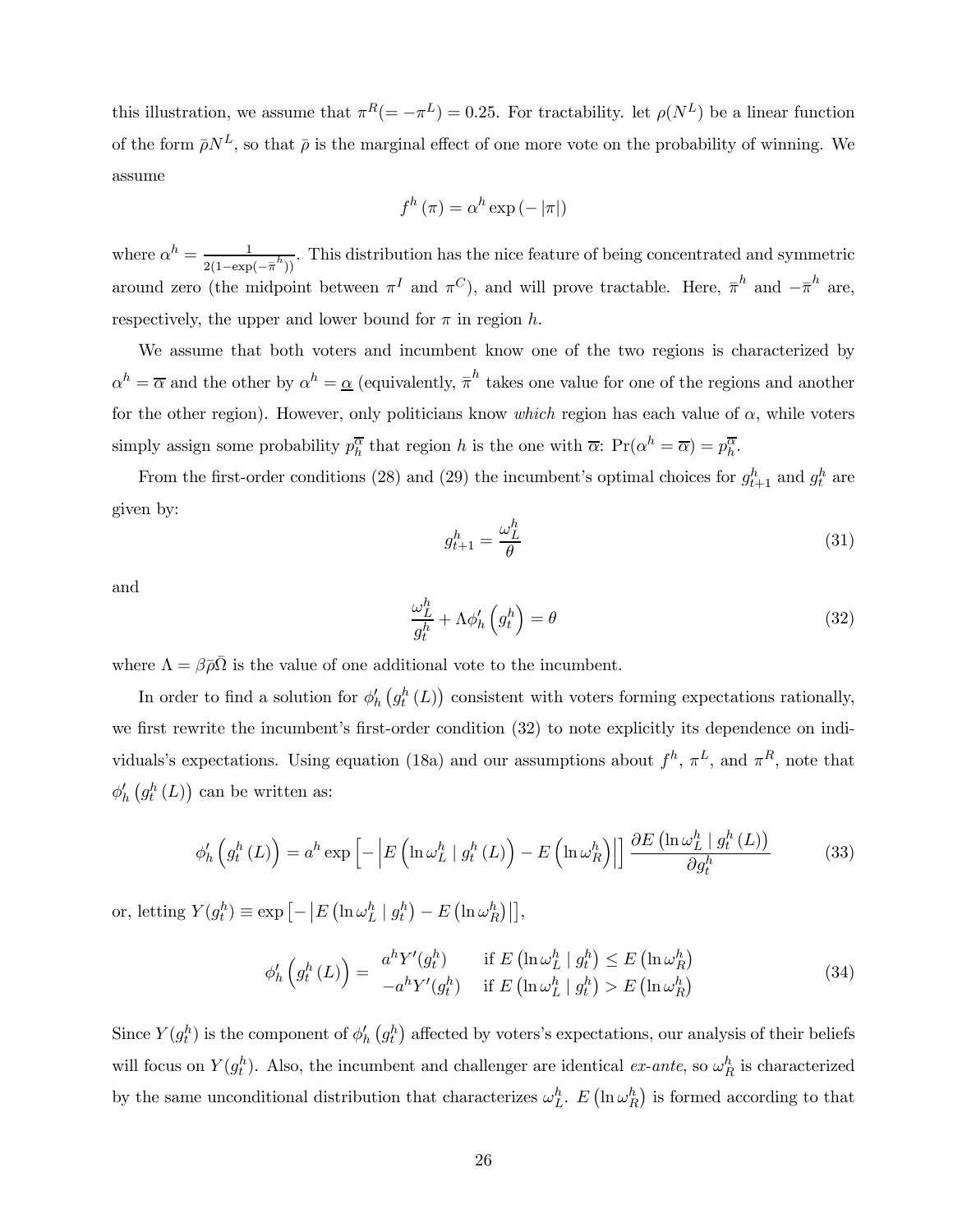unconditional distribution.

Voters infer the relationship between  $\omega_L^h$  and  $g_t^h$  from the first-order condition (32), and use it to form expectations about the future. That relationship is given by

$$
\omega_L^h = g_t^h \left( \theta - \alpha^h \Lambda Y'(g_t^h) \right) \text{ if } E \left( \ln \omega_L^h \mid g_t^h \right) \le E \left( \ln \omega_R^h \right) g_t^h \left( \theta + \alpha^h \Lambda Y'(g_t^h) \right) \text{ if } E \left( \ln \omega_L^h \mid g_t^h \right) > E \left( \ln \omega_R^h \right)
$$
 (35)

It is clear from this expression that information about  $\alpha^h$  (the electoral attractiveness of a region) influences how voters respond to pre-electoral manipulation. If  $a^h$  were known to voters, they could perfectly infer  $\omega_L^h$  from their observation of  $g_t^h$ . This would correspond to what we call above a "perfectly revealing equilibrium".

Voters form  $E\left(\ln \omega_L^h \mid g_t^h\right)$  by taking logs on both sides of (35), and using  $Pr(\alpha^h = \bar{\alpha}) = p_h^{\bar{\alpha}}$ . Writing these expectations in terms of  $Y(g_t^h)$ , we obtain:

$$
Y(g_t^h) = \frac{e^{-E(\ln \omega_R^h)} g_t^h \theta \left[1 - \overline{\alpha} \frac{\Lambda}{\theta} Y'(g_t^h)\right]^{p_h^{\alpha}} \left[1 - \underline{\alpha} \frac{\Lambda}{\theta} Y'(g_t^h)\right]^{(1 - p_h^{\alpha})} \text{ if } g_t^h \le \overline{g}
$$
  

$$
e^{E(\ln \omega_R^h)} \left(g_t^h \theta \left[1 + \overline{\alpha} \frac{\Lambda}{\theta} Y'(g_t^h)\right]^{p_h^{\alpha}} \left[1 + \underline{\alpha} \frac{\Lambda}{\theta} Y'(g_t^h)\right]^{(1 - p_h^{\alpha})}\right)^{-1} \text{ if } g_t^h > \overline{g}
$$
\n
$$
(36)
$$

where  $\bar{g}$  is such that  $E\left(\ln \omega_L^h \mid g_t^h\right) \leq E\left(\ln \omega_R^h\right)$  if and only if  $g_t \leq \bar{g}^{20}$ . This is the first order differential equation that characterizes rational voters's beliefs. Note that expression (35) represents the incumbent's optimal choice of  $g_t^h$  given voters's expectations, while expression (36) represents voters's rational expectations, given the incumbent's actions. Equilibrium outcomes are therefore represented by a function  $Y(g_t^h)$  that solves expression (36), and the choice of  $g_t^h$  that satisfies (35) for that  $Y(g_t^h)$ . We now proceed to the illustration of those outcomes.

#### 6.2 Illustration

To illustrate the effect of electoral cycles on fiscal choices, we obtain a function  $Y(g_t^h)$  that solves the differential equation (36), and then find the incumbent's optimal choice of  $g_t^h$  given  $\omega_L$  and that function  $Y(g_t^h)$ . For expenditure levels above  $\bar{g}$  we use numerical methods to find a solution to (36). The procedure we use to solve (36) is further explained in the appendix.

Suppose that for both L and R,  $\omega^h$  follows a uniform distribution with values between  $\omega^l = 0.2$ and  $\omega^u = 0.8$ . In terms of other parameters, the specific solution we depict is based on  $\theta = 1.3$ ,

<sup>&</sup>lt;sup>20</sup>The fact that  $E\left(\ln \omega_L^h \mid g_t^h\right)$  is increasing in  $g_t^h$  was proved for the general case in previous sections (it is implied by  $\phi'_h(g_t^h)$ . This example is, in any case, self-contained: we can consider the positive slope of  $E\left(\ln \omega_L^h \mid g_t^h\right)$  as a conjecture, which will then prove consistent with the politicians' choices.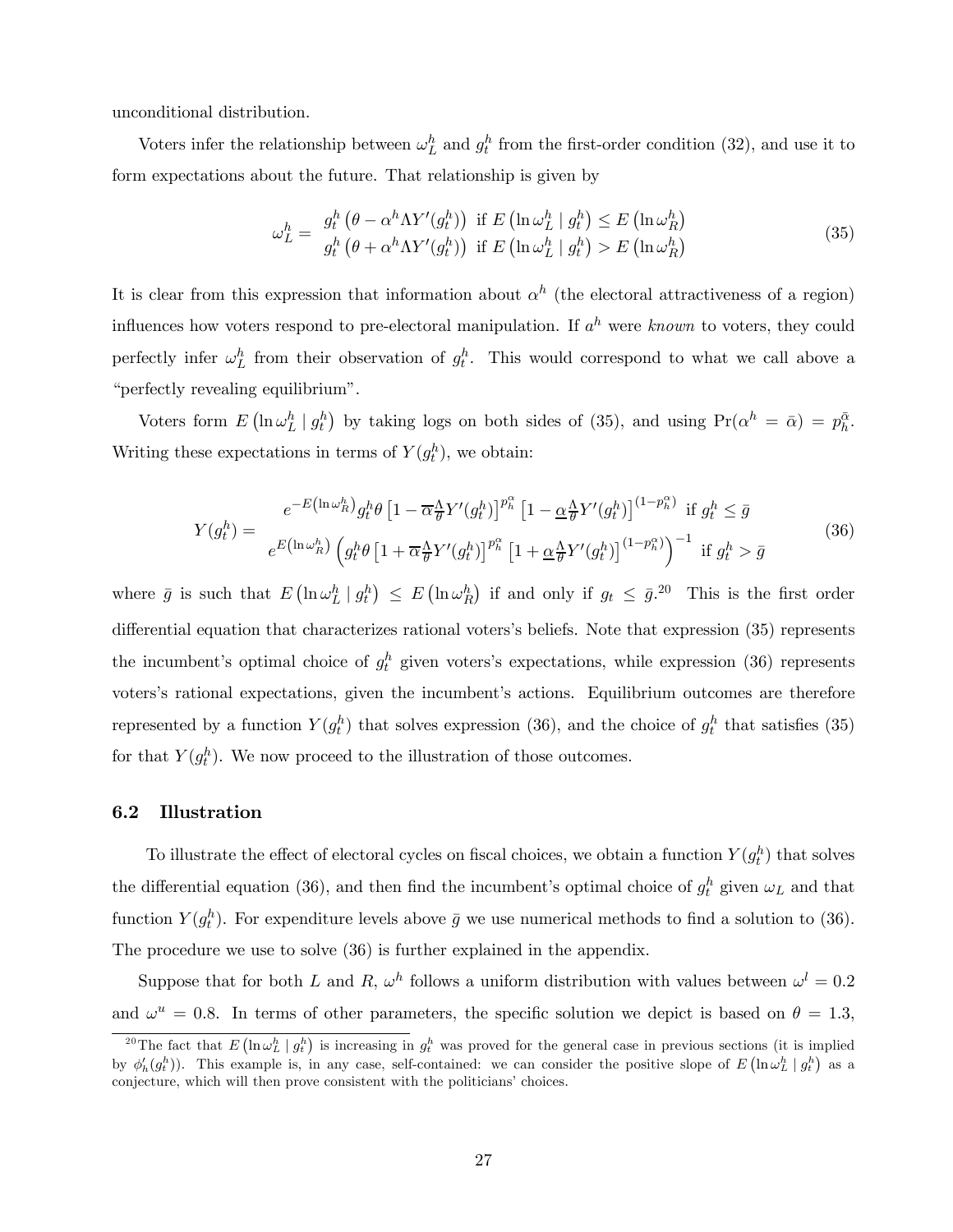

Figure 1: Marginal electoral benefit of  $g_t^h$  (voters uncertain about  $a^h$ )

 $\alpha^{1} = 1.93$  (or  $\bar{\pi}^{1} = 0.3$ ),  $\alpha^{2} = 0.79$  (or  $\bar{\pi}^{2} = 1$ ),  $\Lambda = 0.1$ , and  $p^{\bar{\pi}^{h}=1} = 0.65$ .<sup>21</sup>

The solution to the problem can be summarized by  $\phi'(g_t^h)$ , and the resulting choice of  $g_t^h(L)$  as a function of  $\omega_L^h$  and  $\alpha^h$ . We depict them in Figures 1 and 2. Figure 1 shows  $\phi'(g_t^h)$  for the two regions, where we denote as "swing" the region with  $\bar{\pi}^1 = 0.3$  (larger mass of voters concentrated in the  $\pi = 0$  neighborhood), and the other region as "non-swing". Figure 2, meanwhile, depicts the incumbent's optimal choice of election-period public goods spending on each region,  $g_t^h(\omega^h)$ , given the weight he puts on voters in that region. It also shows the level of spending a region  $h$  would receive in the the post-election period, for each possible  $\omega^h$  (denoted  $g_{t+1}$  in the graph). Note from equation (21) that in this case we are able to characterize the swing region in terms of the  $f^h(\pi)$ distributions. This is because of two reasons: 1) we compare the two regions as if they received the same  $g_t^h$  (for each possible  $g_t^h$  level), and 2) we study the non-revealing case, so that the  $\tilde{\pi}^h(g_t^h)$  and the  $\Psi'(g_t^h)$  functions are equal for both groups.

Examine first Figure 1. For any possible level of  $g_t^h$ , a marginal increase in spending leads to a greater gain in votes if it is given to the region with more swing voters. Hence, the incumbent chooses to target that region, as shown in Figure 2. However, both regions receive more spending than in the post election period (since the marginal utility of rents is constant and lower than the marginal utility of increasing spending on voters in either region before the election, relative to post-election

<sup>&</sup>lt;sup>21</sup>The choice of  $\Lambda$  is consistent, for instance, with  $\beta = 0.95$ ,  $\rho = 1$  and  $\overline{\Omega} = 0.11$ . We solved the problem for different sets of parameters such as  $\rho, \overline{\Omega}$ , and the other parameters, and the basic insights are similar. We briefly discuss below the implications of varying these parameters. The choice of  $p^{\bar{\pi}^h=1} = 0.65$  must be interpreted as saying that we will study the voting behavior of, and the expenditure received by, a given group h whose voters believe that the probability that they are characterized by  $\bar{\pi}^h = 1$  is 0.65.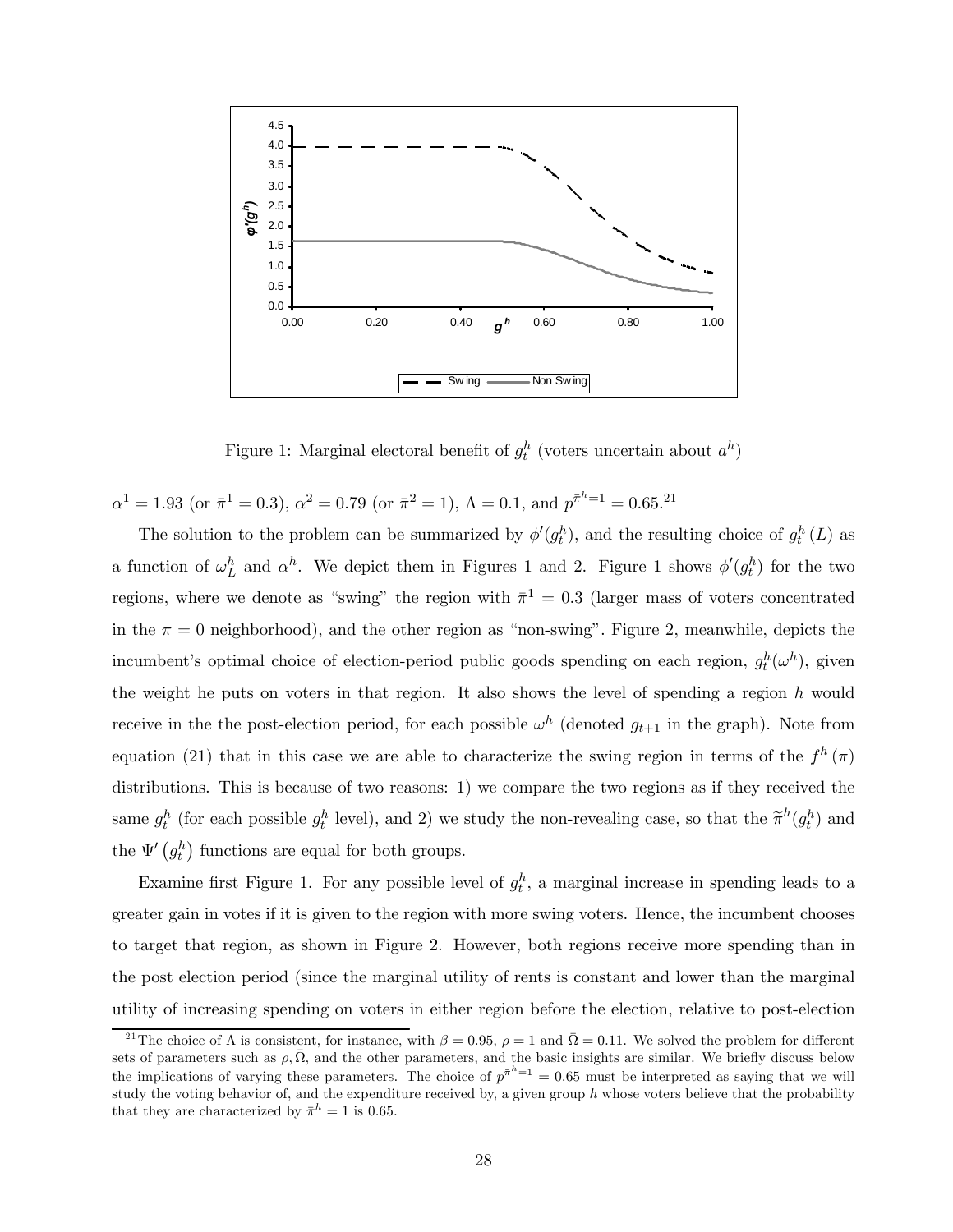

Figure 2: Optimal choice of  $g_t^h$  as a function of  $\omega^h$  (voters uncertain about  $a^h$ )

 $levels).^{22}$ 

## 7 Conclusions

We present a model of a political budget cycle in which politicians use public goods expenditures targeted to more politically "useful" voters at the expense of other voters (or other categories of expenditures). Hence, electoral manipulation is present, but does not show up in aggregate expenditures or deficits in the government budget, consistent with recent empirical findings about established democracies. Election-year provision of pork-barrel spending "works" even though forward-looking rational voters correctly solve the inference problem of trying to discern the motivation for electionyear spending under imperfect information. That is, election-year economics succeeds in gaining the votes of rational voters, even though they know there is some probability that they are being targeted solely to get their votes. Even in the extreme case where voters know just how "swing" they are, an electoral cycle in pork barrel spending will in general be present.

 $^{22}$ The extent to which pre- and post-electoral policy differ (i.e. the size of the political budget cycle) obviously depends on the specific parameters chosen. For instance, larger values of  $\Lambda$  imply a larger value of re-election, and therefore lead the incumbent to chose larger  $g_t^h$ . Small values of  $\theta$  imply that the post-election level of targeted expenditure is already high (for any candidate) and, given decreasing marginal utility, reduce the potential differences between one and another candidate in terms of provision of targeted goods. This reduces the incentives for electoral increases of  $g_t^h$ . For large enough  $\theta$ , one of the two groups receives less spending before than after the election. Larger ideological gaps between the different candidates reduce the importance voters give to fiscal policy in choosing the candidate, and therefore reduce the incentives for electoral increases of  $g_t^h$ . Different choices of  $\alpha^1$  and  $\alpha^2$  will change the electoral benefit the incumbent can obtain from increasing  $g_t^h$ , as can be deduced from the figures above. The general patterns of electoral changes for  $g_t^h$ , however, are quite robust to the parameters chosen.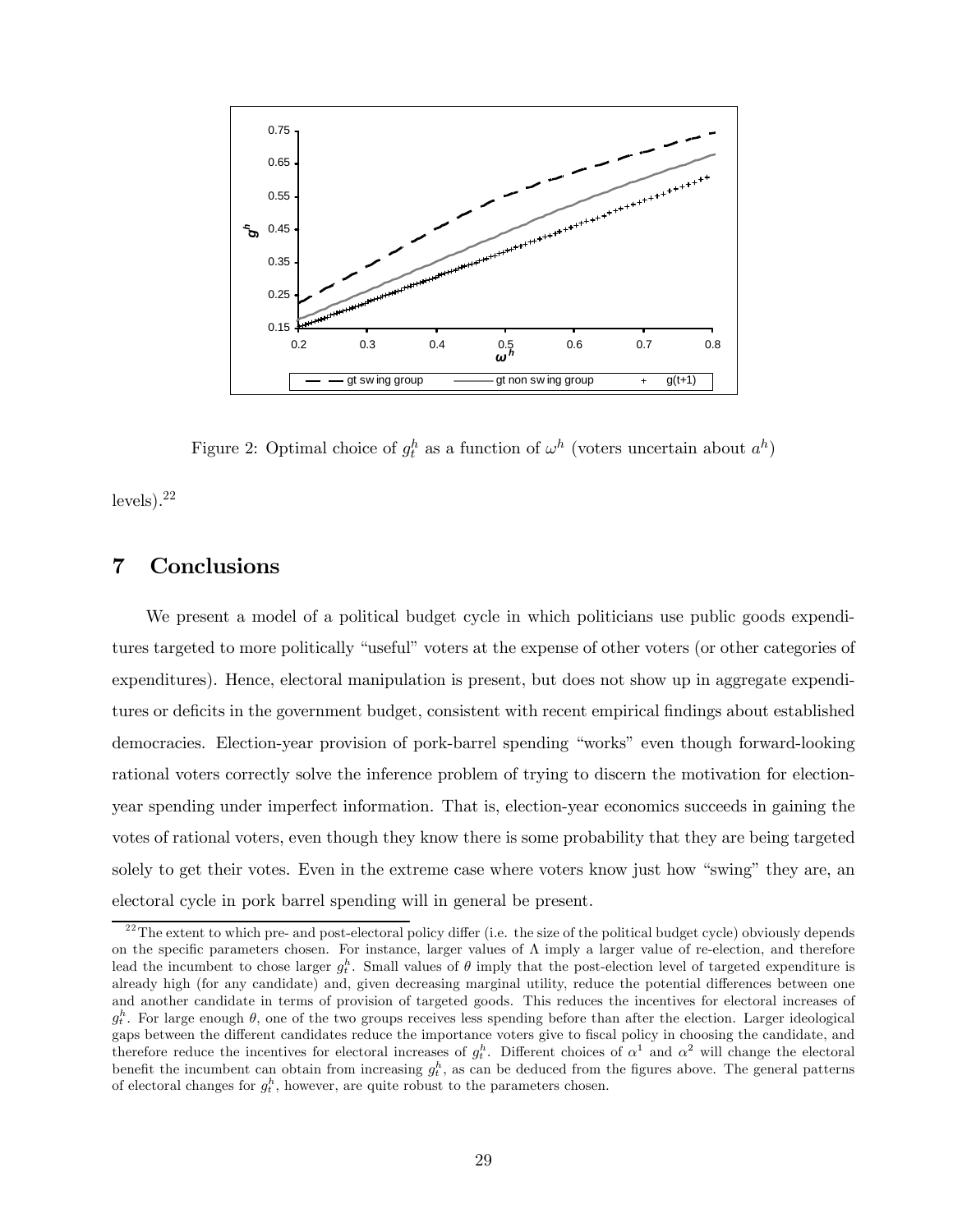A key innovation of the paper is to introduce asymmetric information about a variable other than competence in order to explain the why targeted spending is effective in attracting rational voters. The concern of voters about the preferences of the incumbent over different voting groups, rather than about his competence, is more than a semantic difference. In the competence approach, it is crucial that voters cannot observe not only the characteristics of the incumbent but also some component of the budget. In contrast, our approach implies that a political budget cycle may emerge even if voters fully observe all of the incumbent's fiscal policy choices. We therefore shift the focus from unobservability of key components of fiscal policy (which would not seem to characterize more developed democracies) to less than perfect observability of a politician's underlying policy preferences. As indicated, this shift in what characteristic of politician's is unobserved has significant implications for the type of political fiscal cycle consistent with voter rationality.

Our focus on politicians favoring some groups over others is motivated by traditional election-year economics, which gives a key role to special interests in electoral budget manipulation. Although the idea of pork barrel politics is common in political economy, it has not been incorporated in intertemporal models of fiscal policymaking. That is, models in which politicians choose targeted expenditure in order to gain political support generally assume that politicians can commit to whatever promises they make. In an electoral context, this approach leaves unanswered a key question, namely, why forward-looking voters who are targeted by a candidate before an election find it rational to vote for that candidate. Hence, the question of why pork barrel spending attracts voters requires a more fully articulated model than is found in previous literature. We think this paper makes progress in that direction.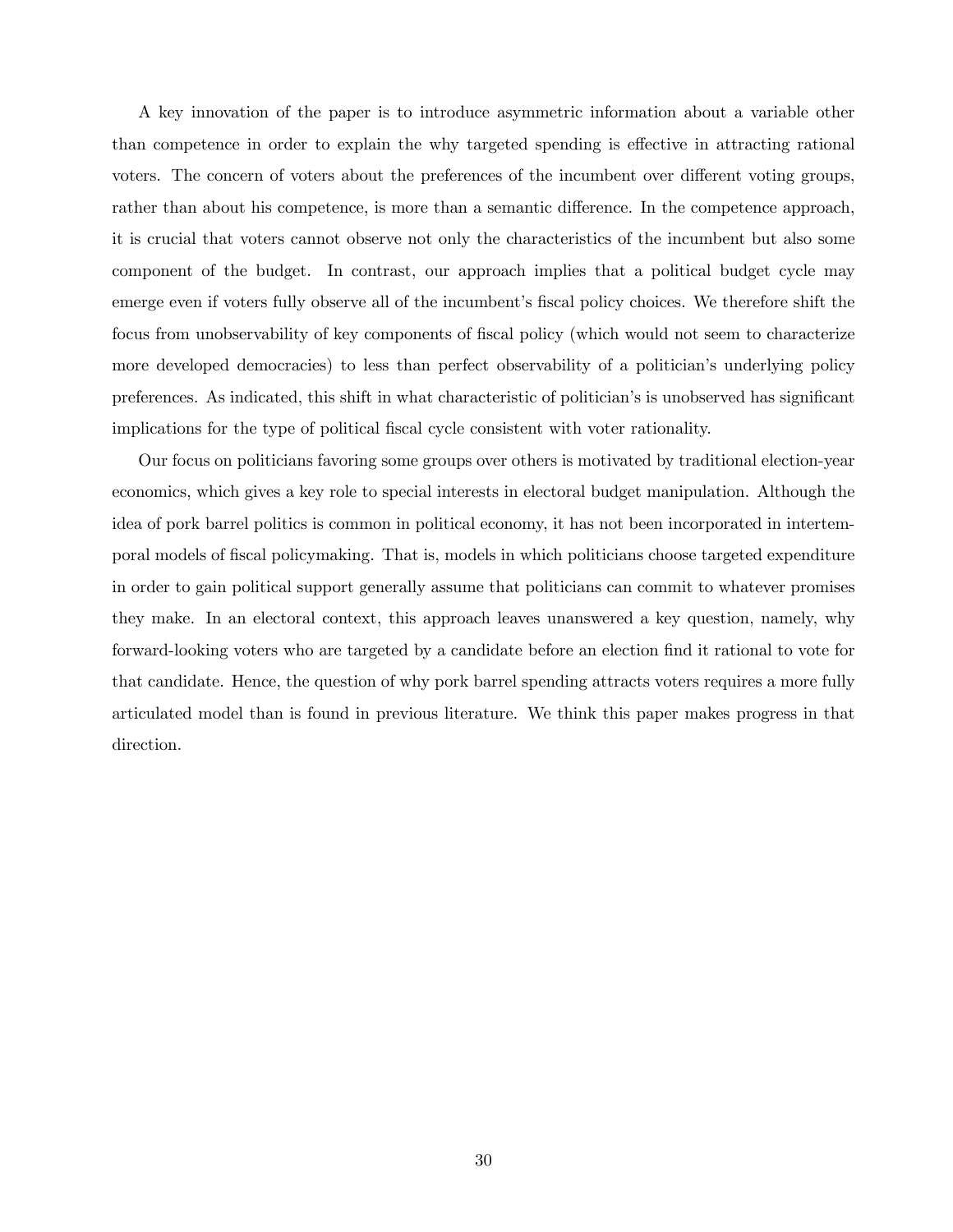## References

- Alesina, A., R. Perotti, and J. Tavares (1998), "The Political Economy of Fiscal Adjustments," Brookings Papers on Economic Activity 1998 1, 197-248.
- Austen-Smith, D. and J. Banks (1988), "Elections, Coalitions, and Legislative Outcomes," American Political Science Review 82, 405-422.
- Baron, D. and D. Diermeier (2001), "Elections, Governments, and Parliaments in Proportional Representation Systems," Quarterly Journal of Economics 16, 933-967.
- Besley, T. and S. Coate (1997), "An Economic Model of Representative Democracy," Quarterly Journal of Economics 112, 85-114.
- Bonomo, M. and C. Terra (2005), "Elections and Exchange Rate Policy Cycles," Economics and Politics 17, 151-176.
- Boyce, W. and R. DiPrima (1997), *Elementary Differential Equations*, (6th edition) New York: John Wiley and Sons.
- Brender, A. (2003), "The Effect of Fiscal Performance on Local Government Election Results in Israel: 1989-1998," Journal of Public Economics 87, 2187-2205.
- Brender, A. and A. Drazen (2005a), "Political Budget Cycles in New versus Established Democracies," Journal of Monetary Economics 52, 1271-95.
- (2005b), "How Do Budget Deficits and Economic Growth Affect Reelection Prospects? Evidence from a Large Cross-Section of Countries," NBER working paper 11862.
- Dixit, A. and J. Londregan (1996), "The Determinants of Success of Special Interests in Redistributive Politics," Journal of Politics 58, 1132-55.
- Drazen, A. and M. Eslava (2005), "Electoral Manipulation via Voter-Friendly Spending: Theory and Evidence," working paper.
- Gonzàlez, M.(1999), "Political Budget Cycles and Democracy: A Multi-Country Analysis," working paper, Department of Economics, Princeton University.

- Grossman G. and E. Helpman (2005), "Party Discipline and Pork Barrel Politics," NBER Working Paper 11396.
- Khemani, S. (2004) "Political Cycles in a Developing Economy: Effect of Elections in the Indian States. Journal of Development Economics 73, 125-154.
- Kneebone, R. and McKenzie, K. (2001) "Electoral and Partisan Cycles in Fiscal Policy: an Examination of Canadian Provinces," International Tax and Public Finance 8, 753-774.
- Lindbeck, A. and J. Weibull (1987), "Balanced Budget Redistribution as the Outcome of Political Competition," Public Choice 52, 272-97.
- Lizzeri, A. and N. Persico (2001), "The Provision of Public Goods under Alternative Electoral Incentives," American Economic Review 91, 225-245.
- Martinez, L. (2005), "A Theory of Political Cycles," Working Paper No. 05-04, Research Department. Federal Reserve Bank of Richmond.
- Myerson, R. (1993), "Incentives to Cultivate Favored Minorities under Alternative Electoral Systems," American Political Science Review 87, 856-869.

<sup>(2002), &</sup>quot;Do Changes in Democracy affect the Political Budget Cycle? Evidence from Mexico," Review of Development Economics 6, 204-224.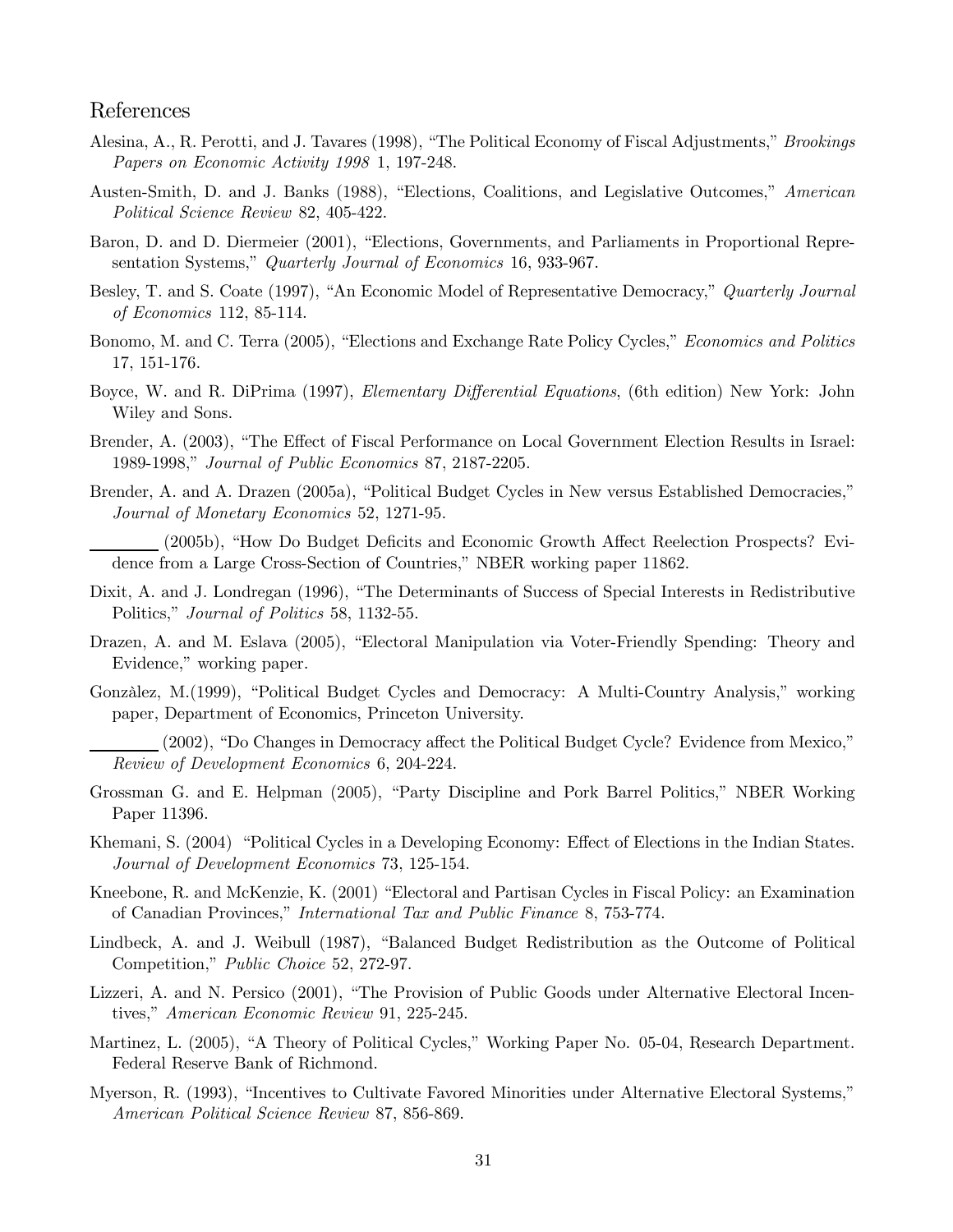- Osborne, M. and A. Slivinski (1996), "A Model of Political Competition with Citizen Candidates," Quarterly Journal of Economics 111, 65-96.
- Peltzman, S. (1992), "Voters as Fiscal Conservatives," Quarterly Journal of Economics 107, 327-261.
- Persson, T. and G. Tabellini (1990), Macroeconomic Policy, Credibility, and Politics, London: Harwood. (2003), The Economic Effects of Constitutions Cambridge, MA: MIT Press.
- Persson, T., G. Roland, and G. Tabellini (2000), "Comparative Politics and Public Finance," Journal of Political Economy 108, 1121-1161.
- Rogoff, K. (1990), "Equilibrium Political Budget Cycles," American Economic Review 80, 21-36.
- Rogoff, K. and A. Sibert (1988), "Elections and Macroeconomic Policy Cycles," Review of Economic Studies 55, 1-16.
- Shi, M. and J. Svensson (2006), "Political Budget Cycles: Do They Differ Across Countries and Why?," forthcoming, Journal of Public Economics.
- Stein, E. and J. Streb (2004), "Elections and the Timing of Devaluations," Journal of International Economics 63, 119-145.
- Strömberg, D. (2001), "Mass Media and Public Policy," European Economic Review 45, 652-663.

(2005), "How the Electoral College Influences Campaigns and Policy: The Probability of Being Florida," working paper.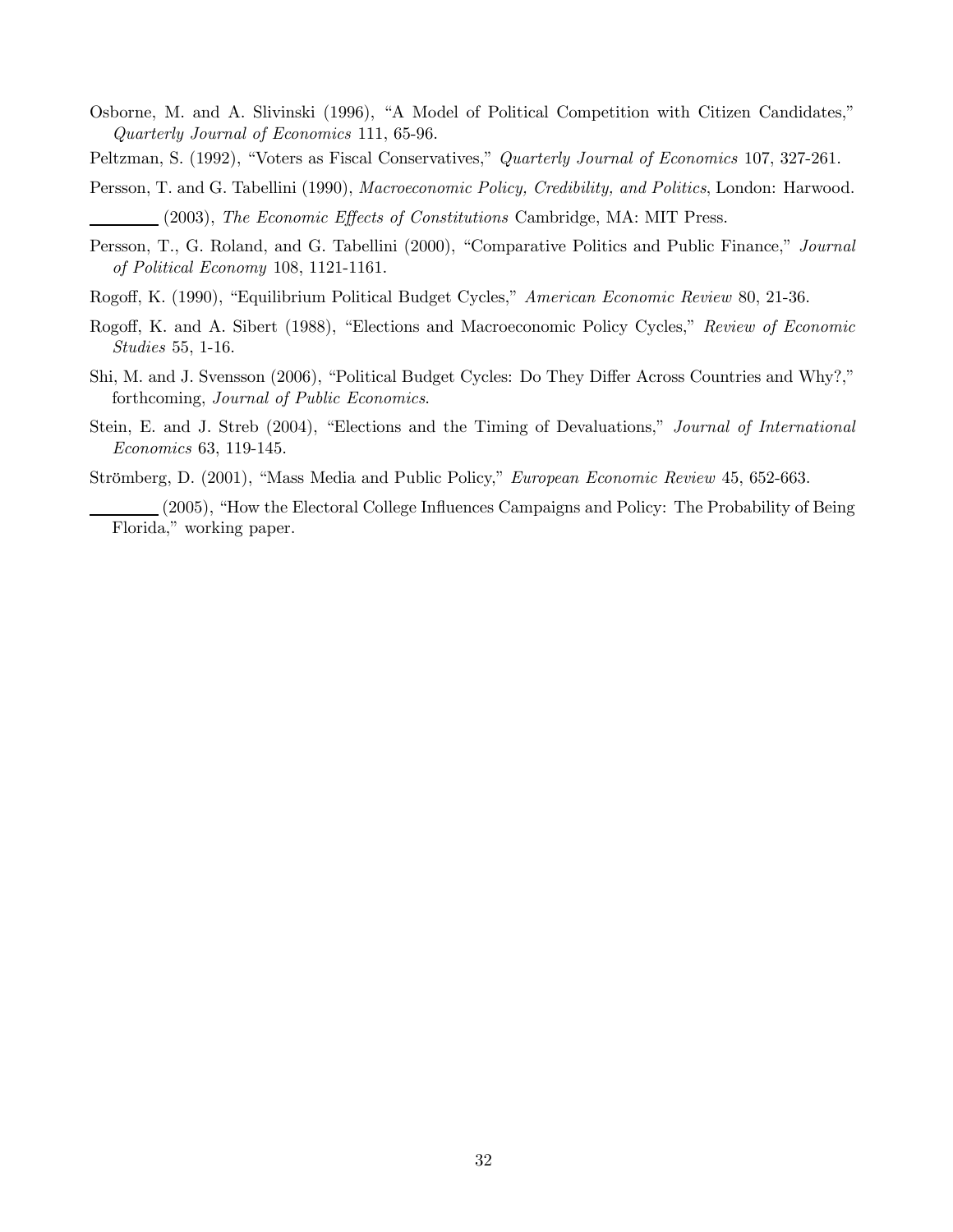## APPENDICES

## A Proofs of Propositions

**Proof of Proposition 1:** Suppose  $\phi'_h(g^h) \leq 0$ . The incumbent would then get more votes by *reducing*, or at least not increasing, targeted spending to group h. Larger  $g_t^h$  in this case cannot be driven by electoral motives, but by  $\omega_L^h$  being high. Increases in  $g_t^h$  then lead voters in group h to perceive higher  $\omega_L^h$  and thus to expect higher post-election utility. As a result, more group h voters want to vote for the incumbent, that is,  $\phi'_h(g_t^h) > 0$ . This contradicts the initial assumption.  $\Box$ 

**Proof of Proposition 2:** Suppose voters can perfectly infer the  $\omega_L^h$  from  $g_t^h$ , that is, the politician's decision rule  $g_t^h(\omega_L^h)$  is invertible, to obtain the equilibrium relation  $\omega_L^h = \tilde{\omega}(g_t^h)$ . This implies that  $E_t\left[\ln g_{t+1}^h\left(L\right) \mid g_t^h\right] = \ln \left[\tilde{\omega}\left(g_t^h\right)\right]$ . Therefore, letting  $\tilde{\pi}_{PR}^h$  be the indifferent voter's position in this perfectly revealing equilibrium, we obtain:

$$
\widetilde{\pi}_{PR}^h(g_t^h) = \frac{\pi^L + \pi^R}{2} + \frac{\ln\left[\widetilde{\omega}\left(g_t^h\right)\right] - \mu}{2(\pi^R - \pi^L)}
$$

From the definition of  $\phi_h(\cdot)$  in (17) and this  $\tilde{\pi}_{PR}^h(g_t^h)$ , it follows that  $\phi_h$  in this perfectly revealing equilibrium depends on  $g_t^h$ . Hence, from Proposition 1 we know  $\phi'_h(g_t^h) > 0$ . Moreover,

$$
\phi'_h(g^h_t) = \frac{f_h(\tilde{\pi}_{PR}^h)}{2\left(\pi^R - \pi^L\right)\tilde{\omega}\left(g^h_t\right)} \frac{\partial \tilde{\omega}\left(g^h_t\right)/\partial g^h_t}{\tilde{\omega}\left(g^h_t\right)}\tag{A1}
$$

Since in general the density of voters is not the same across groups (that is,  $f_1(\tilde{\pi}_{PR}^1) \neq f_2(\tilde{\pi}_{PR}^2)$ ), (A1) implies that, in general,  $\phi'_1(g_{t+1}^1) \neq \phi'_2(g_{t+1}^2)$ . In other words, the additional vote share obtainable from the two groups is not equal in the case  $g_t^h = g_{t+1}^h$  for  $h = 1, 2$ . Then  $g_t^h = g_{t+1}^h$  (=  $\omega_L^h$ ) cannot solve  $(13)$ .  $\Box$ 

**Proof of Proposition 3:** Suppose, without loss of generality,  $\phi'_1(g_{t+1}^1) > \phi'_2(g_{t+1}^2)$ . Then  $g_t^1 = g_{t+1}^1$  $(=\omega_L^1)$  and  $g_t^2 = g_{t+1}^2$   $(=\omega_L^2)$  cannot solve (13). Proposition 1 and equations (13a) and (13b) then imply that  $g_t^1 > g_{t+1}^1$  and  $g_t^2 < g_{t+1}^1$ .  $\Box$ 

## B A solution to equation (36)

The  $g_t^h \leq \bar{g}$  branch of equation (36) is solved by the following expression:

$$
Y(g_t^h) = e^{-E(\ln \omega_R^h)} g_t^h \theta c_0 \tag{A2}
$$

where  $c_0$  is such that

$$
c_0 = (1 - \overline{\alpha} \Lambda e^{-E(\ln \omega_R^h)} c_0)^{p^{\alpha}} (1 - \underline{\alpha} \Lambda e^{-E(\ln \omega_R^h)} c_0)^{(1 - p^{\alpha})}
$$
(A3)

We use expression (A2) and the definition of  $\bar{g}$  given after (36) (which implies  $Y(\bar{g})=1$ ) to find:

$$
\bar{g} = \frac{e^{E(\ln \omega_R^h)}}{\theta c_0}
$$

and choose the value of  $c_0$  that solves (A3) and ensures  $0 \leq \bar{g} \leq 1$ .